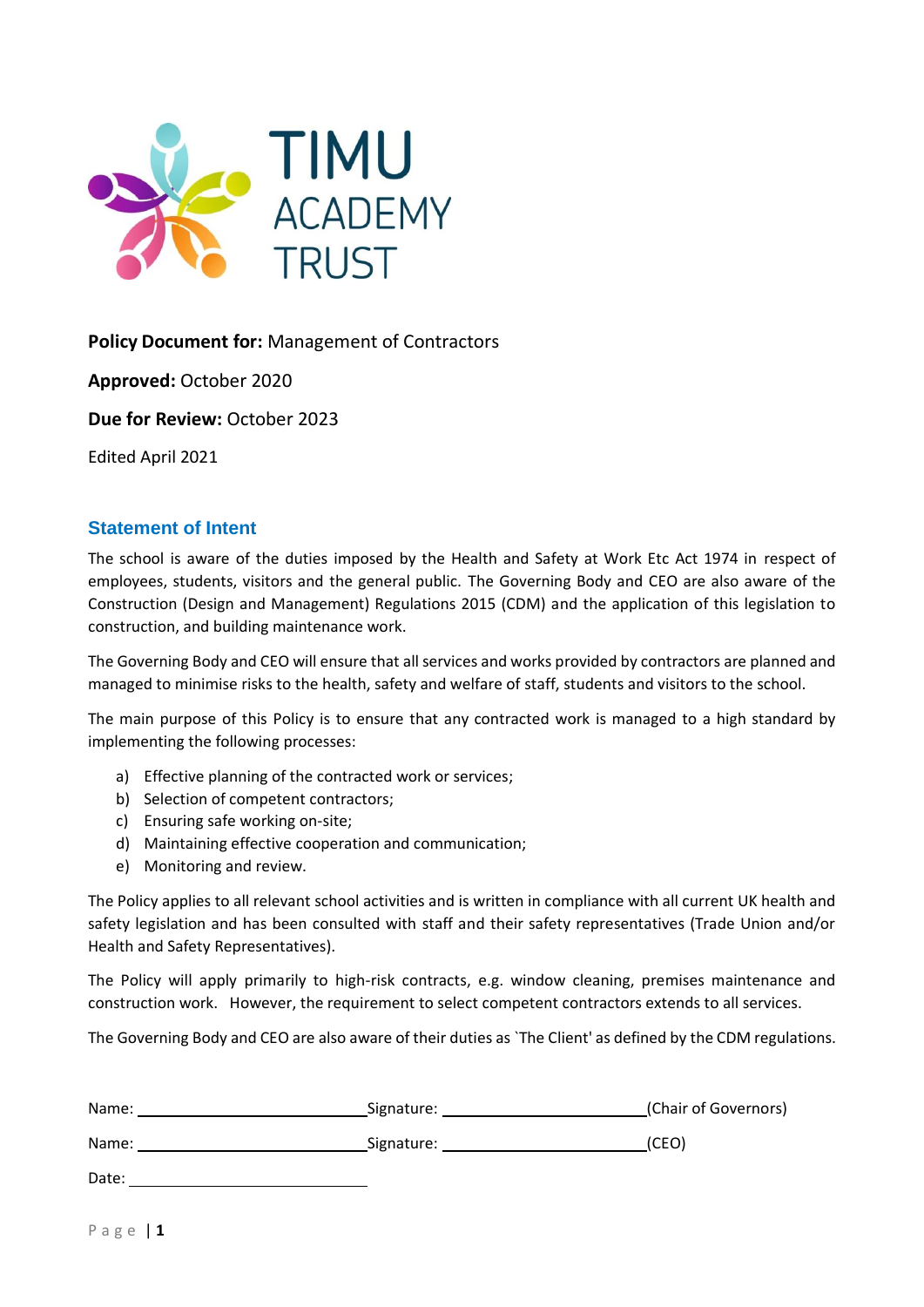## <span id="page-1-0"></span>**Review Procedures**

This policy will be reviewed regularly and revised as necessary. Any amendments required to be made to the policy as a result of a review will be presented to the Governing Body for acceptance.

| Document / revision no. | Date | <b>Status</b><br>Amendment | Approved by |
|-------------------------|------|----------------------------|-------------|
|                         |      |                            |             |
|                         |      |                            |             |
|                         |      |                            |             |

## <span id="page-1-1"></span>**Distribution of copies**

Copies of the policy and any amendments will be distributed to: the CEO; Health and Safety Representatives; All Staff; Board members and Administration office.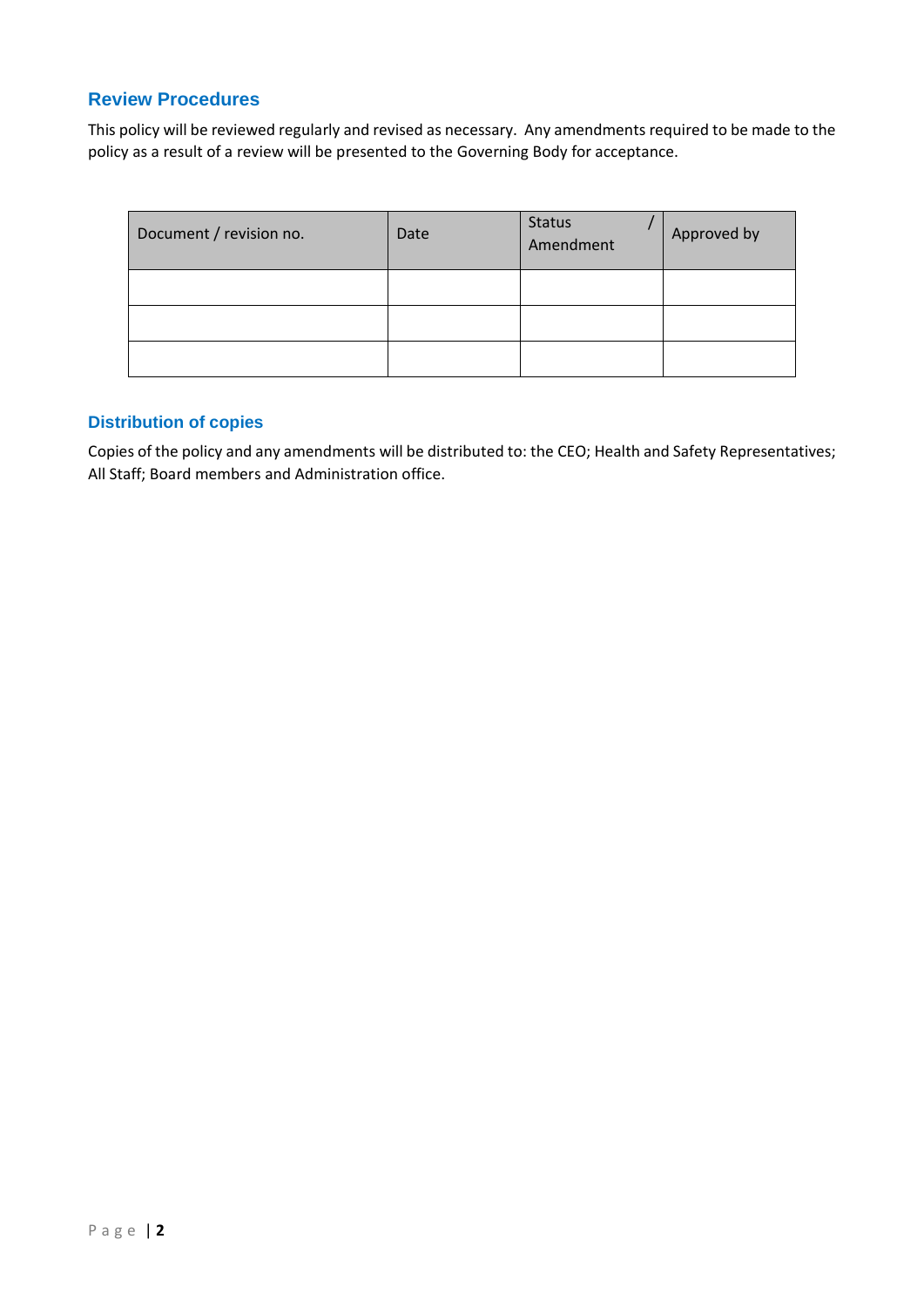# Contents

| Hazardous Substances (including Asbestos and Paint Stripping) 13 |
|------------------------------------------------------------------|
|                                                                  |
|                                                                  |
|                                                                  |
|                                                                  |
|                                                                  |
|                                                                  |
|                                                                  |
|                                                                  |
|                                                                  |
|                                                                  |
|                                                                  |
|                                                                  |
|                                                                  |
|                                                                  |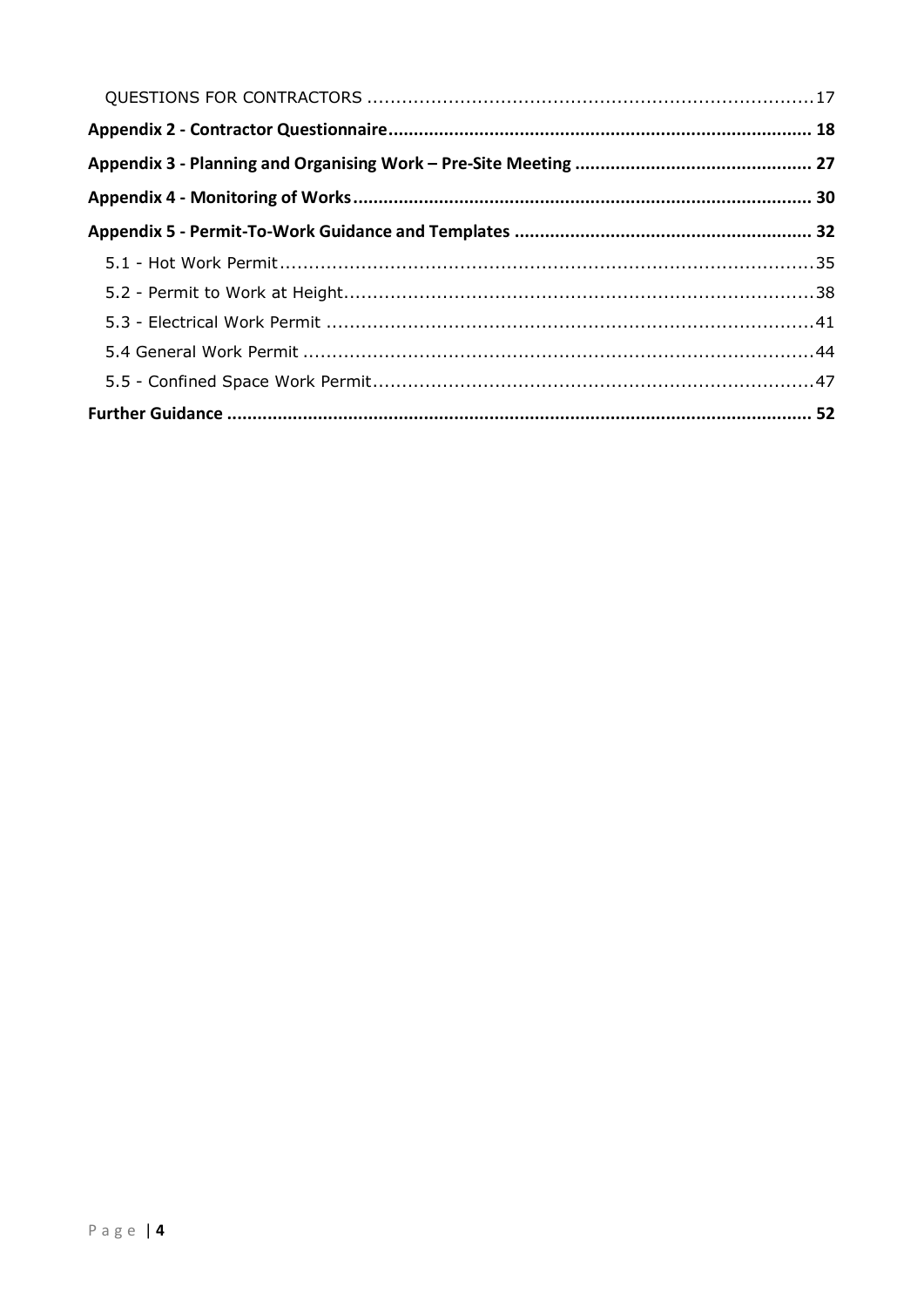# <span id="page-4-0"></span>**Roles and Responsibilities**

## <span id="page-4-1"></span>**The Governing Body**

- Be are aware of their duties as `The Client' as defined by the CDM regulations.
- Ensure:
	- a) Any contracted work and services are carefully planned, and robust specifications prepared.
	- b) Sufficient funding is available to complete the specified work without compromising health and safety or the standard required of the service/project.
	- c) Responsibilities for the selection and management of contractors are allocated to specific people and that these persons are competent to undertake these responsibilities.
	- d) Contractors are informed of any risks that may be present in their area of work.
	- e) Contractor health and safety performance is measured both actively and reactively.

#### <span id="page-4-2"></span>**The CEO**

- Is aware of their duties as `The Client' as defined by the CDM regulations.
- Will ensure:
	- a) This Policy is communicated adequately to all relevant persons, and appropriate information on significant risks is provided to contractors;
	- b) Systems are put in place to ensure effective communication and cooperation with the contractor/s;
	- c) Method statements and safe systems of work are in place for high-risk activities;
	- d) Risk Assessments are collected and reviewed for all contractor work;
	- e) Contractors are made aware of the school emergency procedures;
	- f) The activities of contractors are adequately monitored and controlled;
	- g) All accidents and incidents arising from the Contractor's activities are investigated appropriately;
	- h) Contractors are required to stop work immediately if health and safety is compromised.

If any of the above operational responsibilities are passed by the CEO to the Site Manager, the CEO must ensure this is done via effective communication and delegation methods. Clear allocation of responsibility in the management of contractors is essential.

#### <span id="page-4-3"></span>**Business Manager**

• Assist the Site Manager to ensure the school duties as a Client are fulfilled.

#### <span id="page-4-4"></span>**Site Manager**

- The CEO may delegate some of the above operational responsibilities to the Site Manager. This could include points c) to g) above
- Where appropriate, deputise for the CEO and undertake the day to day responsibility for the management of the Contractor.
- The Site Manager must report to the CEO any concerns they may have with Contractor working practices or the condition of the premises once work is complete.
- Ensure that contractors are asked if any of their staff or sub-contractors may require additional support for a safe evacuation both on and off site (edited June 2021)

## <span id="page-4-5"></span>**Obligations of All Employees**

- No member of staff should give instruction to contractors unless they have been authorised to do so by the CEO.
- No member of staff should agree to direct requests from the contractor for access to classrooms, offices or equipment. All such requests must be referred to the CEO or Site Manager.
- No member of staff should enter the Contractor's work area or facilities unless by prior arrangement with the CEO or Site Manager.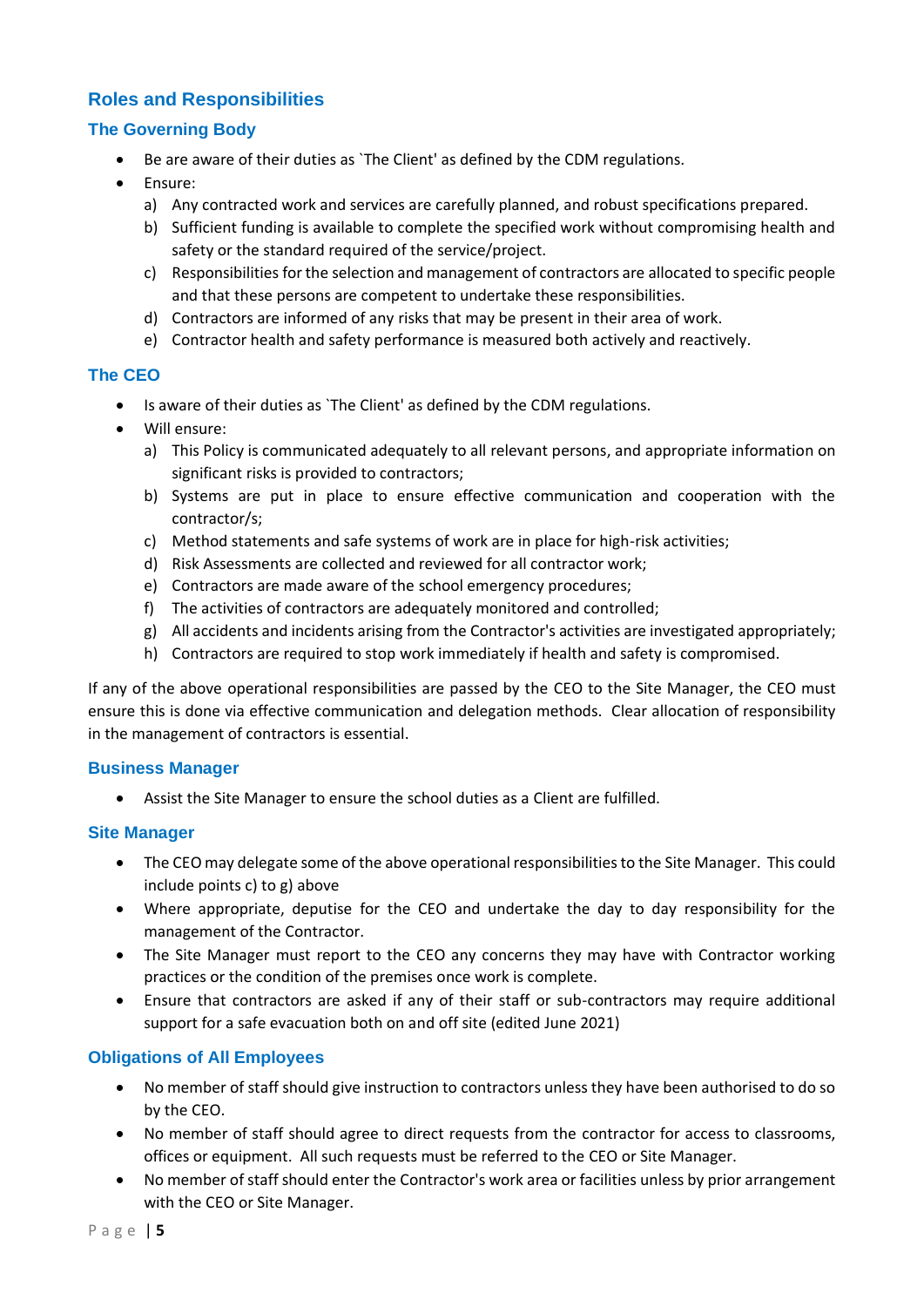• All staff must report any observed unsafe work practices to the CEO or Site Manager without delay.

## <span id="page-5-0"></span>**Obligations of Contractors and Sub Contractors**

- All contractors who work on the school premises are required to identify and control any risk arising from their activities and inform the CEO of any risks that may affect the school staff, students and visitors.
- All contractors must be aware of the school health and safety policy and emergency procedures and comply with these at all times.
- All contractors must ensure that they maintain daily communication with the CEO/Site Manager and cooperates with them in all matters of health and safety.
- Main contractors must ensure that all sub-contractors are competent and monitor their activities whilst working on the premises and ensure they follow the requirements of this policy.

## <span id="page-5-1"></span>**Arrangements**

#### <span id="page-5-2"></span>**Introduction**

This Policy is intended as a guide to contractors working in the school on local maintenance tasks or under contracts placed by the school; this is to enable contractors and the school to operate simultaneously both safely and efficiently, this guidance defines the essential responsibilities.

This document will be provided to Contractors at the Tender stage of any planned works so that the required safety standards can be taken into consideration when costing the works.

The contents of this guide do not in any way, prejudice or detract from any formal contractual arrangements and do not form part of the contractual document.

## <span id="page-5-3"></span>**Legislation**

Failure to manage contractors has broad implications under the Health and Safety at Work Etc Act 1974, where Sections 2, 3, and 4 can be applied to occupiers and contractors, depending upon the circumstances. Similarly, civil claims for damages can be made against occupiers as well as contractors.

The following legislation also applies to the management of contractors and the control of building work:

- a) The Construction (Design and Management) Regulations 2015
- b) The Management of Health & Safety at Work Regulations 1999

The school and contractors both have legal responsibilities under health and safety regulations dealing with specific hazards:

- a) The Control of Substances Hazardous to Health Regulations 2002
- b) The Control of Lead at Work Regulations 2002
- c) Control of Asbestos Regulations 2012

The Construction (Design and Management) Regulations 2015 (CDM) impose the duty of `Client' for **all**  maintenance and repair work as detailed below.

As a Client with control of budgets, the school takes on legal duties that cannot be transferred to a client's agent or third party. These duties apply to **ALL** projects and require the client to:

- a) Check competence and resources of all consultants, architects and contractors.
- b) Ensure there are suitable management arrangements for the project.
- c) Allow sufficient time and resources for all stages of the project.
- d) Provide pre-construction information to designers and contractors.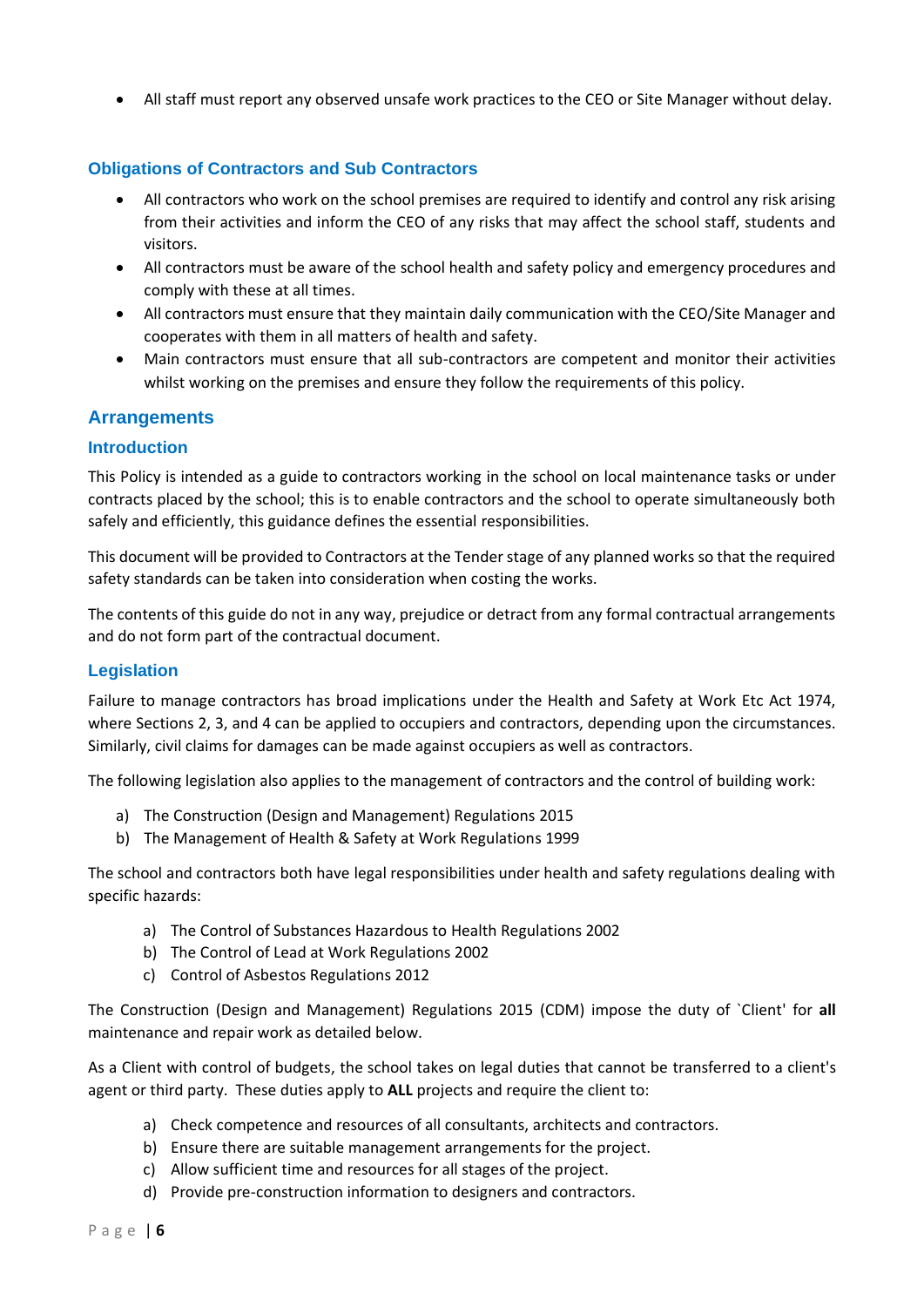## <span id="page-6-0"></span>**Construction (Design and Management) Regulations**

The CDM Regulations establish the need for all construction work, including maintenance, building works and demolition to have a structured approach to ensure that only the safest practices are employed throughout construction and future use of buildings. A CEO Designer and CEO Contractor will be required on all projects where there will be more than one contractor working on the project.

## *The Client*

(the budget holder who controls and commissions the work is deemed to be the Client).

- a) The Client has overall responsibility for the successful management of the project, including making suitable arrangements to ensure that, throughout the planning, design and construction of a project, adequate consideration is given to the health, safety and welfare of all those affected and involved in the construction work.
- b) Pre-construction information: To assist designers and contractors, the school shall provide relevant information at the earliest opportunity. Such information may be that which is already in its possession, or that can be obtained by reasonable enquiries, for example, any surveys or the results of other investigations.
- c) Construction Phase plan: Ensure that the CEO Contractor produces a suitable, project-specific plan detailing how they will manage health and safety on-site during the construction phase.
- d) Designers and contractors should be appointed at the earliest opportunity to help prepare and plan the project.
- e) Ensure the cooperation and coordination between staff, the CEO Designer, CEO Contractor, project contractors and subcontractors throughout the different phases of the project.
- f) A project with more than one Contractor will initiate the allocation of a CEO Contractor or CEO Designer.
- g) After receipt of the health and safety file from the CEO Designer, maintain the information up to date and provide access to any person who needs to see it for health and safety purposes.

#### *Lead Designer*

The role of Lead Designer replaces the role in the 2007 regulations of the CDM Coordinator. The Lead Designer is responsible for managing health and safety in the pre-construction phase of a project and includes:

- a) Informing the school of their duties under the regulations,
- b) Planning, managing and monitoring health and safety in the pre-construction phase, including; identifying, eliminating or controlling foreseeable risks; and ensuring designers carry out their duties,
- c) Helping compile pre-construction information and providing it to designers and contractors,
- d) Preparing the health and safety file and then reviewing, updating and revising it as the project progresses,
- e) Liaising with the Lead Contractor to help in the planning, managing, monitoring and co-ordination of the construction phase;
- f) Taking into account the general principles of prevention;
- g) Ensuring that all persons working in relation to the pre-construction phase cooperate with the client, the Lead designer and each other;
- h) Checking that designers have sufficient skills, knowledge, experience and (if they are an organisation) the organisational capability to carry out the work.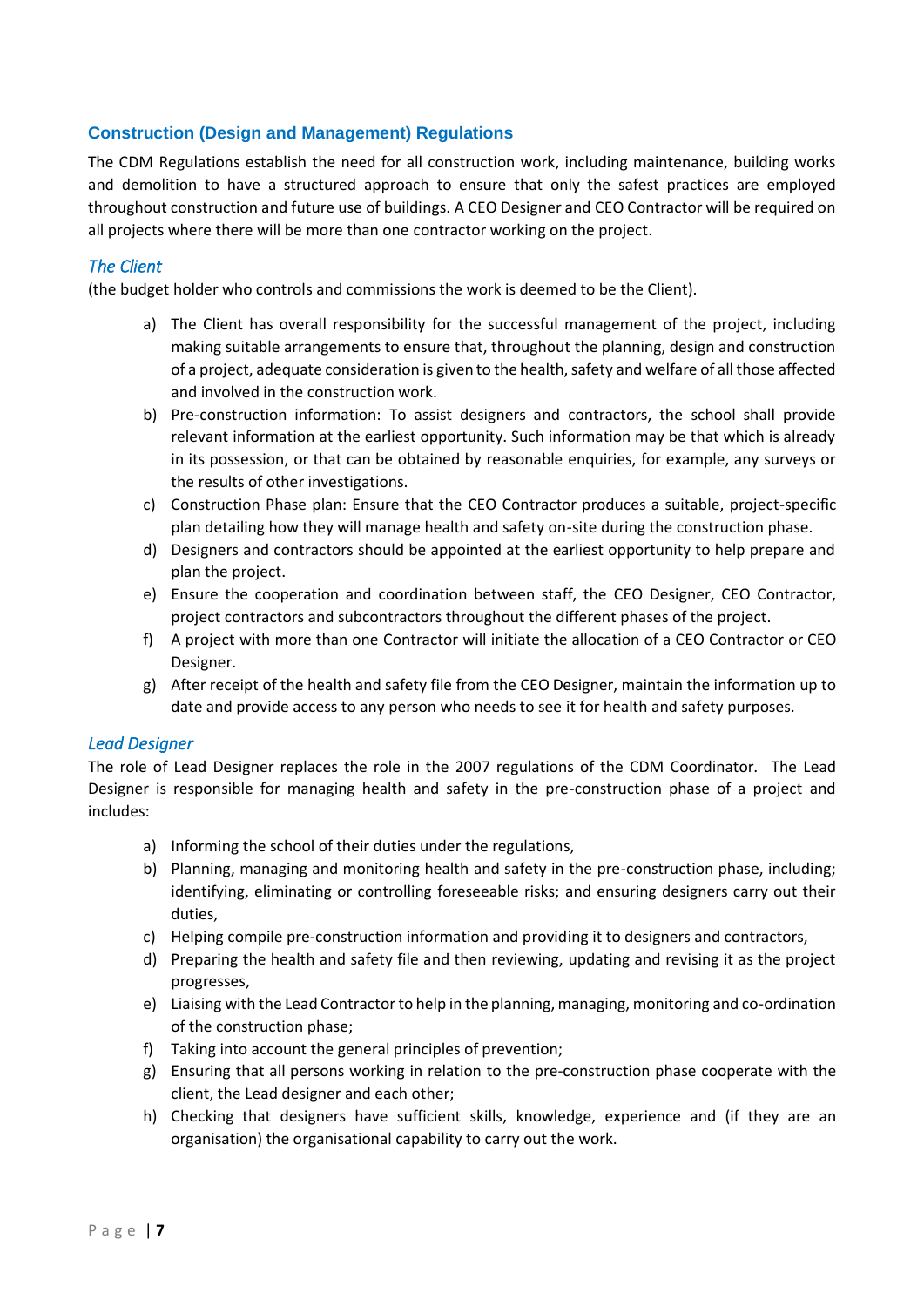## *Lead Contractor*

The Lead Contractor manages the construction phase of a project. This involves liaising with the Client and the Lead Designer throughout the project, including:

- a) Plan, manage and monitor the construction phase;
- b) Coordinate health and safety to ensure that construction work is carried out without risks;
- c) Decide design, technical and organisational aspects;
- d) Consider stages of work which are to take place simultaneously or in succession;
- e) Estimate the period of time required to complete work stages;
- f) Take into account the general principles of prevention.

#### *Appointment of Duty Holders*

If a project requires the appointment of Lead Designer and Lead Contractor (as noted above, when more than one Contractor is working on the project), the Client (school) is responsible for appointing both the Lead Designer and Lead Contractor in writing. Failure to make these appointments means that the Client takes on the duties of the Lead Designer and Lead Contractor;

CDM 2015 specifies the need for duty holders to have appropriate skills, knowledge and experience;

When appointing duty holders, the Client is responsible for ensuring that they:

- a) Have the necessary capabilities and resources;
- b) Have the right blend of skills, knowledge, training and experience;
- c) Understand their roles and responsibilities when carrying out the work.

#### *Notifiable Projects*

The Health and Safety Executive's Notification level under CDM 2015 – is that notification (e.g. online notification form F10) is required for projects lasting more than 500 person-days, or lasting more than 30 days with more than 20 workers simultaneously.

**Note:** The requirement to notify was previously the responsibility of the CDM Coordinator and is now the responsibility of the Client (school).

Further information on how to notify construction work can be found at [www.hse.gov.uk/construction/cdm/faq/notification.htm](http://www.hse.gov.uk/construction/cdm/faq/notification.htm)

## *The Health and Safety File (under CDM)*

At the end of the project, it will be the Lead Designer's responsibility to provide the school with the Health and Safety file.

On projects where the Lead designer's role has finished before the end of the project, the Lead Contractor is required to take responsibility for the file and for handing it over to the school.

The file must contain information about the current project that is likely to be needed to ensure health and safety during any subsequent work such as maintenance, cleaning, refurbishment or demolition.

The file is only required for projects involving more than one Contractor.

## <span id="page-7-0"></span>**Significant Building/Repair Works**

The following procedures and arrangements are related to significant building/repair works which require tender or contractual agreement before commencement. Whether the works in question fall under these requirements will be considered and agreed by the CEO and Governing Body.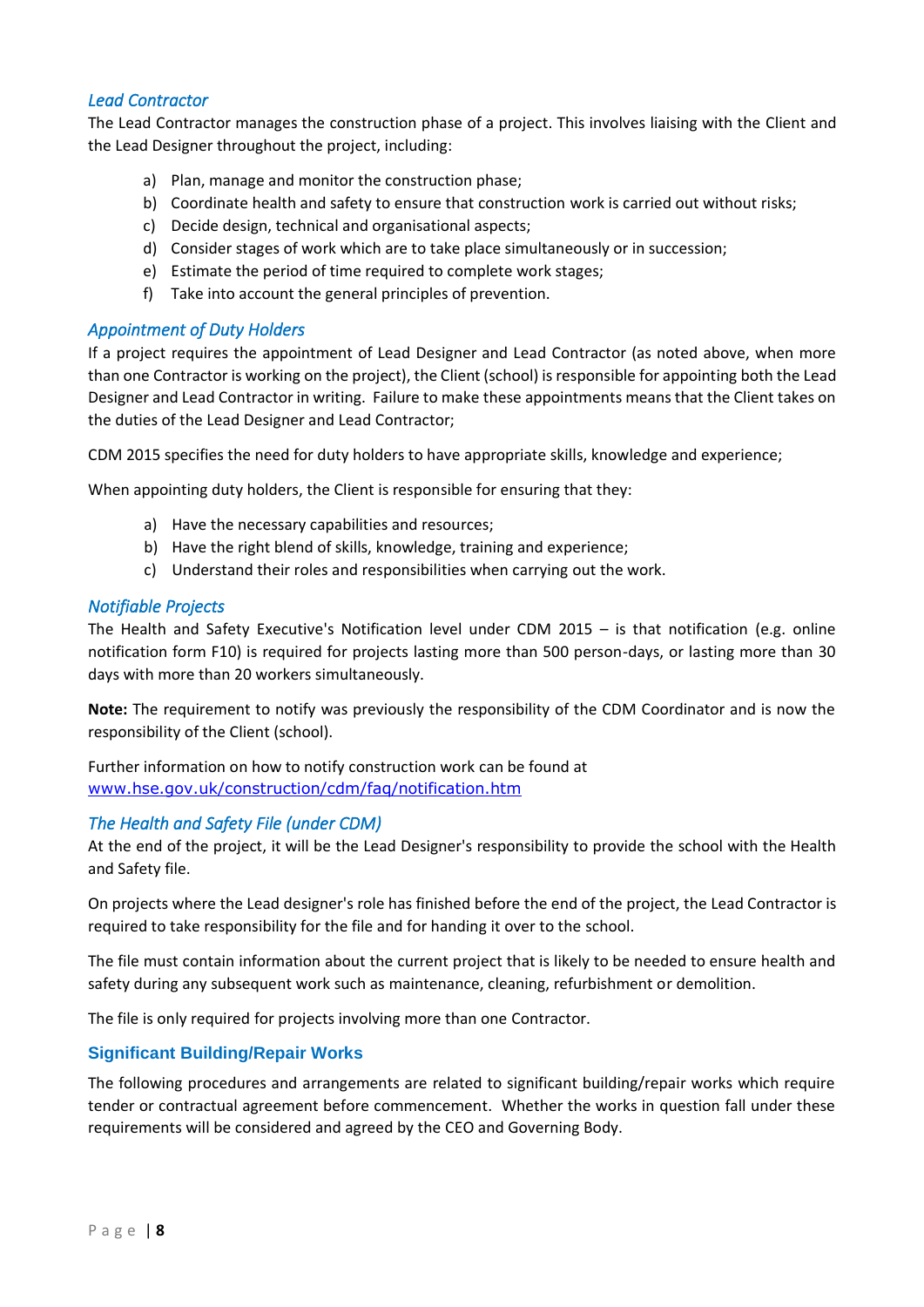## *Planning and Specification*

The following Health & Safety provisions will be required and considered for inclusion in the tender documents and final contract:

- a) A clear definition of the work to be carried out including the preparation and completion stages;
- b) The respective obligations of the school and the contractors for health & safety matters;
- c) Particular health and safety requirements of the school which may impact on costs, e.g. Additional HERAS fencing, enhanced scaffold protection, lockable skips;
- d) The need for particularly hazardous or disruptive activities to be undertaken out of school hours or at weekends;
- e) Procedures to be followed in the event of an accident, dangerous occurrence or environmental incident;
- f) Arrangements for site supervision, e.g. Foreman on-site at all times;
- g) Arrangements for communication and cooperation, e.g. pre-site and weekly progress meetings;
- h) Provision for the Governing Body to terminate the contract in the event of a gross breach of Health & Safety responsibilities by the Contractor;

#### *Selection of Competent Contractors*

- a) Contractors with a proven track record of working in educational premises will be preferred.
- b) Where applicable, the Contractor's previous clients will be contacted regarding the Contractor's previous works.
- c) All prospective contractors will be interviewed and asked to explain how they work, what they know about health and safety and how they implement their own health and safety policy. The checklist in **Appendix 1** will be used to record the selection process. **The contractor's Questionnaire** in **Appendix 2** will be used to assess competency and suitability of contractors completing significant work at the school.
- d) Where sub-contractors are appointed by the Lead Contractor, the Lead Contractor is responsible for ensuring their competency and the Lead Contractor will be asked to provide evidence of their company procedures for the selection, training and management of sub-contractors.

## *Pre-Site Meetings*

- a) Before any work begins a pre-site, meeting will be held to agree on safety standards and arrangements.
- b) The meeting will be attended by the CEO and the Site Manager, the contractor/s and, where appropriate a representative of the Governing Body.
- **c)** The meeting will be minute and copies of the minutes provided to all parties. The checklist in **Appendix 3** will be used to record the key issues discussed and agreed.

## *Managing the Contract*

- a) The CEO or Site Manager will meet with the Contractor's site foreman/supervisor weekly to discuss the work planned for the week.
- b) The purpose of the meeting will be to identify any potential impact on the school activities or health and safety and agree on control measures.
- c) Any incidents or concerns will also be discussed and resolved at this meeting.
- d) The Site Manager will undertake weekly checks of the site and report any concerns to the CEO and site foreman/supervisor immediately.
- e) If necessary, the CEO will stop the work until the faults have been remedied.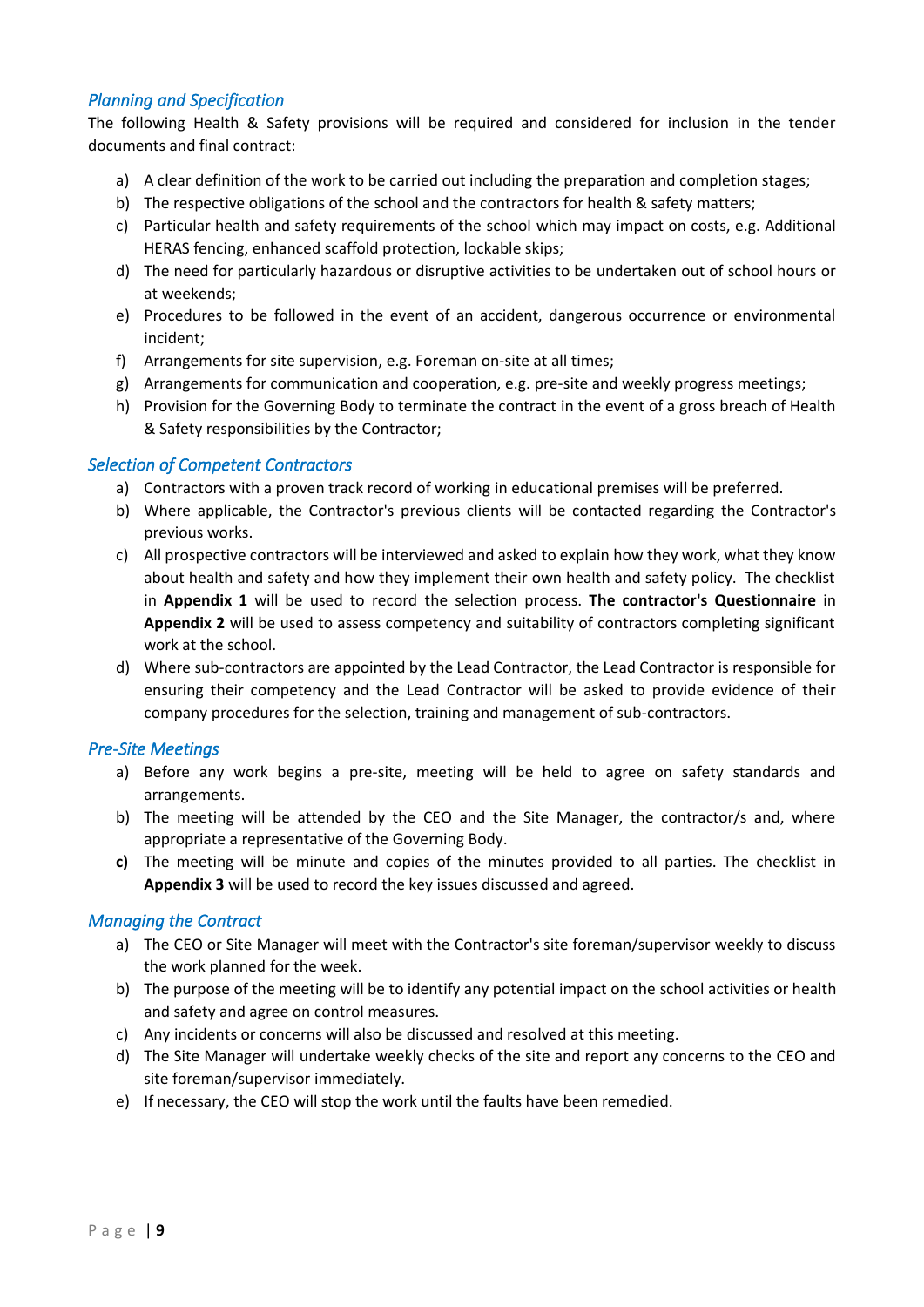## *Review*

- a) The Governing Body will maintain a Contractor file for each project.
- b) This will allow a record to be kept of the Contractor's performance overall and any particular successes or problems.
- c) This record will allow the governors to maintain a list of competent contractors and provide useful information for future projects.

#### <span id="page-9-0"></span>**General Requirements**

These General requirements apply to **all** contracted construction, maintenance, repair, and refurbishments works on school premises.

The Contractor's person in charge must make contact with the Site Manager or nominated contact at the school before any work is started initially or access to an area of the building or grounds is made.

The Contractor must submit a method statement covering the work activities intended in any area of the premises and the measures being taken to ensure health and safety of the workforce and school staff, students and visitors. Once the Site Manager has been made aware of the intended activities and methods of operation, the Contractor must not deviate from them without further discussions taking place.

The Site Manager will ensure that the Contractor's person in charge is made aware of any risks, special precautions or safety rules applicable to the intended work area and cooperate in site induction arrangements given to the Contractor's staff or subcontractors. Reasonable cooperation will be given to the Contractor's workforce at all times in order to create a safe place to work throughout their period of working at the school. Site access and exit times will be agreed and must be adhered to.

Contractors working in or on school premises must ensure the protection of all persons who may be affected by their work. This includes staff, students, and visitors. The contractor/s must pay particular attention to the following items:-

- a) All staff working in areas in which it might be possible to come into contact with students will be required to have a DBS check or be registered with the Independent Safeguarding Authority.
- b) All electrical equipment on-site must be at or below 110 volts unless alternative protection measures have been agreed with the Site Manager.
- c) The contractor/s must apply the requirements of the Noise at Work Regulations and use the most effective noise reduction measures available and plant likely to cause disturbance may only be used within the time periods previously agreed by the Site Manager and CEO. This is intended to minimise any disruption to teaching and learning and to neighbours.
- d) The Contractor must agree to abide by all relevant provisions of the school safety policy, fire safety and procedures which will be made known to him prior to work commencing. If any part of the work is sub-contracted out the Contractor must undertake to inform any sub-contractor of all safety requirements and the subcontractor should do likewise if they, in turn, subcontract any work.
- e) Contractors will not be permitted to use school tools and equipment, e.g. ladders, Tower Scaffolds, power tools.
- f) The Contractor should provide a written method statement in advance of undertaking particular work, as agreed. This will include demolition, asbestos operations, work which involves disruption, or alteration to main services or other facilities which cause interruption to the school activities, erection of falsework or temporary support structures, and steel erection. In the event of any deviation from the method statement, no further work will be done until an agreement has been reached and recorded in writing between the Client and the Contractor on the method of work to be followed in the new circumstances.
- g) Machinery is not allowed on site until current documentation for necessary statutory inspections has been seen as well as evidence of operator training and experience.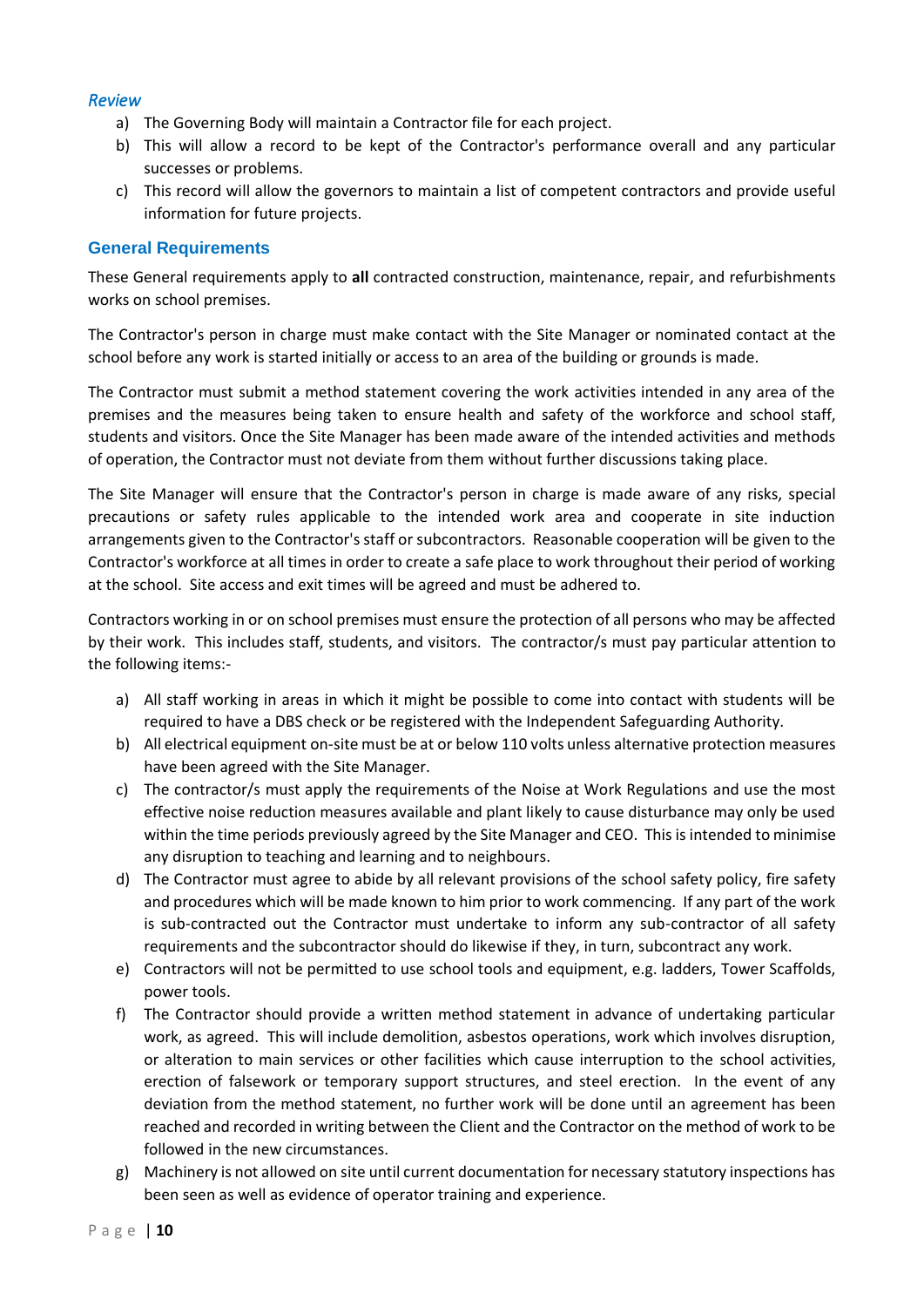- h) The Contractor should leave the work area clean and tidy, removing all waste, materials, tools and equipment at all times. Skips and storage containers should be lockable.
- i) Tools should not be left unattended at any time, especially where school staff and students can have access to them.

## <span id="page-10-0"></span>**Provision of Site Supervision**

The Contractor must provide adequate site supervision via a competent General Foreman. This person will maintain day to day communication with the Site Manager or nominated school contact.

The General Foreman will be responsible for the supervision of the works, receiving and acting promptly (on behalf of the Contractor) all instructions and requests by the Site Manager or nominated contact.

Where works are carried out in areas, which have been handed over for the sole use of the Contractor, all visitors to the site must report to the Contractor.

The Contractor must provide hard hats (to relevant British Standard) and any other appropriate safety equipment, for the use of all visitors to the site, and must ensure that any particular/exceptional hazards are made known.

## <span id="page-10-1"></span>**Site Perimeter Fencing**

Arrangements for fencing, etc. protection will be agreed at the pre-contract meeting and must be to the same standard irrespective of holiday periods.

Where work cannot be segregated from the building's normal function it shall be enclosed by a fence at least two metres (2.0m) high unless this is already achieved by a boundary wall or other adequate barrier. The Contractor must provide a secure compound; the siting of which will be agreed at the pre-contract meeting. All materials and plant must be stored within the compound.

The Contractor will ensure entrance gates are securely closed when not in use and kept locked when the site is unattended. Fencing must be adapted as and when required during works and be dismantled and removed at the completion of the works.

## <span id="page-10-2"></span>**Scaffolding – Erecting, Protecting and Dismantling**

All scaffolds must comply with:

- a) The Work at Height Regulations, 2005 and Approved Code of Practice.
- b) BS EN 12811-1: 2003 Scaffolds performance requirements and general design.
- c) The BSI Code of Practice BS 5974:2010 for the planning, design, setting up and use of temporarily suspended access equipment.
- d) The Prefabricated Aluminium Scaffolding Manufacturers Association (PASMA) Operators Code of Practice and any amendment or substitution of these standards at such time in force.

## *Barrier Fencing Around Small Works or Scaffolding*

- e) Where ladders, scaffolds, cradles, towers, etc. are to be in position for less than a working day, a barrier of warning tape or similar must be provided, 2 metres clear of the scaffold, etc. During this period, scaffolds, ladders, etc. must not be left unattended.
- f) Where ladders, scaffolding, towers, cradles are erected and positioned for more than a working day, a barrier must be provided to prevent unauthorised access to the scaffolding etc. The barrier shall be sufficient to avoid access and to be erected 2m high from the base of the scaffolding etc. This fencing must be of solid construction.
- g) Where practical, barriers should be provided 2.0m from the face of scaffolding, etc. Where this cannot be achieved, the fence should be fixed to the face of the scaffolding, and where appropriate, be fitted with an overhead fan.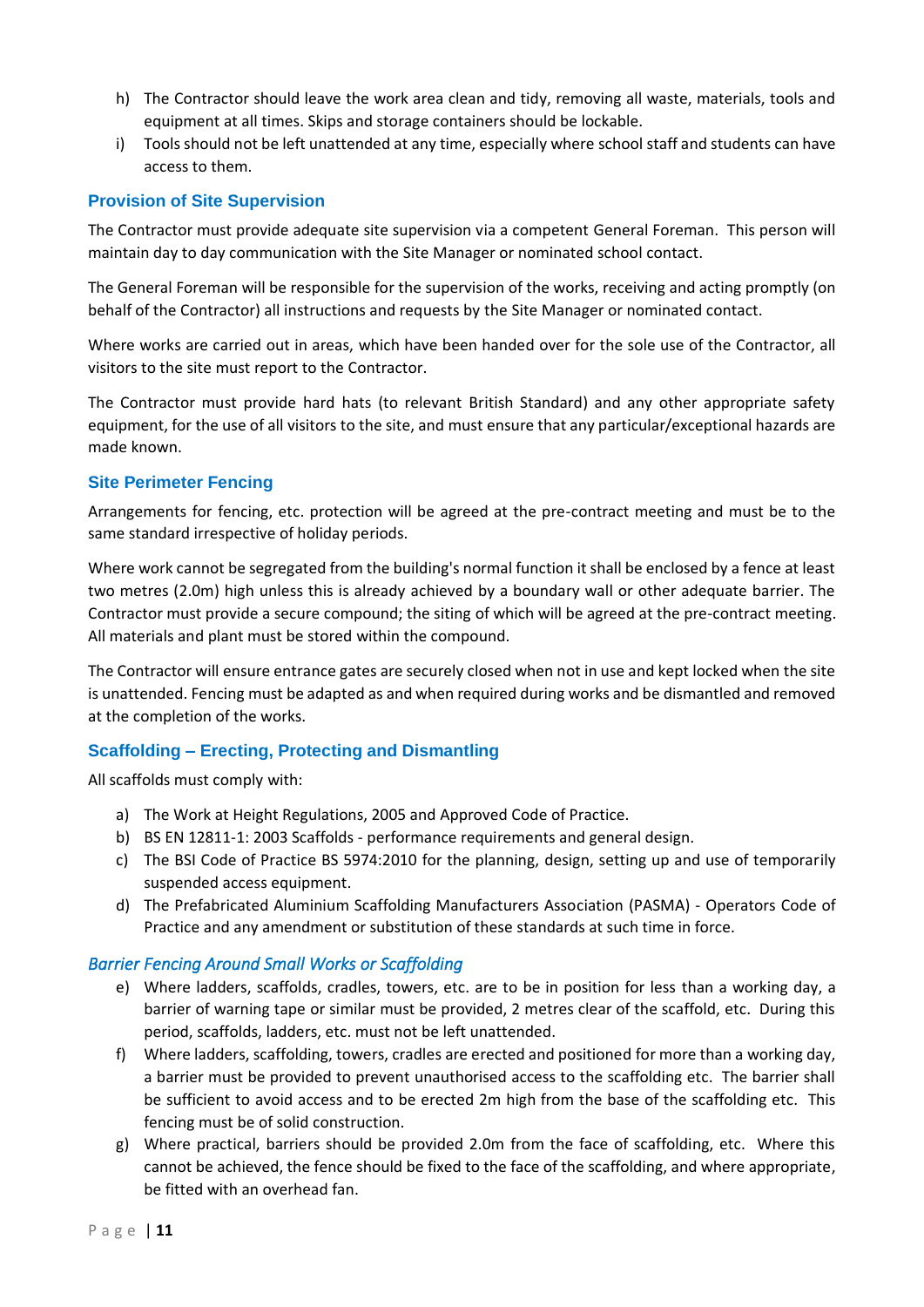- h) Fencing provided on existing paving must be supported so as not to cause damage.
- i) The Contractor must maintain the safety arrangements of the scaffold and obtain all necessary licences.
- j) Glazed roof lights or similar areas must be suitably protected from damage by falling objects during work.
- k) Sensitive areas (e.g. toilets, changing rooms, showers, etc.) shall, where necessary, be screened before works.

## *General*

Where scaffolding is required, the following arrangements apply:

- l) The main Contractor is responsible overall for scaffolding, and may only use Sub-Contractors who are registered members of the National Association of Scaffolding Contractors.
- m) All scaffolds shall be suitably tied. Aluminium towers must be used in accordance with the PASMA Code of Practice.
- n) Scaffold ties must be fixed as necessary during the erection of the scaffold. Care must be taken to ensure stability during dismantling.
- o) Scaffolds and perimeter/barrier fencing etc. may only be erected/dismantled when the surrounding areas are clear of occupants. Similar precautions are to be taken when mobile towers are moved. The Contractor must ensure that the Site Manager is advised prior to commencement and any movement or alterations to scaffolds/hoists etc.
- p) Entrances/access ways in occupied premises should, where necessary, be protected with suitable fans. All scaffold tubes must be arranged so that the operation of the doors is not obstructed. Additional requirements will be required in wet or very dusty conditions. If natural or artificial lighting, including emergency lights, is obscured, then alternative lighting must be provided. Scaffold tubes must not protrude into an access way. Caps must be provided to protect ends of tubes.
- q) It is the Contractor's responsibility to inspect as required and to sign the statutory registers within the seven days immediately prior to their use, and to obtain a Handover Certificate from the scaffolder.
- r) All working platforms must be fully boarded out and provided with guard rails, toe-boards and brick guards together with extra sheeting or sealing during demolition or similar operations.
- s) Ladders must be in good condition and suitable for their use. They should be checked before use for any damage, wear or faults.
- t) Storage arrangements for scaffold tubes and fittings should be agreed prior to their arrival on site.

## <span id="page-11-0"></span>**Ladders**

Ladders must be adequately tied, and access to them kept clear. Ladders at ground level must be removed at the end of each working day. Both ladders and ropes must be secured out of the reach of children and unauthorised persons.

Ladders must not be painted or otherwise treated so as to conceal any defects.

Ladders must be placed at any angle of 75 degrees (1:4) to the supporting structure.

Ladders must be used on a firm level base and be of adequate length for the job, extending at least 1.07m (3 rungs) above the landing place.

## <span id="page-11-1"></span>**Hoists**

Hoists must comply with the Lifting Operations and Lifting Equipment Regulations 1998, including the following:

- a) The Hoist tower must be adequately tied in (at every lift) to the scaffolding and building as necessary.
- b) Hoist towers and motor areas must be adequately fenced.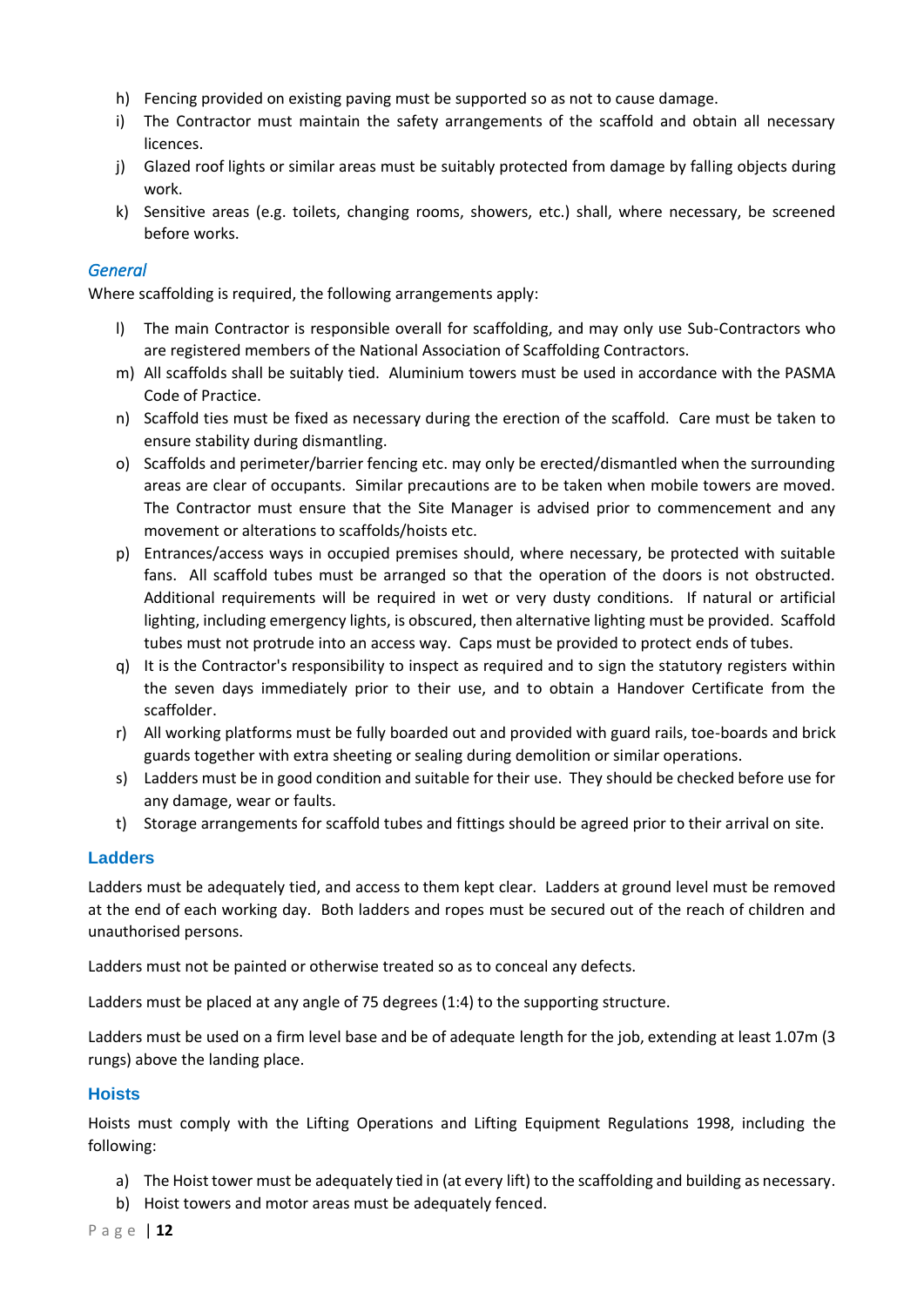- c) Gates must be kept closed at all times except when loading and unloading materials.
- d) Access ways must be kept dear at all times.
- e) Only competent trained persons may operate the hoist from one position only with good visibility to all landings.
- f) In no circumstances may persons ride on a hoist platform.
- g) The hoist motor and tower must be immobilised and effectively secured at ground level at the end of the working day.
- h) A competent person must inspect the hoist once a week and the necessary entry made in the register (F91 Pt.).
- i) Test certificates must be provided before the hoist is used and thereafter every six months or after substantial movement or repair.

## <span id="page-12-0"></span>**Hazardous Substances (including Asbestos and Paint Stripping)**

The Contractor must provide the Site Manager with copies of any COSHH assessments for substances or processes to be used on-site, which may present a risk to the health and safety of persons using the premises.

Assessment must include details of the substance to be used, or processes to be undertaken, and the precautions and protective measures the Contractor intends to take. Such information must be provided at least 14 days prior to works.

The Contractor must ensure that all substances, etc. are stored safely, and these are used as per COSHH requirements and assessments.

Suitable precautions must be taken where work is excessive or likely to create dust, e.g. sealing, totally enclosing, damping down, and localised dust extraction.

All work with asbestos must be in accordance with the Control of Asbestos at Work Regulations, approved Code of Practice and the school Asbestos Policy.

The Contractor must consult the Site Manager regarding the location of known asbestos, and must refer to any available Asbestos Survey Report.

If during the course of a contract, material suspected of being/containing asbestos is discovered, the material should not be disturbed. The Site Manager must be notified immediately, and access to the area restricted to all personnel until a suitable course of action is discussed and agreed.

Most painting contracts incur some stripping of internal/external paint. Specifications allow either chemical or heat stripping externally, but prohibit heat stripping/burning off internally. Dry rubbing down of known lead paint is prohibited under the Regulations.

The safety precautions required for stripping and rubbing down of all internal and external paintwork throughout the building are as follows:

Where premises are occupied during stripping of paint, the Site Manager must be advised in advance of the time these operations are to take place.

- j) During stripping, dustsheets must be placed beneath the work area, whether it is removed by burning, scraping, rubbing down or chemical means. Plastic sheets must not be used when burning off is carried out.
- k) Cleanliness is essential, e.g. periodic cleaning of the floors, playground and paths, etc. beneath areas stripped is to take place regularly while work is in progress. Cleaning up should always be done immediately before any known major use of the area, e.g. break time, lunchtime, end of the day etc. unless the work areas, including any area into which stripped material or dust, is allowed to fall, is securely fenced off.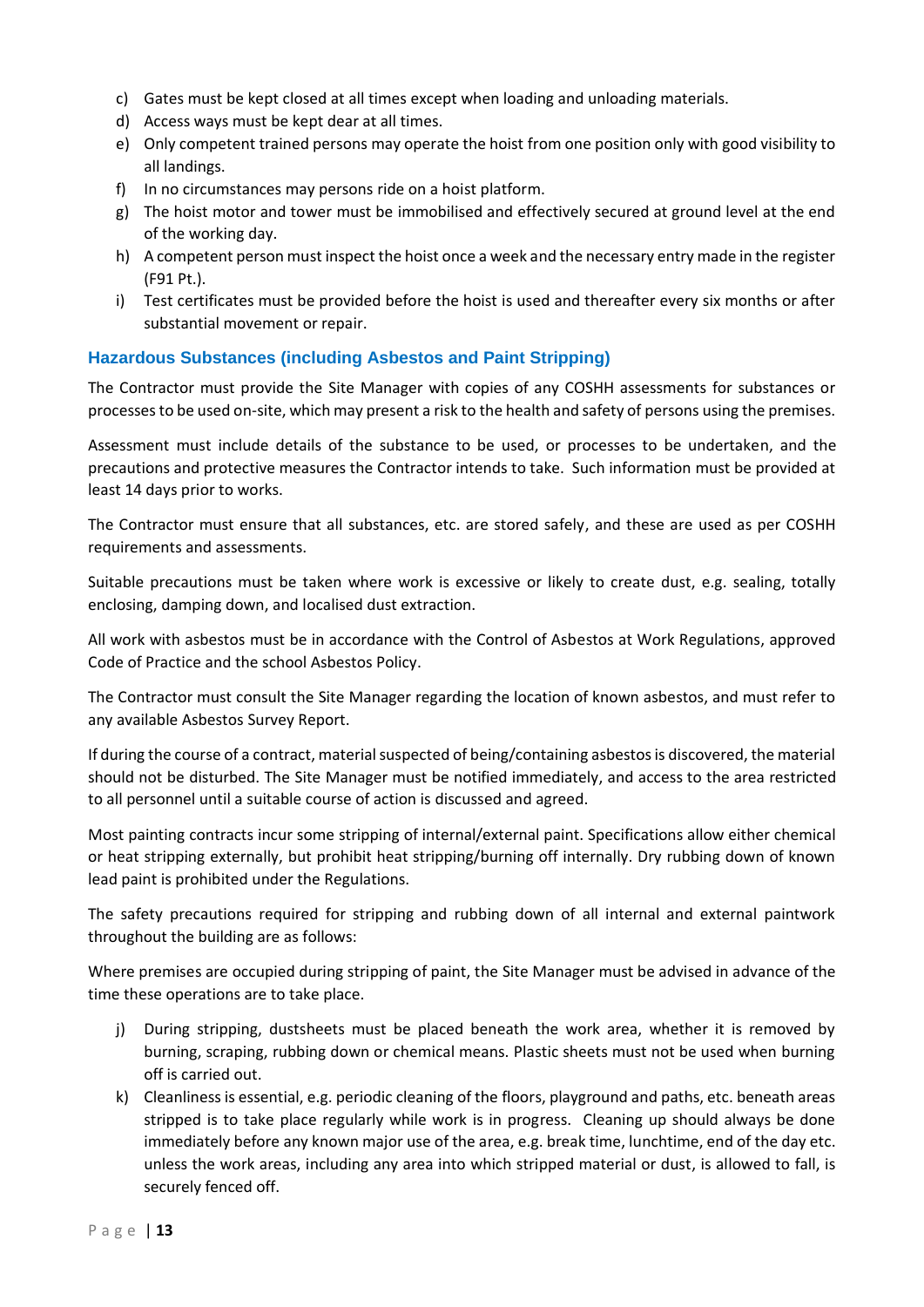- l) All rubbing down of paint must be with wet abrasive and all debris removed before it dries.
- m) Dust must be dampened down and removed by industrial vacuum cleaner fitted with a HEPA Filter.
- n) Contaminated dustsheets must not be used elsewhere on the site.
- o) All debris from stripping is to be placed in sealed bags and be disposed of. It must not be stored onsite nor placed in school dustbins, etc. Affected areas are to be suitably cleaned by industrial vacuum cleaner and washing, if internal, and hosed down to the nearest gully if external.

#### <span id="page-13-0"></span>**Security**

Perimeter fencing is not always sufficient to prevent intruders from gaining access. Alternative security measures may be necessary. This can be provided via a combination of methods, and the following options should be considered:

- a) All windows adjacent to any scaffold or access equipment must be secured.
- b) Screens must be fixed to areas of high risk, e.g. IT Suites unless alternative storage has been arranged, or existing security arrangements are adequate.
- c) Additional fencing to be installed around higher elevations of scaffolding where this is near entrance railings.
- d) Horizontal fencing or boards should be used to secure lower lifts.
- e) Implement additional patrols of Contractor's or Premises staff.
- f) Where scaffold ties pass through open windows, these are to be secured, and plywood screwed to the inside of the windows over the open areas, to the satisfaction of the Site Manager.
- g) All Contractors' access must be adequately secured at night and during weekends.
- h) Scaffolding or other building works must not interfere with or obstruct access to any part of the alarm systems, e.g. alarm wiring, sensor units, door contacts, control panels, strobe light units, etc.

#### <span id="page-13-1"></span>**Vehicular Access**

The Contractor must take all appropriate precautions to avoid danger to the occupiers or the public arising from the movement of Contractors/Sub-Contractors vehicles on the site. Where practicable, separate access to the site for Contractors should be arranged.

Appropriate warning notices must be provided e.g.

"THIS ENTRANCE IS FOR THE USE OF CONTRACTORS ONLY - NO ACCESS FOR ANY OTHER PERSON"

## <span id="page-13-2"></span>**Public Access**

Areas remaining open to the occupiers or the public must be provided with proper footways, and where appropriate, protective measures to ensure safety. Where scaffolding is erected over or adjacent to an entrance, suitable screens and fans must be provided. The Contractor must not block the access of occupiers or the public, to roads, parking areas or pathways during the course of the works. Excavations must be adequately tested with suitable warning notices in accordance with Section 15. Suitable barriers must be provided to stop vehicles negotiating too close to excavations or scaffolding.

#### <span id="page-13-3"></span>**Internal Access**

The Contractor must maintain existing access or provide alternative access and ensure that work within lobbies corridors and stair areas proceeds safely. Corridors, staircases, intake cupboards, WCs, or emergency escape routes must not be obstructed with plant or materials, etc.

Materials must be distributed on a daily basis with no localised storage. The Contractor must remove all rubbish, plant, tools and materials from areas used by the occupiers to a central storage point as work proceeds and at the end of each working day. Intake cupboards or WCs, etc. must not be used for storage. On completion, the Contractor must also properly clean floors, woodwork, steps, yards, clear out all gutters, drains and gullies and leave the whole of the area in a clean and suitable condition for occupation.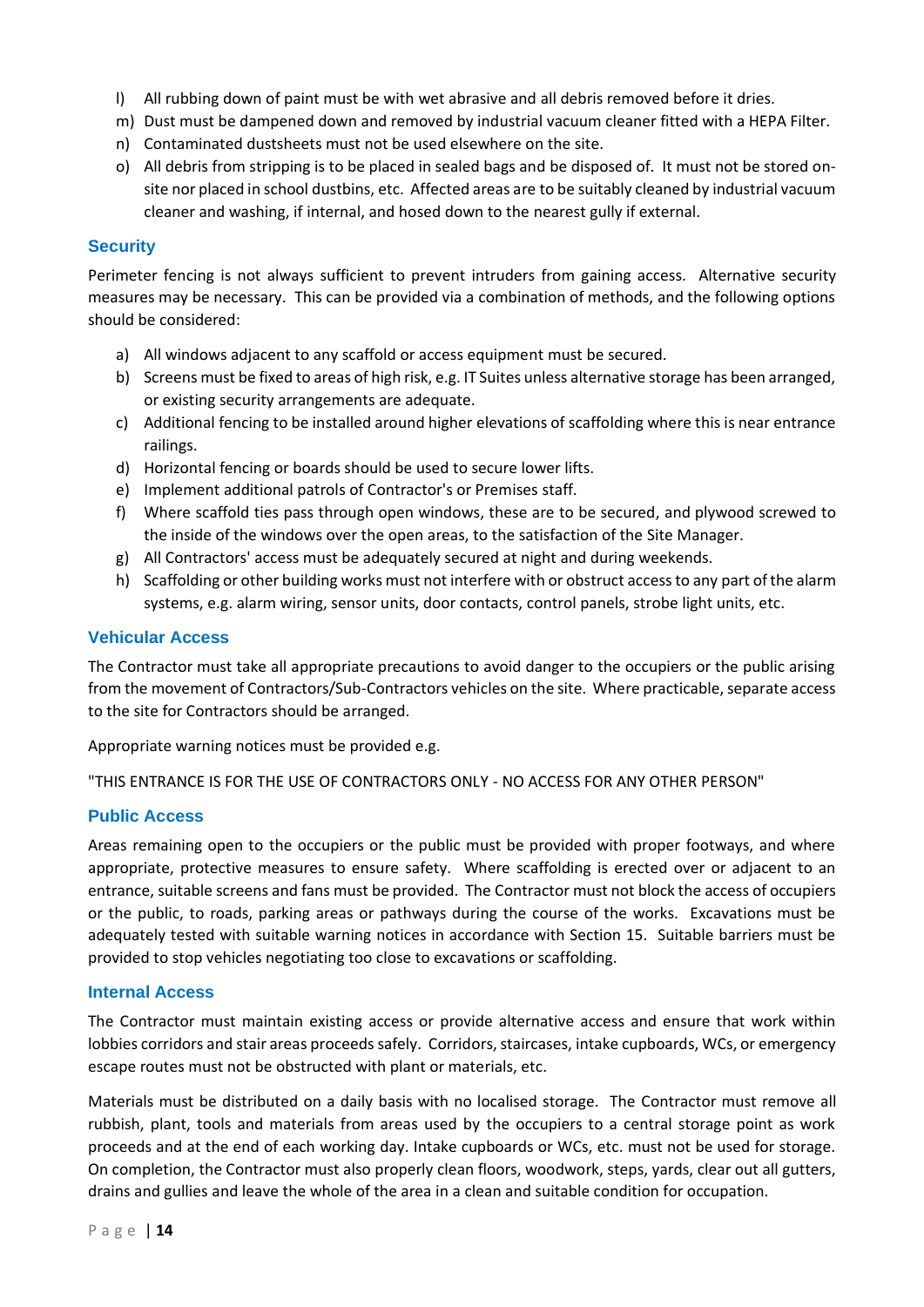Works undertaken above-occupied areas must be suitably risk assessed to prevent any risk to occupants.

If this is not possible, arrangements must be made with the Site Manager for the occupants to vacate the area for the duration of the work.

#### <span id="page-14-0"></span>**Protection of Property**

The Contractor must take all appropriate measures to ensure the stability of the building and adjoining properties that may be affected by the works, and provide all appropriate shoring, strutting, needling and other supports and precautions that are necessary to preserve the stability of these buildings. Protective measures must remain until all risk of damage or settlement is eliminated.

#### <span id="page-14-1"></span>**Fire Precautions**

The Contractor should ensure that all fire escape routes are kept clear at all times.

If the blocking of a fire exit is unavoidable contractors must notify the school, so the school Fire Risk Assessment is reviewed to ensure that suitable temporary signage is in place directing occupants to an alternative route.

Combustible materials must be appropriately stored in agreed areas. The unnecessary build-up of combustible materials must be avoided. Flammable liquids or compressed gases, etc. may only be kept in the building in such quantities as are required for the immediate work. The Contractor must provide suitable and sufficient fire extinguishers.

Fire stopping must be restored using fire approved materials after the installation of cabling or pipework is completed.

The Hot Work Permit form included in Appendix 5 must be completed before any Hot Work can take place.

#### <span id="page-14-2"></span>**Provision of Warning Notices**

The Contractor must provide suitable signs to warn persons of dangerous operations, plant and chemicals and of freshly applied materials. All safety signs must conform to the Safety Signs Regulations.

#### <span id="page-14-3"></span>**Site Clearance**

The Contractor shall comply with all relevant Environmental legislation. Waste, dust, dirt and other debris caused by the building operations or other work shall be cleared regularly as work progresses and be placed in skips sited to reduce inconvenience and nuisance.

Contractor must ensure that there is no "bombing" of waste, etc. from upper storeys. The Contractor shall take all reasonable steps to prevent water accumulation, which may present a hazard on site.

#### <span id="page-14-4"></span>**Minimising Interference to Occupiers and the Public**

All works must be carried out so as to cause the minimum of interference to the occupiers, and other persons using the premises. Works must be carried out in phases agreed with the school at the pre-contract meeting. The Contractor shall take measures to minimise noise on site. All reasonable means must be used to avoid inconvenience to adjoining properties. Should it be necessary for plant, machinery or equipment to project over the adjoining property, the Contractor shall obtain the prior written permission of the adjoining owner/occupier. If the work requires operatives to enter adjoining properties, written permission must be obtained by the Contractor who will ensure that any conditions imposed by the owner/occupiers of these properties are met.

Because Contractor's staff (and any subcontractors they may employ) are working on a school site there should be no smoking on-site, or within 50m of the entrance to the site, no use of radios, no alcohol brought on to the site, no swearing or bad language, no catcalling, no provocative behaviour aimed at members of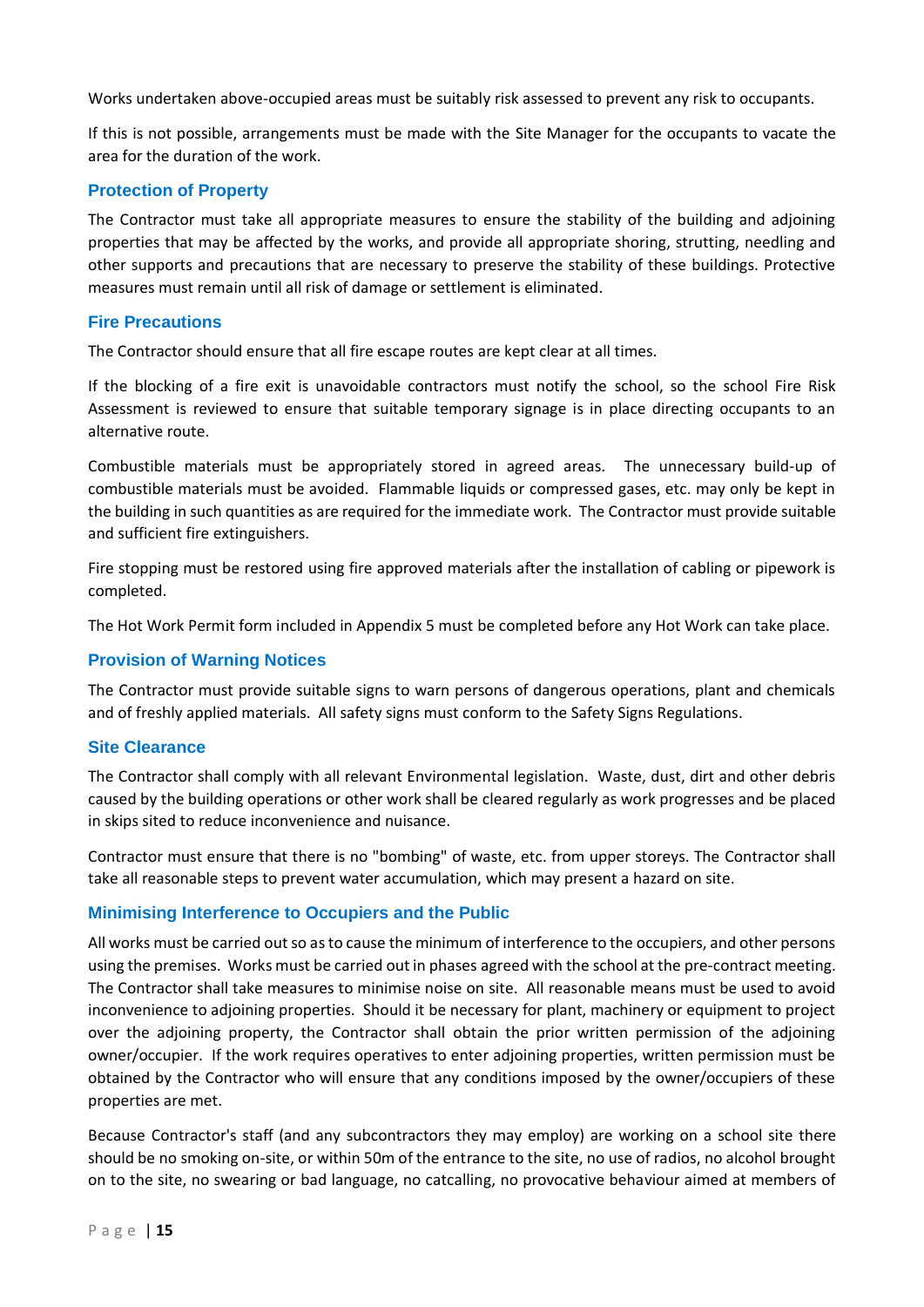the opposite sex, and Contractor's and subcontractor's staff should always wear suitable clothing – e.g. shirts and trousers (no bare torsos).

Contractor's and subcontractor's staff must wear badges or corporate clothing which identifies them clearly to anyone checking the right of an individual to be on the site.

#### <span id="page-15-0"></span>**Building Services**

No diversion of any of the existing services other than that prescribed in the specification may be effected without the written agreement of the Supervising Officer. Any necessary temporary disconnection of services will be done at a time agreed by the Site Manager.

#### <span id="page-15-1"></span>**Precautionary Measures When Site is Unattended**

All reasonably practicable precautions must be taken to prevent unauthorised access.

All plant and vehicles must be immobilised.

Hazardous substances such as chemicals gas cylinders and flammables must be inaccessible.

Gas and electricity supplies must be isolated, or if floodlighting is required, supplies must be properly protected.

Scaffolding ladders and hoists shall be protected as outlined in Sections previously

The Contractor shall provide all barriers and lighting necessary by day and night for the protection of the persons.

#### <span id="page-15-2"></span>**Reporting of Accidents and Dangerous Occurrences**

The Contractor must make adequate arrangements for reporting accidents and dangerous occurrences as required by the Reporting of Injuries Diseases & Dangerous Occurrence Regulations. In addition, accidents and dangerous occurrences must be reported to the Site Manager/Business Manager.

#### <span id="page-15-3"></span>**Conclusions**

The key to the effective management of contractors is communication, including a clear understanding of role and responsibilities and the arrangements in place to facilitate the management of contractors.

This Policy specifies the roles and responsibilities and the arrangements that should be put in place and provides sources of further guidance to ensure that the school manages its contractors effectively.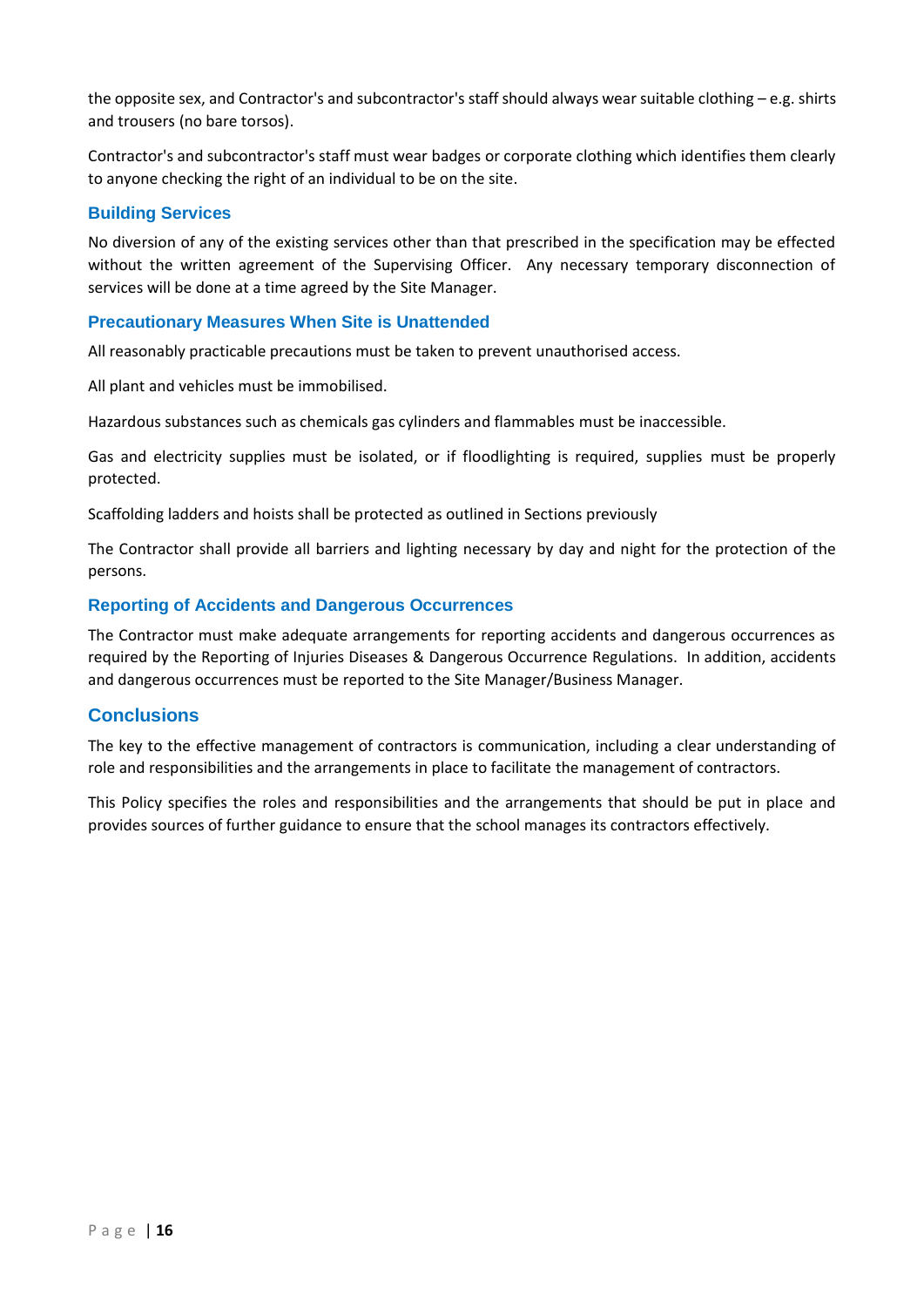# <span id="page-16-0"></span>**Appendix 1 - Selecting a Contractor**

The following questions can be used to assist in the process of selecting a competent contractor:

- 1. Does the Contractor have an up-to-date Health and Safety Policy?
- 2. Are the main health and safety responsibilities defined within the Contractor's organisation?
- 3. Does the Contractor have adequate Employer Liability Insurance and Third-party and Public Liability Insurance?
- 4. Does the Contractor have access to professional advice on health and safety?
- 5. Has the Contractor any written safety procedures or reference manuals?
- 6. What health and safety training has been provided by the Contractor to their site manager, supervisors and operatives?
- 7. Has the Contractor previously worked in schools, and does he understand the particular risks?
- 8. Does the Contractor have a membership of or accreditation by a Trade Body?
- 9. What is the Contractor's system for the maintenance of plant and equipment?
- 10. Does the Contractor have a system for the reporting and investigation of accidents, diseases and dangerous occurrences?
- 11. What is the Contractor's system for assessing the competence and resources of his subcontractors? (if applicable)
- 12. Are the Contractor's risk assessments and method statements applicable to the work he is going to carry out in your school? Has he taken into account the presence of children in an occupied building?

Ask for documentary proof of the above items as applicable. The questions below may be helpful:

#### <span id="page-16-1"></span>**QUESTIONS FOR CONTRACTORS**

- 1. What experience do you have of working in schools?
- 2. How familiar are you with the potential hazard in schools?
- 3. Have you worked on this type of project before? What are the main problems?
- 4. Can you provide existing risk assessments or safety method statements for a similar job?
- 5. Can you supply references from previous, similar projects?
- 6. Do you have a health and safety policy?
- 7. Has the HSE ever taken action against your activities?
- 8. What are your health and safety procedures?
- 9. Will you provide a Safety Method Statement for this job?
- 10. What safety checks do you make on equipment and materials?
- 11. Are you a member of a trade/professional body?
- 12. How do you ensure your subcontractors are competent?
- 13. How do you prepare them for working safely while on-site?
- 14. What health and safety training do you provide? Ask for certificates of competence and attendance at training.
- 15. How is information about health and safety passed on to staff and subcontractors?
- 16. Can you show us your training programme and records?
- 17. How do you plan to supervise this job?
- 18. Who will be responsible for supervision on-site?
- 19. How are changes, which arise during a job, dealt with?
- 20. If you identify a problem, what action do you take concerning your staff or subcontractors?
- 21. Will you report accidents, incidents or near misses to us?
- 22. Can you provide certificates of employer and public liability insurance?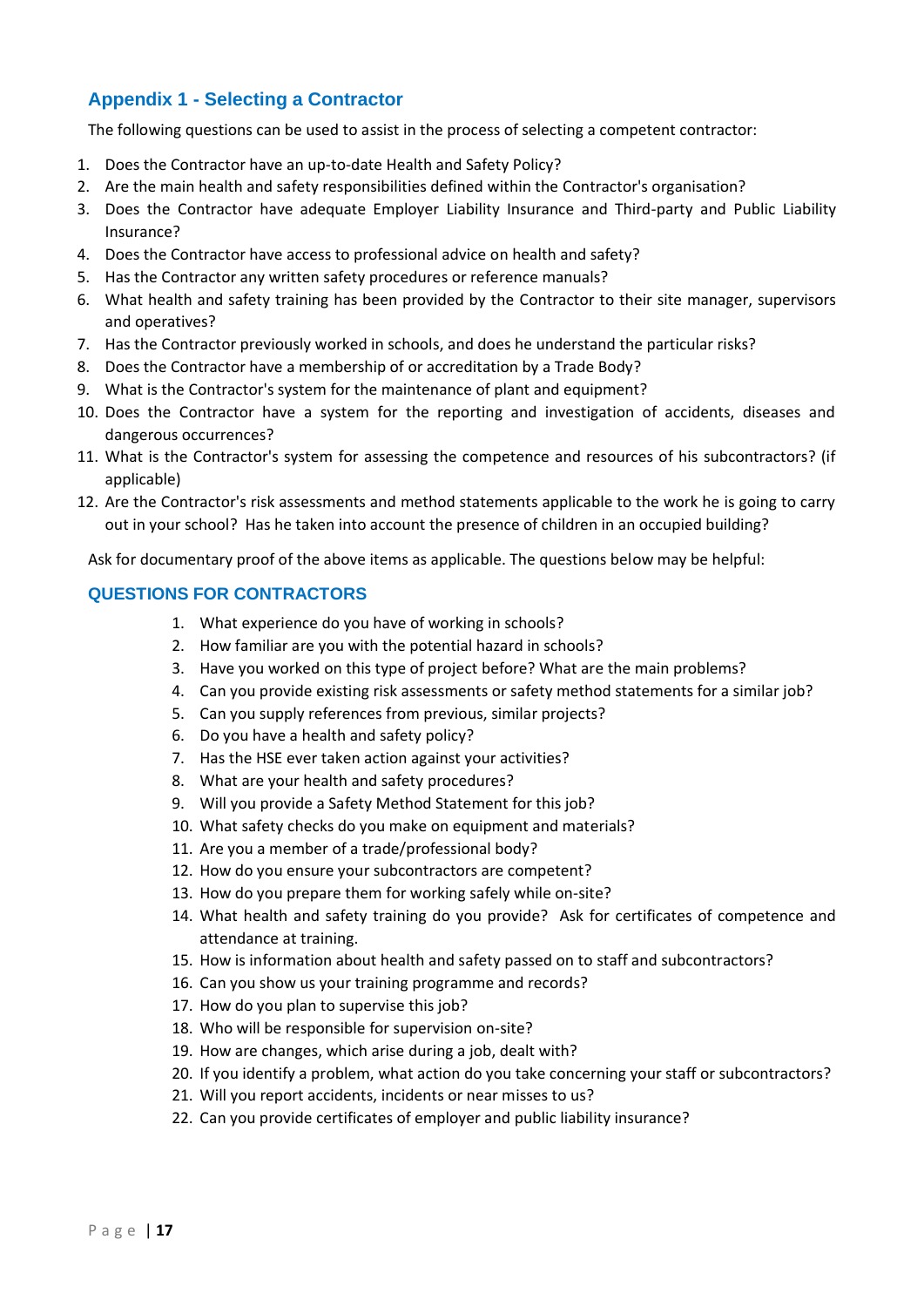# <span id="page-17-0"></span>**Appendix 2 - Contractor Questionnaire**

For your company to be included on our register of approved contractors and to determine your competence to successfully undertake work on our behalf in a legally compliant manner, please provide the following information relating to your arrangements for health & safety and environmental management. The fully completed document should be returned to the school office.

Name of Company:

Address:

Post Code

Telephone:

E-mail:

Contact Details:

P a g e | **18**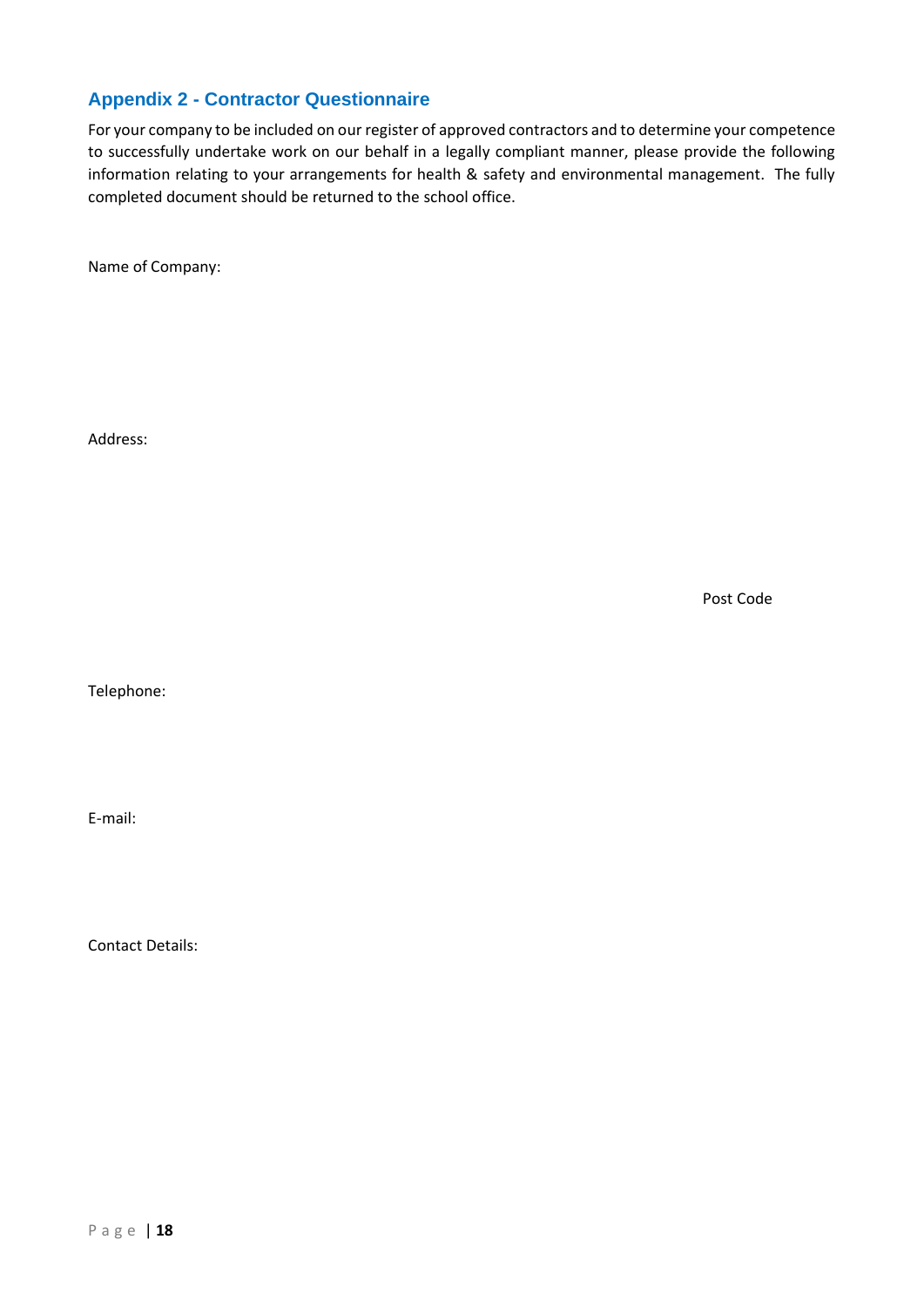1. Health and Safety Policy

Does your company have a written Health and Safety policy? **YES/NO**

If yes, please enclose a copy of your current company Health and Safety Policy when returning this document.

If no, state how you manage and communicate health and safety issues to your workforce.

2. Environmental Policy

Does your company have an environmental policy? **YES/NO**

If yes, please enclose a copy when returning this document.

#### 3. Safety Competence

a) Provide the name of the competent person(s) in safety and environmental matters for your company (safety officer, advisor or consultant who assists you in these matters).

b) Please provide the name and any job title for the responsible/competent person on site for projects.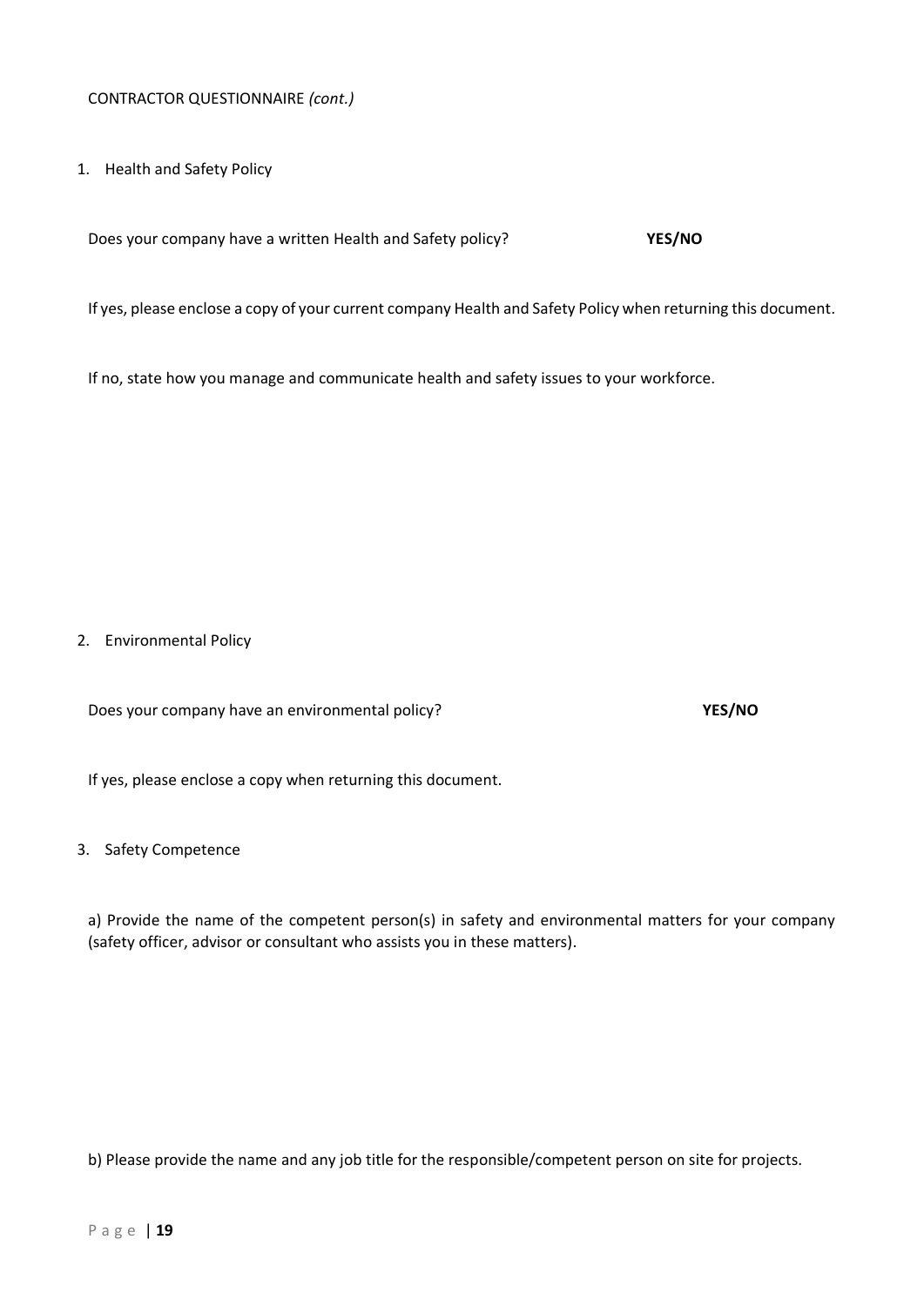4. Professional Membership

Is your company registered with a relevant professional body or accreditation scheme relating to contractor competence, e.g. Construction Industry Council; National Inspection Council for Electrical Installation Contracting (NICEIC); Specialist Engineering Contractors Group; Professional Contractors Group, Confederation of Roofing Contractors? **YES/NO**

If yes, please provide details:

5. Prosecutions, Prohibition or Improvement Notices

a) Has your company been prosecuted for breaches of Health and Safety or environmental legislation? **YES/NO**

If yes, provide full details:

b) Has your company ever been subject to a prohibition or improvement notice? **YES/NO**

If yes, please provide full details: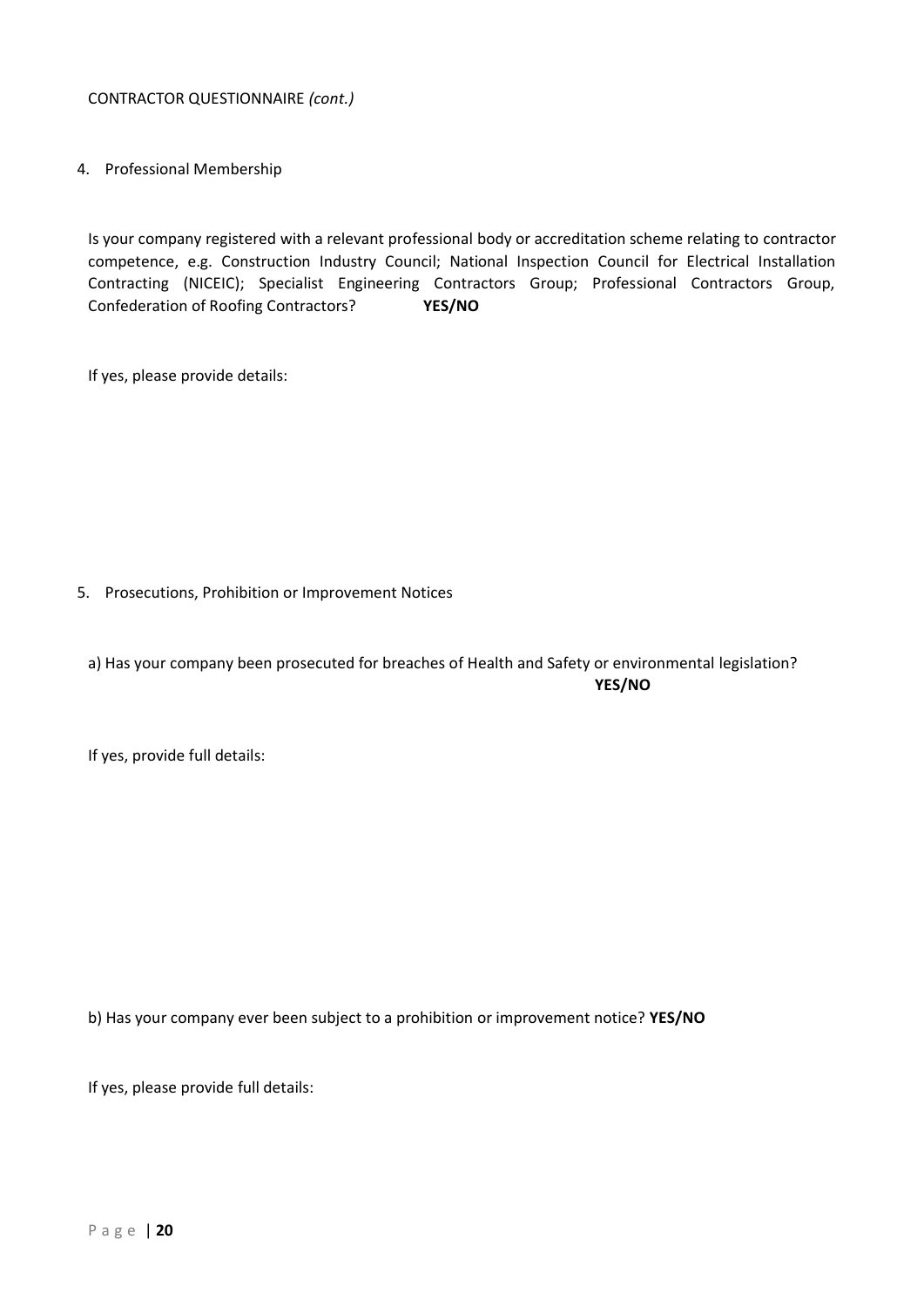6. Disclosure and Barring Service Checks

Does each employee within your team hold a DBS certificate? **YES/NO**

Please list names and DBS numbers for each employee who could work at the school:

7. Reportable Accidents or Diseases

a) Has your company had any accidents or incidents in the last three years that are/were reportable to the Health & Safety Executive under RIDDOR requirements (7 days and over lost time accidents (3 days before October 2012), or major accidents or dangerous occurrences)?

YES/NO

If yes, how many (by type)?

b) Have you had to report any cases of industrial disease in the last three years under RIDDOR requirements? **YES/NO**

If yes, please provide details: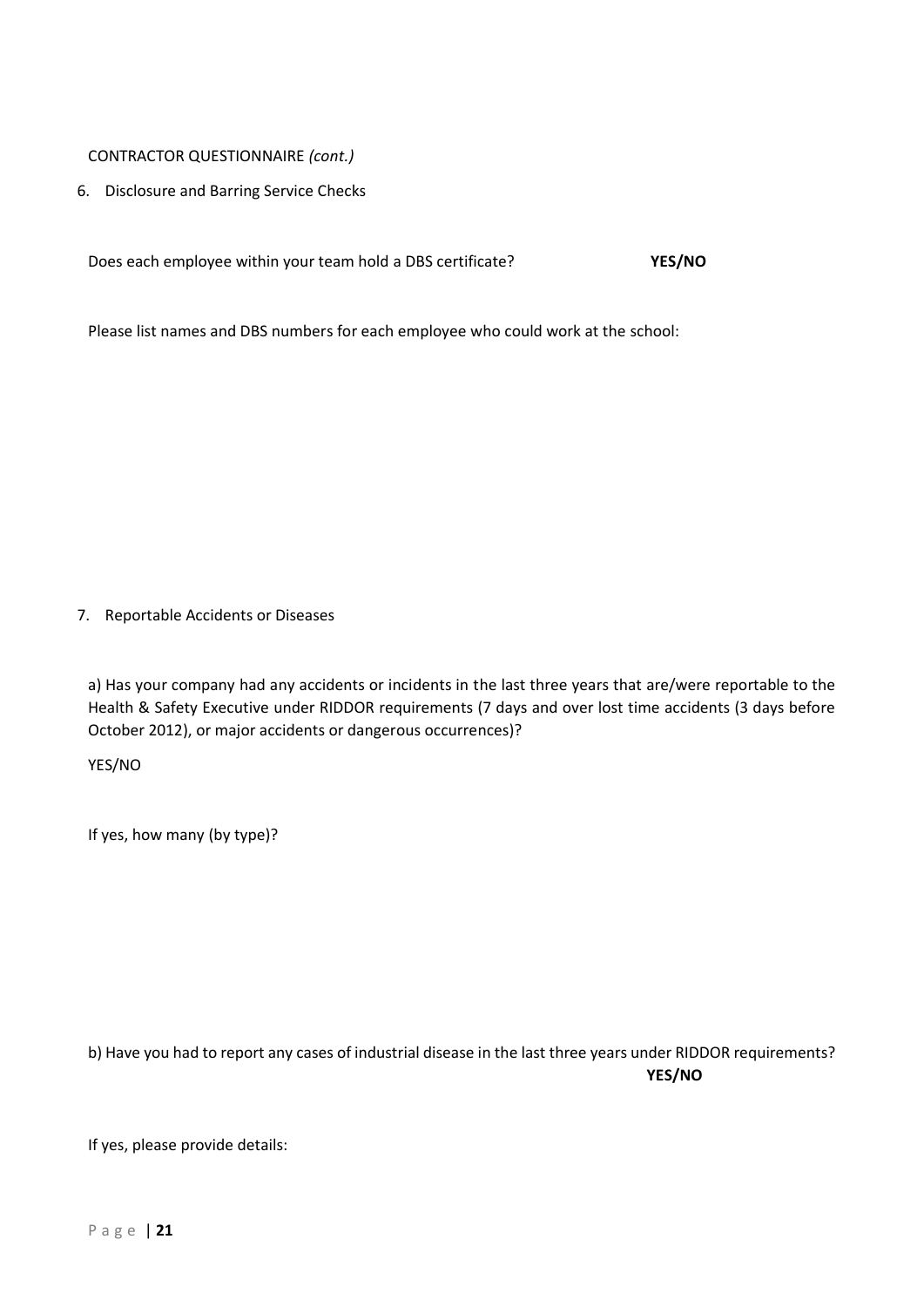#### 8. Training

a) What Health and Safety and/or Environmental training has your management team received in the last 2 years?

b) What health and safety and/or environmental training have your employees received in the last 2 years?

#### 9. Communication and Consultation

What arrangements does your company have in place for communication and consultation with employees with regards to safety, welfare and environmental matters?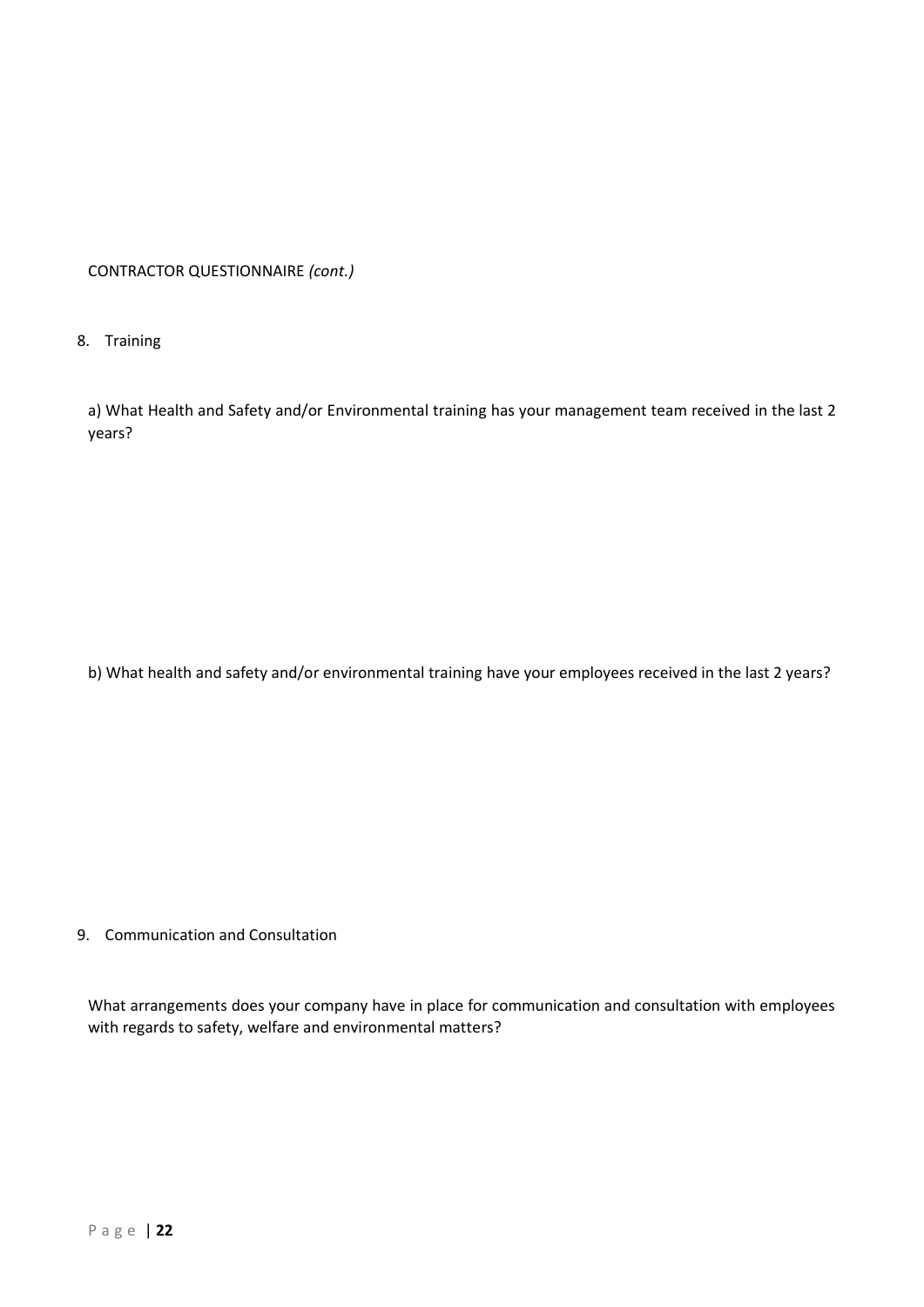10. Sub-contractors

Do you employ sub-contract labour? **YES/NO**

If yes, how do you assess their competence?

How do you communicate the safety, welfare and environmental information relating to projects/contracts to them?

#### 11. Plant/Equipment Certification

Please confirm that where applicable your plant/work equipment is tested inspected/examined by a competent person in line with current regulatory requirements, e.g. PUWER, LOLER and Maintenance of Portable Electrical Equipment. **YES/NO**

If **no**, please explain why: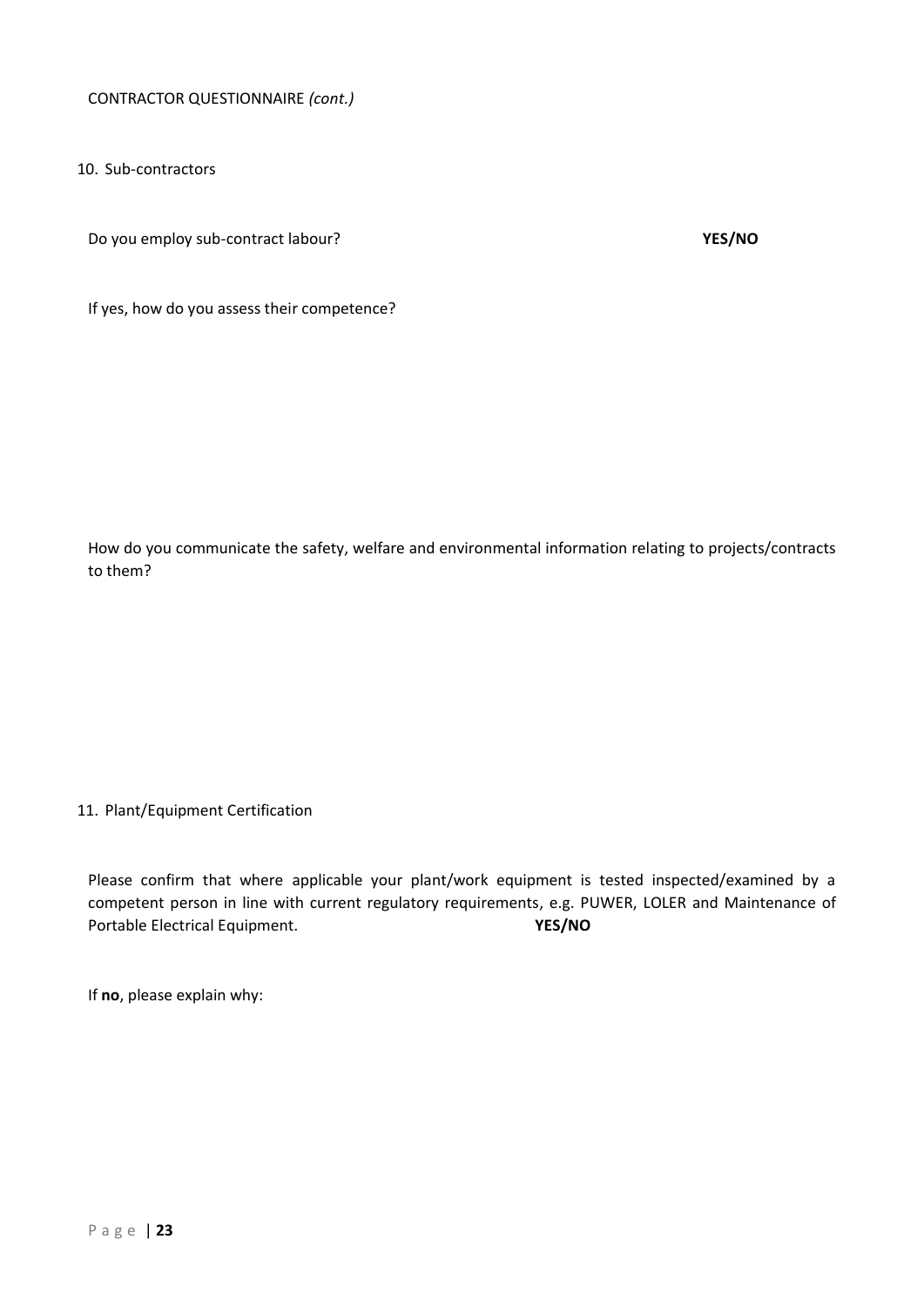Note: A copy of certificates for plant/equipment used will be required before the start of any contract. If hired, copies of the hirer documentation will be required.

CONTRACTOR QUESTIONNAIRE *(cont.)*

12. Job Specific Training/Competence

Do your employees hold current certification or licenses, where applicable, for duties that they would be expected to carry out on contracts – Examples being:

Gas Safe registration; Electrician Apprenticeship & NVQ, City and Guilds 2394/2395, (electrical skills); Engineering Technician (Engineering Council); Relevant Construction Skills Certification Scheme (CSCS) card, with matching NVQ Level; Appropriate mobile plant licence; PASMA' Towers for users' training certifications, Powered Access Equipment certification (IPAF); Other specific Work at Height training (e.g. rooftop working?) **YES/NO**

If yes, please state what is in place:

**Note**: Evidence of appropriate training will be required prior to the start of any contract. You may be requested to provide evidence of appropriate training for any sub-contractors under your control who may join a project ongoing.

13. Personal Protective Equipment

Does your company supply and ensure the wearing of appropriate Personal Protective Equipment, based on the findings of pre-work assessments? **YES/NO**

If yes, please provide details of what is provided: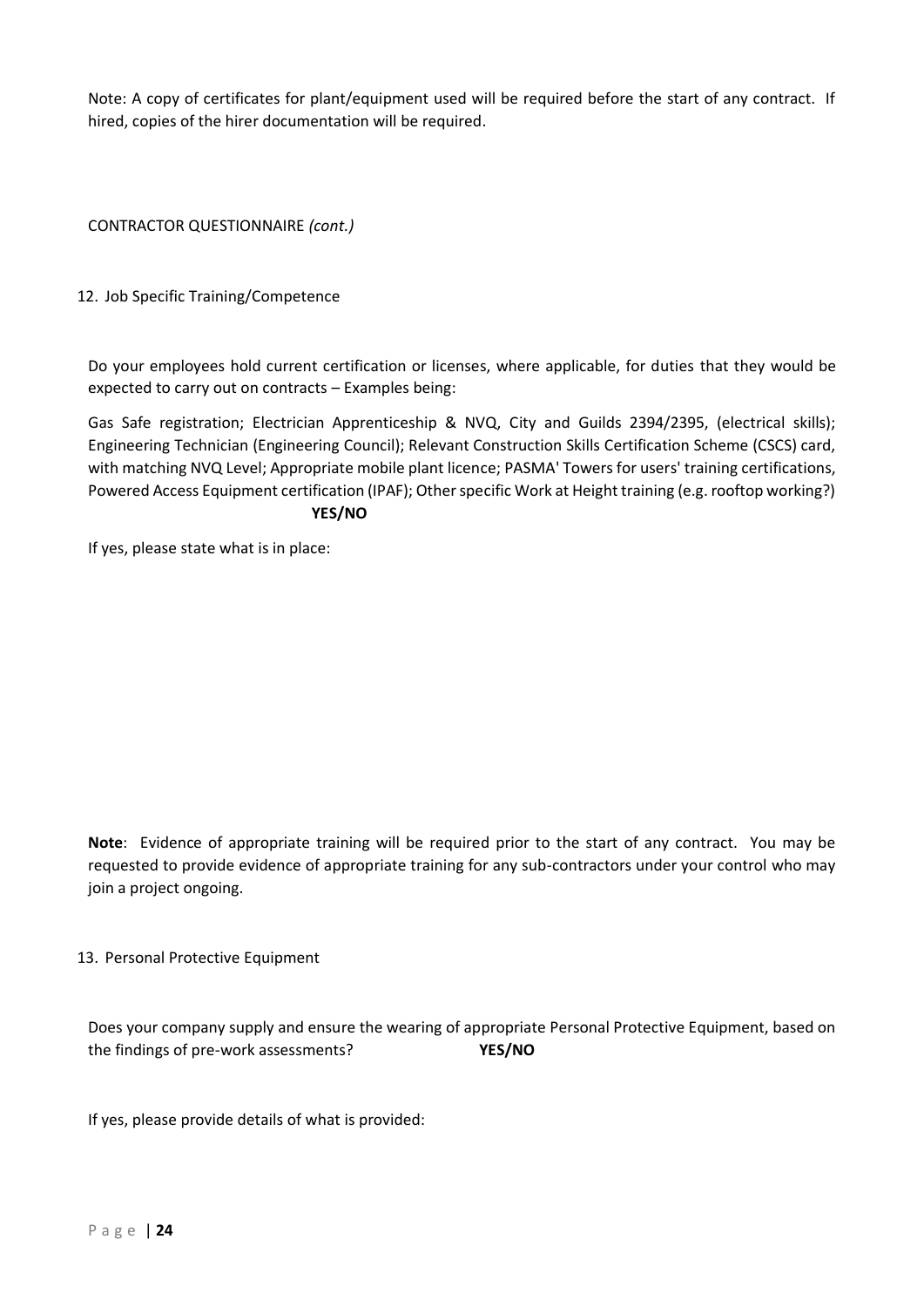#### 14. Previous Work

Please provide details of the three most recent significant projects that your company has been engaged on in the capacity of a contractor, with ideally at least one project being in a school environment. Denote whether your company was the CEO or main Contractor, or working under the control of others.

**When returning this questionnaire, please ensure that the following documents are enclosed.** Please note that while copies are acceptable, we may request that original documents be made available for authentication purposes on occasions.

- $\checkmark$  Current company's health and safety policy
- ✓ Company's Employer's Liability Insurance
- ✓ Company's Public Liability Insurance
- $\checkmark$  Proof of employees' competence (certificates of training etc.)
- $\checkmark$  Current certificates relating to testing, inspection and calibration of plant and equipment
- $\checkmark$  Copies of any reportable accidents (F2508 forms) reported during the last three years
- $\checkmark$  A specimen copy of a method statement representative of work to be undertaken
- $\checkmark$  A specimen copy of a risk assessment representative of work to be undertaken
- $\checkmark$  A specimen copy of a COSHH assessment representative of work to be undertaken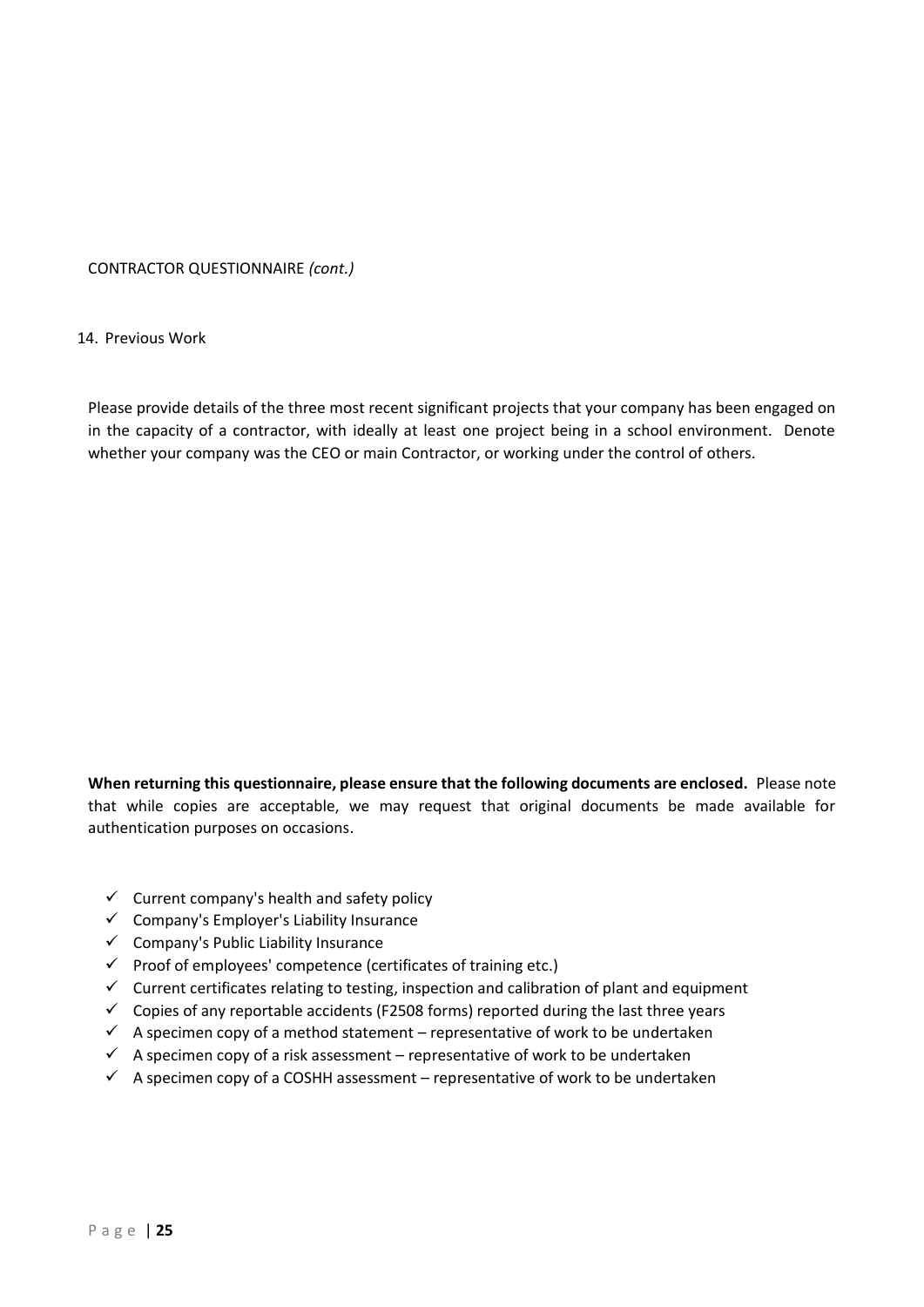Signed on behalf of the company by:

**Print Name:** <u>and the state of the state of the state of the state of the state of the state of the state of the state of the state of the state of the state of the state of the state of the state of the state of the state of the state</u>

Position in company:

**Date:**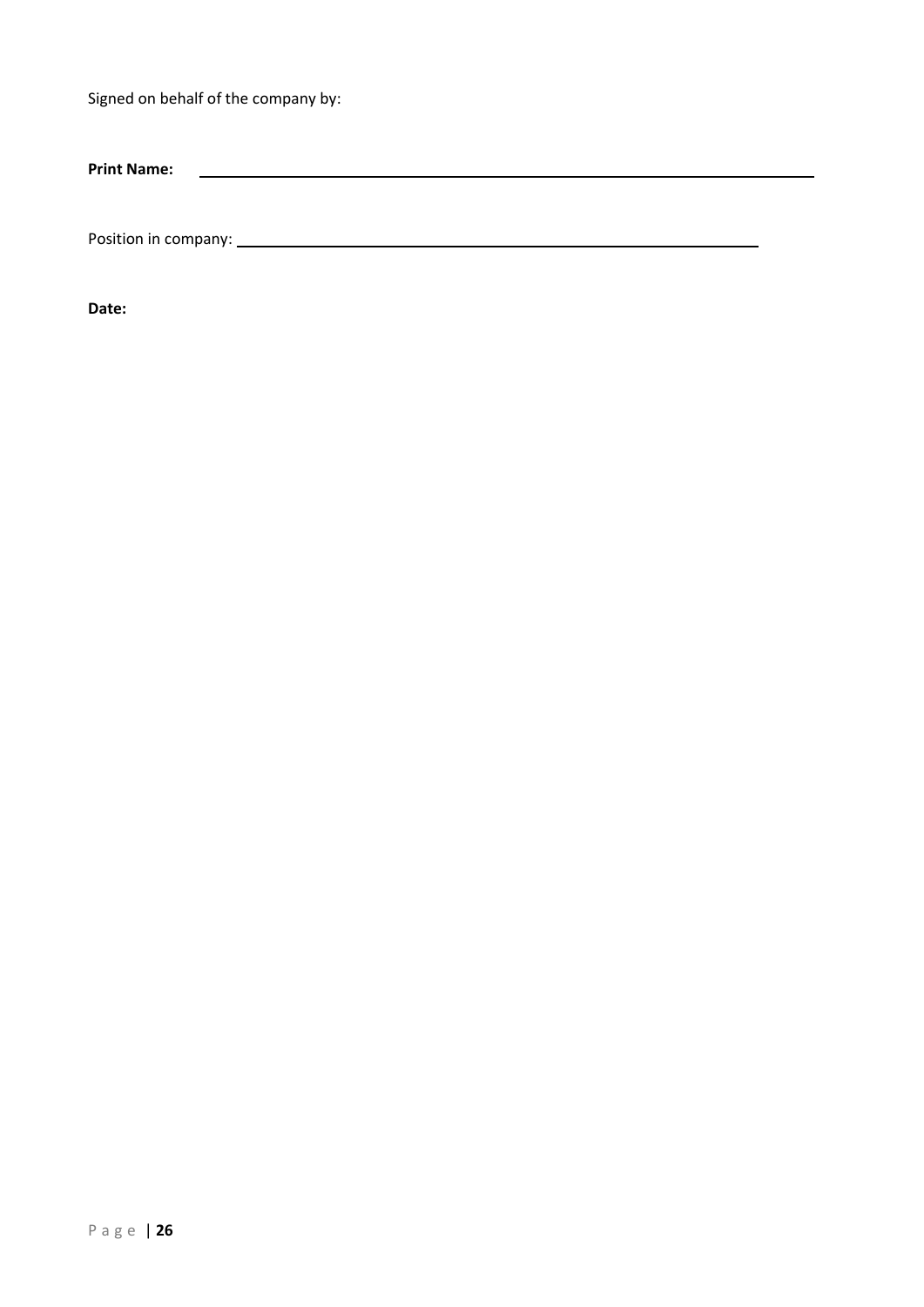# <span id="page-26-0"></span>**Appendix 3 - Planning and Organising Work – Pre-Site Meeting**

| <b>ITEMS TO DISCUSS &amp; AGREE</b> | <b>NOTES</b> |
|-------------------------------------|--------------|
| Hazardous Work                      |              |
|                                     |              |
|                                     |              |
|                                     |              |
|                                     |              |
| <b>Site Security</b>                |              |
|                                     |              |
|                                     |              |
|                                     |              |
|                                     |              |
| School emergency procedure          |              |
|                                     |              |
|                                     |              |
|                                     |              |
|                                     |              |
| <b>Erecting fencing</b>             |              |
|                                     |              |
|                                     |              |
|                                     |              |
|                                     |              |
| <b>Erecting scaffolding</b>         |              |
|                                     |              |
|                                     |              |
|                                     |              |
| Vehicle movements and deliveries    |              |
|                                     |              |
|                                     |              |
|                                     |              |
|                                     |              |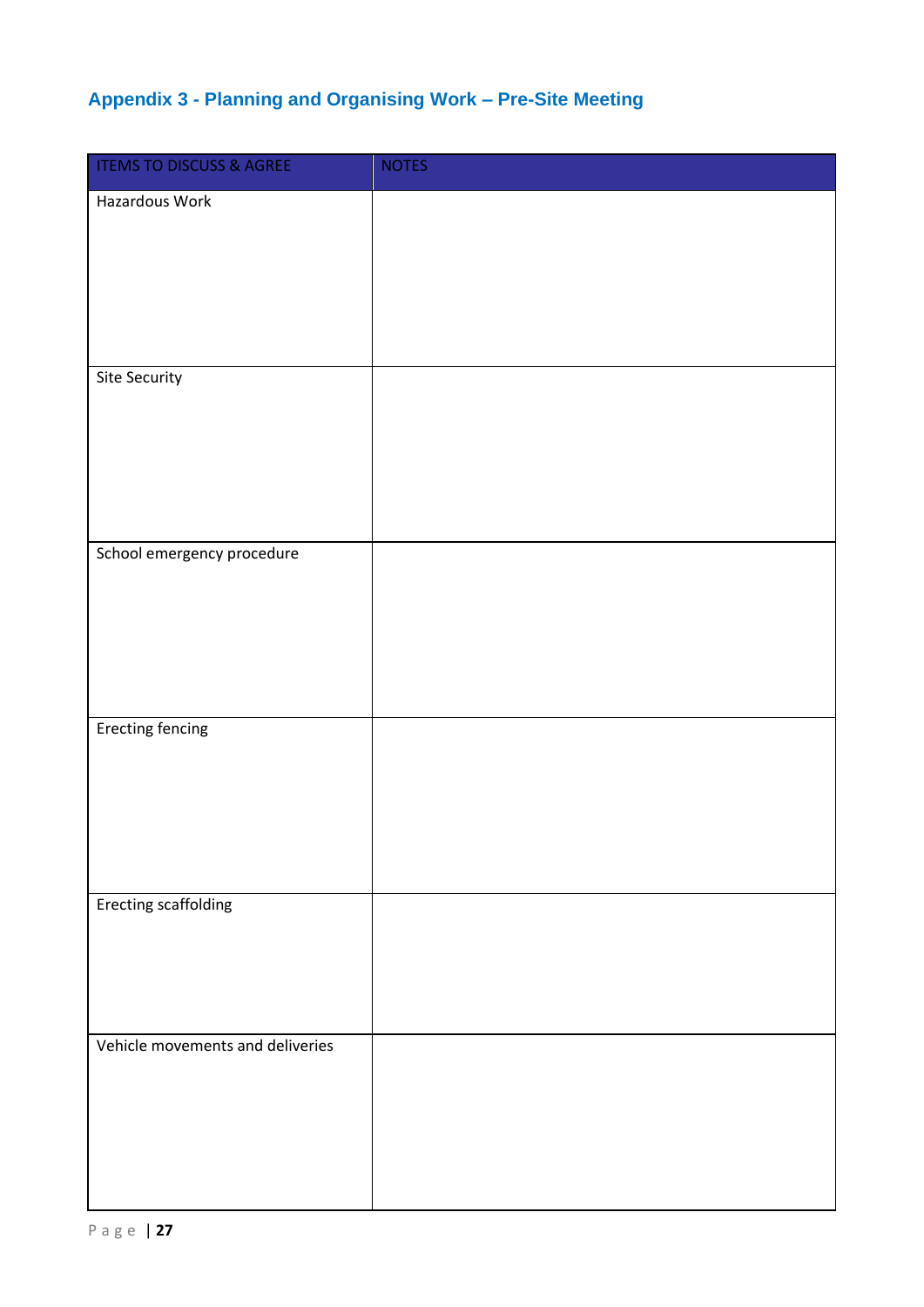| The storage of materials and location |              |
|---------------------------------------|--------------|
| of skips.                             |              |
|                                       |              |
|                                       |              |
|                                       |              |
|                                       |              |
|                                       |              |
|                                       |              |
|                                       |              |
| Provision of services                 |              |
|                                       |              |
|                                       |              |
|                                       |              |
|                                       |              |
|                                       |              |
|                                       |              |
|                                       |              |
| Contractor's facilities               |              |
|                                       |              |
|                                       |              |
|                                       |              |
|                                       |              |
|                                       |              |
|                                       |              |
| Visitors on site                      |              |
|                                       |              |
|                                       |              |
|                                       |              |
|                                       |              |
|                                       |              |
|                                       |              |
|                                       |              |
| <b>ITEMS TO DISCUSS &amp; AGREE</b>   | <b>NOTES</b> |
| Key contacts and emergency numbers    |              |
|                                       |              |
|                                       |              |
|                                       |              |
|                                       |              |
|                                       |              |
| Staff and Student access and egress   |              |
|                                       |              |
|                                       |              |
|                                       |              |
|                                       |              |
|                                       |              |
|                                       |              |
|                                       |              |
|                                       |              |
| Use of playground                     |              |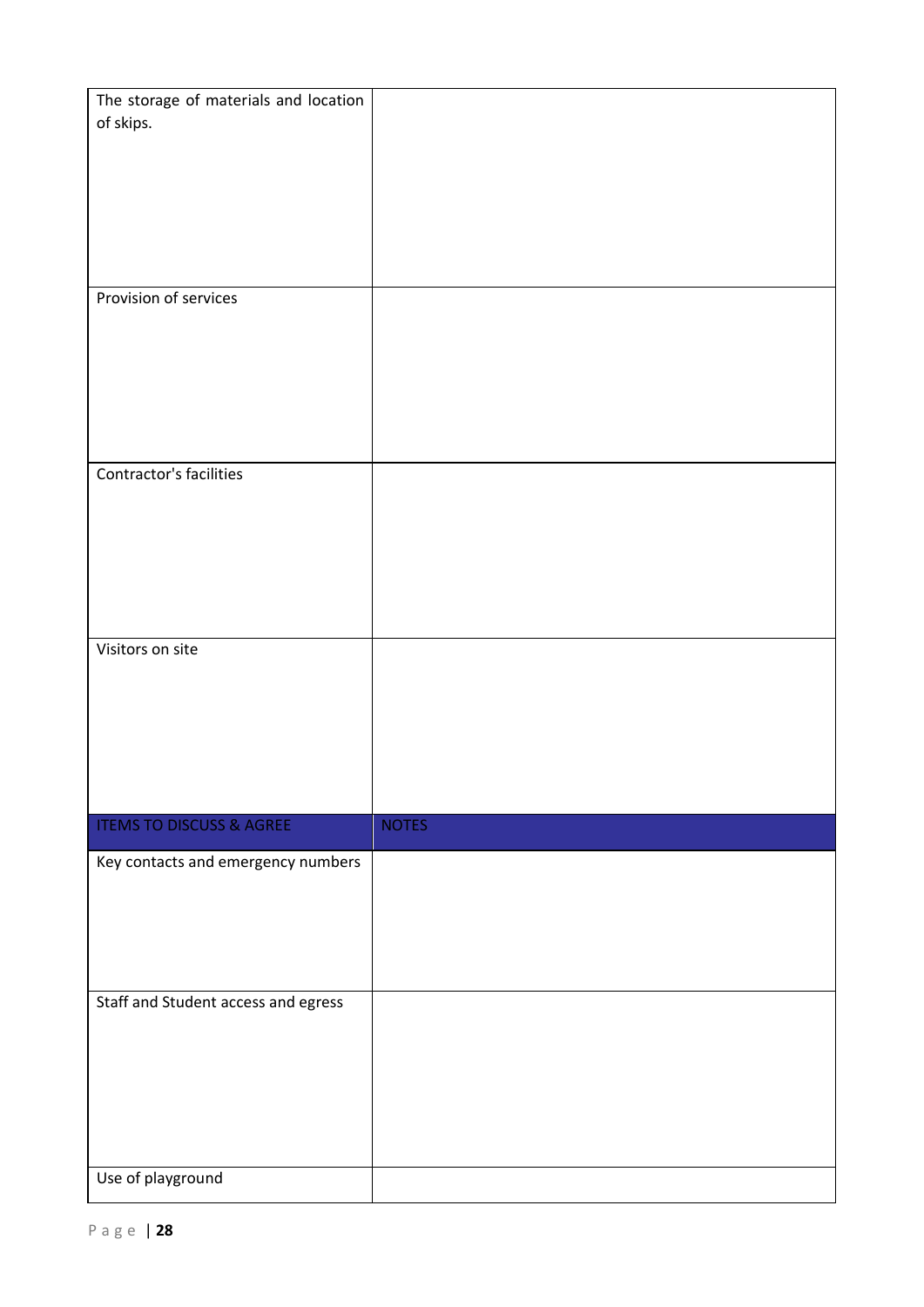| Time-tabling of Work               |  |
|------------------------------------|--|
|                                    |  |
|                                    |  |
|                                    |  |
|                                    |  |
| On-Site liaison                    |  |
|                                    |  |
|                                    |  |
|                                    |  |
|                                    |  |
|                                    |  |
| Weekend and evening working        |  |
|                                    |  |
|                                    |  |
|                                    |  |
|                                    |  |
| Progress meetings                  |  |
|                                    |  |
|                                    |  |
|                                    |  |
| Communication between CEO and site |  |
| foreman/supervisor                 |  |
|                                    |  |
|                                    |  |
|                                    |  |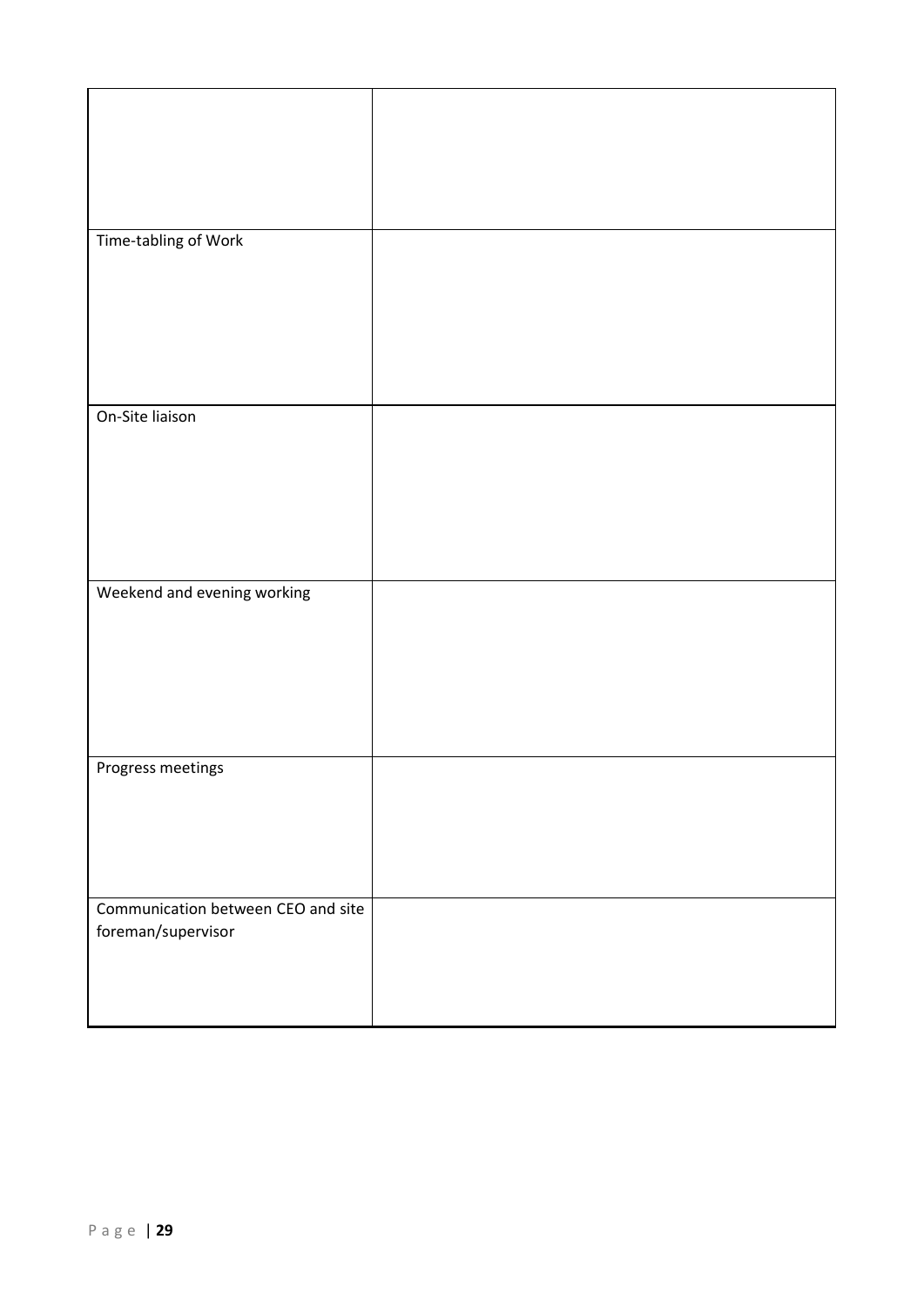# <span id="page-29-0"></span>**Appendix 4 - Monitoring of Works**

| <b>ITEMS TO CHECK</b>                                             | <b>NOTES</b> |
|-------------------------------------------------------------------|--------------|
| Site fencing secure and effective                                 |              |
|                                                                   |              |
|                                                                   |              |
| Access and egress kept clear                                      |              |
|                                                                   |              |
|                                                                   |              |
| Walkways under scaffolds protected and debris netting<br>in place |              |
|                                                                   |              |
| Skips and material stores secure                                  |              |
|                                                                   |              |
|                                                                   |              |
| No unsafe vehicle movement                                        |              |
|                                                                   |              |
|                                                                   |              |
| Work areas kept clean and tidy                                    |              |
|                                                                   |              |
|                                                                   |              |
| All hazardous materials and equipment removed at                  |              |
| night                                                             |              |
|                                                                   |              |
| Ladders removed/rungs boarded at night                            |              |
|                                                                   |              |
|                                                                   |              |
| Warning notices displayed                                         |              |
|                                                                   |              |
|                                                                   |              |
| Trailing cables etc. avoided                                      |              |
|                                                                   |              |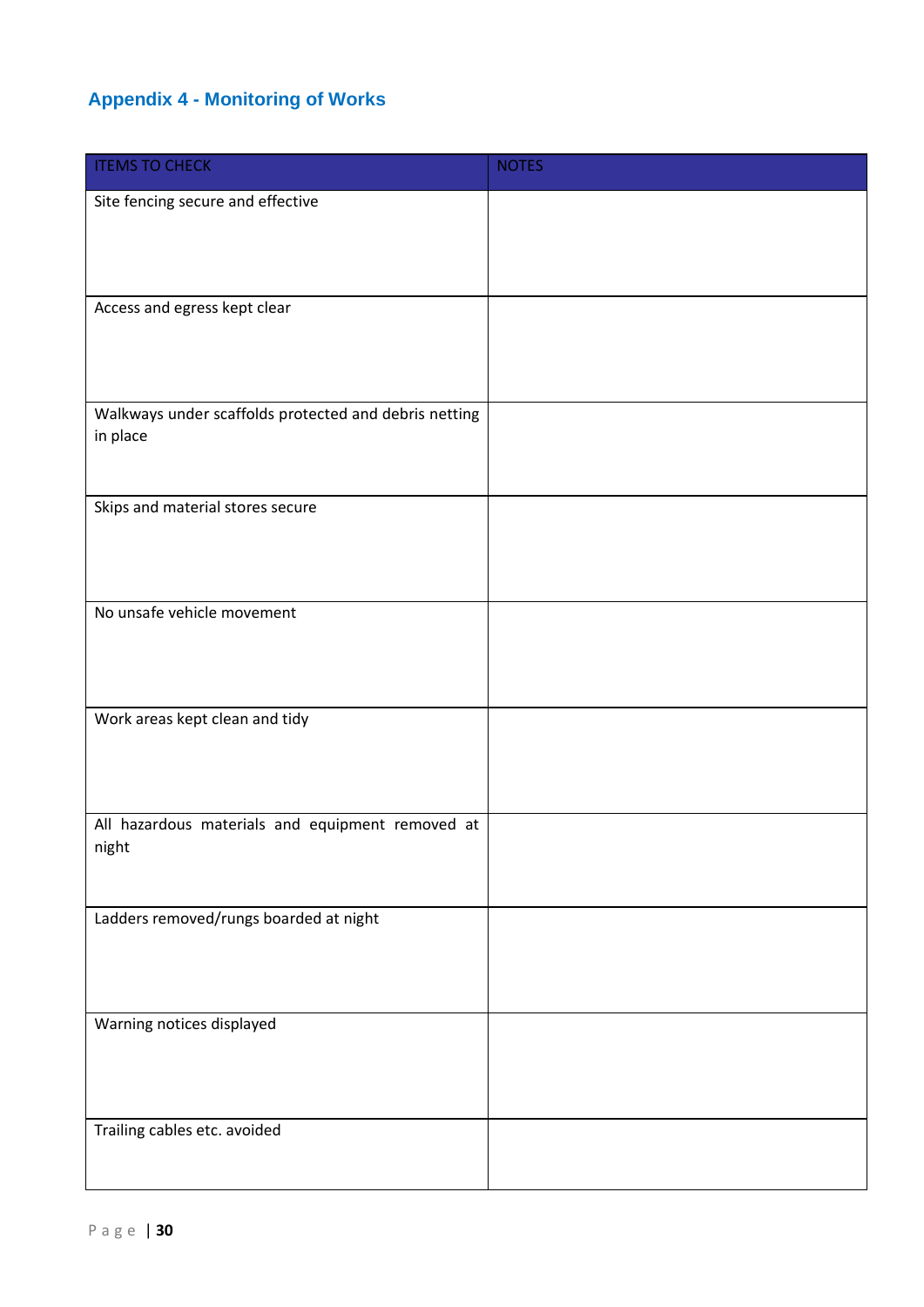| Needs of school respected at all times |  |
|----------------------------------------|--|
|                                        |  |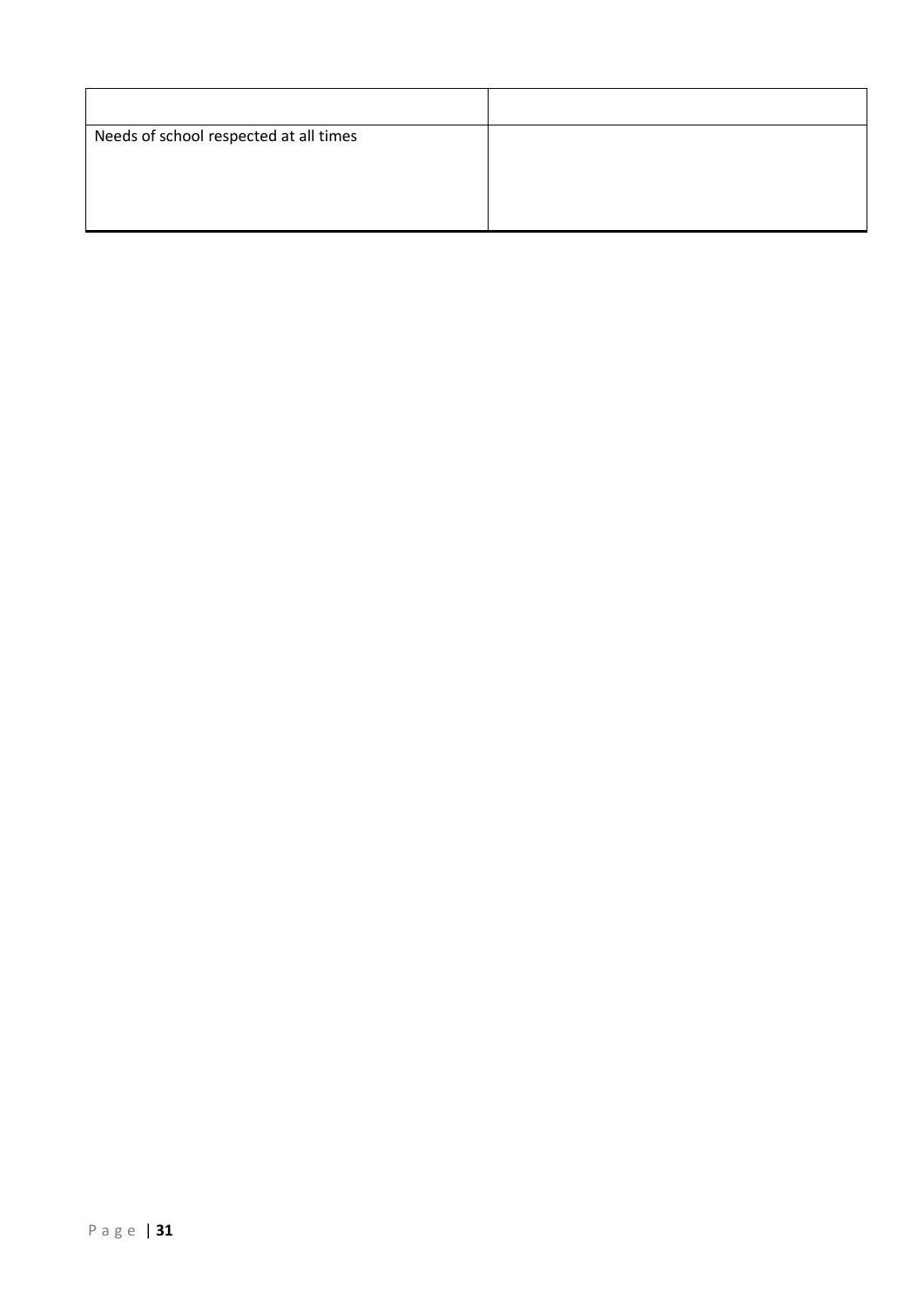# <span id="page-31-0"></span>**Appendix 5 - Permit-To-Work Guidance and Templates**

This document has been constructed to provide guidance on how to use a permit to work correctly. The first part explains the function of a Permit-To-Work and when to use one. The second part describes how to complete the sections of the permit. Part three provides examples of work to be carried out under permit conditions

1: Permit-To-Work:

Existing statutory provisions require employers to provide safe systems of work that are, so far as is reasonably practicable, safe and without risks to the health of employees and to others who may be affected by the work. However, certain types of work carry a particularly high risk of serious injury, serious ill health or property loss and require more formal safety planning and control. This can be achieved by the use of a Permit-To-Work system.

A Permit-To-Work is an analytical tool to ensure that a series of checks, measures or controls are put in place before any person undertakes a particular activity. Permits-To-Work is the result of a risk assessment identifying that high residual risk is present in/on the operation assessed.

The aim of a permit-to-work is to:

- a) Specify the area of work;
- b) Provide an adequate description of the work to be carried out;
- c) Specify the control measures and safety precautions in place;
- d) Identify who is undertaking the work;
- e) Clearly state the time over which the permit is valid (should not exceed one working day).

Often a *Safe System of Work* will be sufficient for work with associated risks that cannot be eliminated. A competent person will assess whether a task can be covered by a Safe System of Work alone or whether a Permit-To-Work is also required as the checking and monitoring tool that will ensure the higher risk rating for the particular task is addressed.

The PTW system itself will not ensure safety; it relies totally on the named personnel who implement and use the permit understanding the importance of following/complying with each stage of the permit procedure strictly.

These key personnel are usually the *Senior Authorised Person* who issues and cancels the permit, and the *Authorised Person* who is responsible for carrying out the work safely in the 'field'.

Degrees of competence:

*Senior Authorised Person (Site Manager)* – The person who authorises and issues a permit-to-work must have sufficient/adequate knowledge relating to the equipment being worked on, the control measures and safety precautions required, a clear understanding of the implications of a failure to follow the laid down procedures and sufficient knowledge to assess the competence of the persons in the field who will undertake the work.  $SEP$ 

*Authorised Person (Contractor)* – The person responsible for the work will be fully trained in the field of the work to be carried out. They must be aware of the safety of other persons coming under their control. They must ensure that the conditions of the permit are strictly adhered to and that no variations are introduced.

2: Parts of a permit-to-work

ISSUE:

P a g e | **32**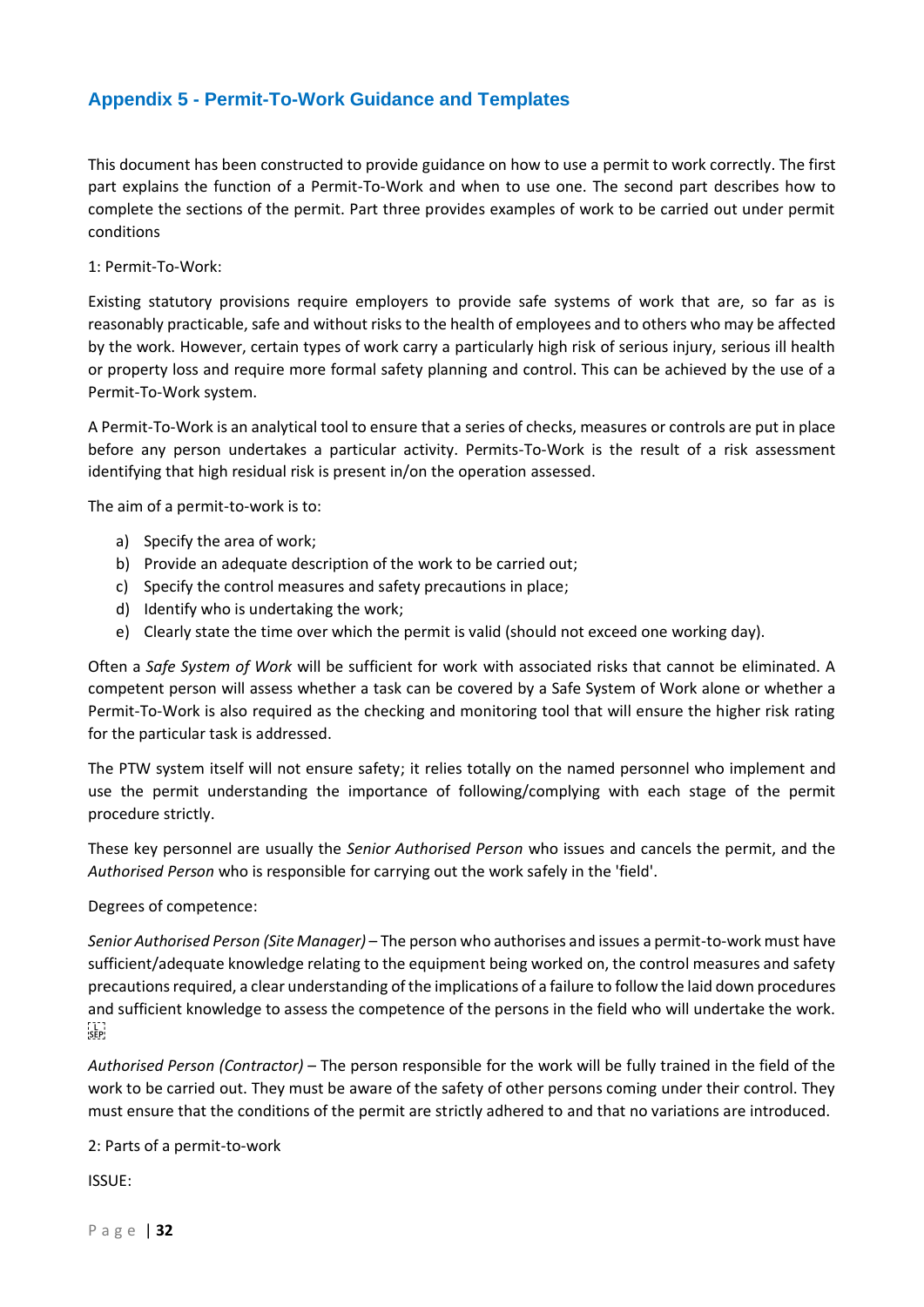Completed by the Senior Authorised Person, ensuring that each part of this section is completed, including:

- $\triangleright$  The work to be carried out a full description of the work to be done, clearly defining the boundaries and limitations and the length of time the permit is valid for, e.g. one working day.
- $\triangleright$  Safety/control measures that must be instituted e.g. isolation of equipment, where isolated, the requirement for barriers and signs, security of equipment to prevent falling or sliding.
- $\triangleright$  Additional precautions the use of any special equipment, PPE, special 'one-off' instructions for the task.

Note: Unless deemed to be suitably competent to a Senior Authorised Person level, a person cannot issue a permit-to-work to themselves.

#### RECEIPT:

Acceptance by the Authorised Person of the work to be carried out and the conditions required by the permit to work. This person is also signing to accept the conditions on behalf of other persons involved in the task and responsibility for their compliance with the requirements of the permit.

#### **HANDOVER**: (Change of responsibility)

This section shall be used when work cannot be completed within the timescale detailed on the permit by the first person(s) that the permit has been issued to, or if the authorised person has to leave the work for a prolonged period for whatever reason. Both the Senior Authorised person who issued the permit and the new Authorised Person taking over the responsibility shall sign off this section.

**CLEARANCE:** The Authorised (Responsible) Person shall confirm that:

- $\triangleright$  The work for which the permit was issued for is complete (or suspended);
- $\triangleright$  That all the control measures instituted during the work have been removed, e.g. isolation;
- $\triangleright$  Whether power has/has not been restored;
- $\triangleright$  All personnel, tools and equipment have been removed from the area.

#### CANCELLATION:

The Senior Authorised Person who authorised the work shall sign off the permit to confirm that the work is complete and the permit is cancelled.

Note: If the work has not been completed and equipment/process has not been left in operational mode then they must ensure that adequate instruction and information is provided to this effect to relevant senior personnel (e.g. client management) and any person(s) affected by the work. This will include the use of suitable signage being attached to the equipment.

#### 3: Permit-To-Work Tasks

The following are examples of tasks that would require a Permit-to-Work system used in conjunction with an appropriate Safe System of Work, including the use of appropriate work equipment:

- $\triangleright$  Roof work Open edge, fragile roof working;
- $\triangleright$  'Live' electrical working specified work;
- $\triangleright$  Specified 'Dead' electrical working involving circuit repairs or component repairs/replacement within a system – e.g. replacing fuses, breakers, isolators, transformers;
- $\triangleright$  Confined spaces working High-risk activities identified by assessment;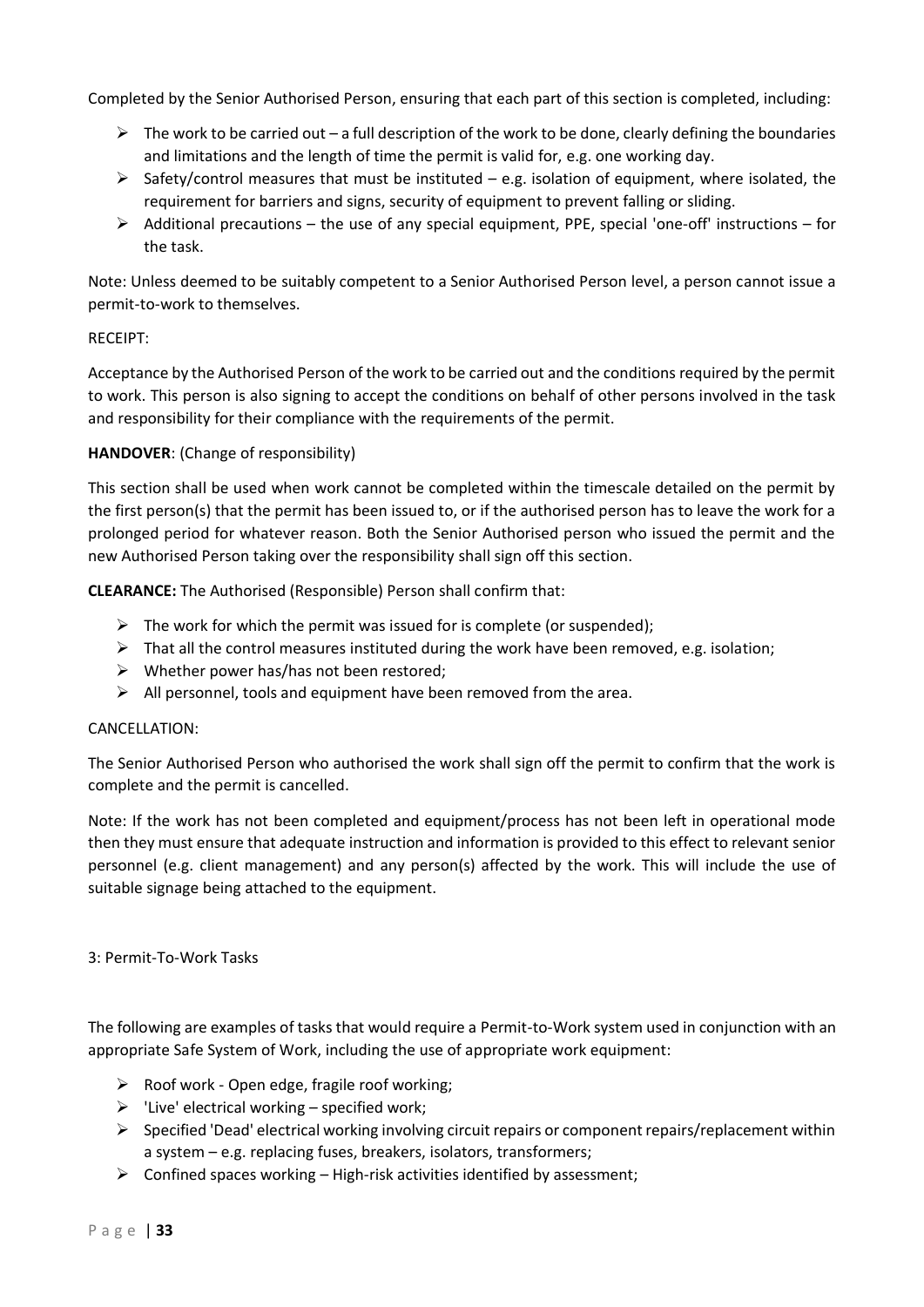➢ Hot working – where flammable or combustible materials are present and cannot be removed or adequately isolated.

Permits to work can be issued for all contractor work completed on site. This is an effective way to ensure work on the site/premises is well controlled. Site Managers with multiple sites will find such procedures useful in assisting with responsibilities under the Management of Health and Safety Regulations. **See forms attached for Permit-to-work templates which should be used in conjunction with this guidance.**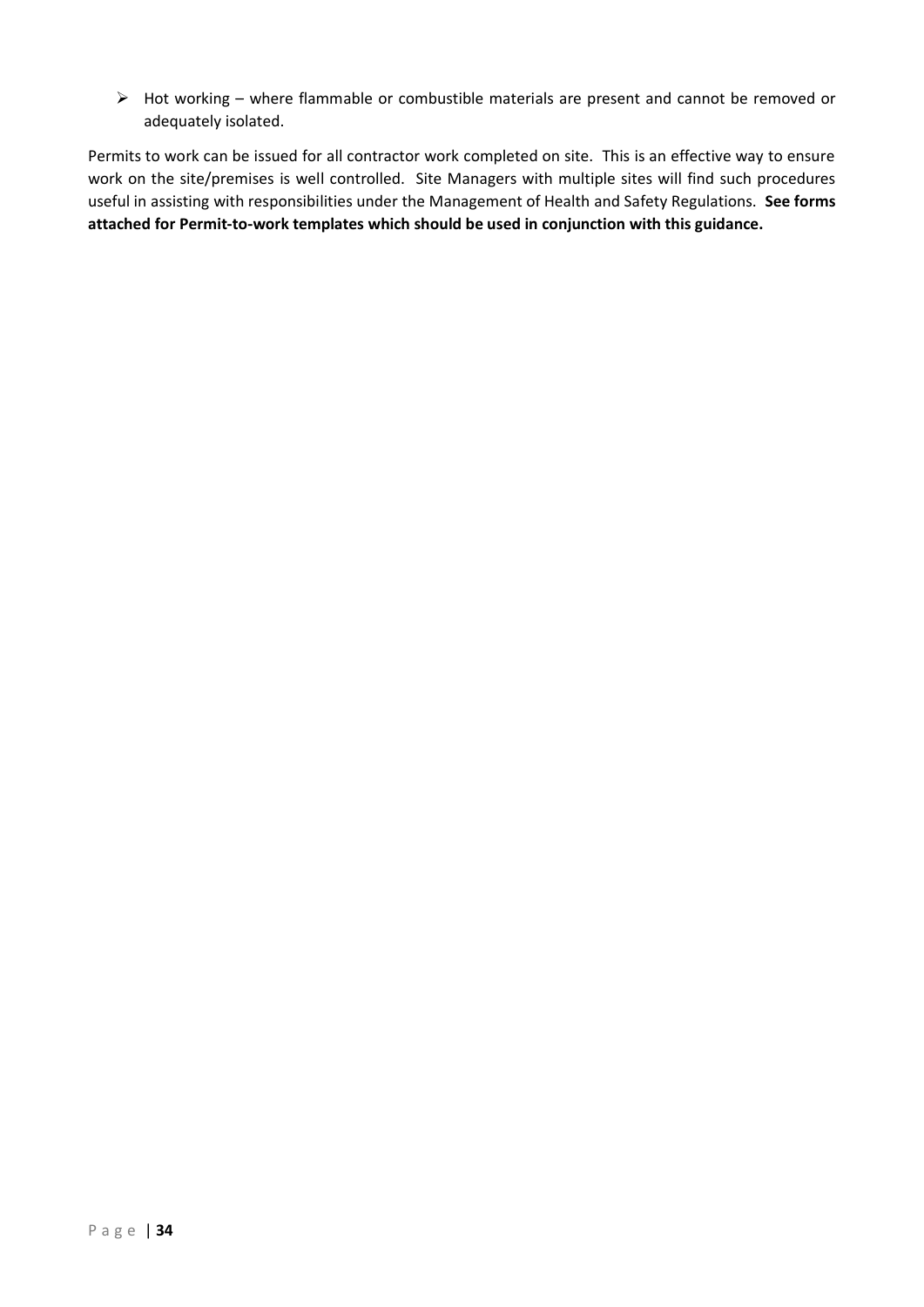## <span id="page-34-0"></span>**5.1 - Hot Work Permit**

| <b>HOT WORK PERMIT</b>                                                                                               |                                                                                                                                                                    |  |            |  |  |                  |
|----------------------------------------------------------------------------------------------------------------------|--------------------------------------------------------------------------------------------------------------------------------------------------------------------|--|------------|--|--|------------------|
| Applicable to:                                                                                                       | Applicable to CUTTING, WELDING, GRINDING, SOLDERING, BRAZING, BLOW LAMPS<br>OR BLOW TORCHES, or the use of any equipment producing HEAT, SPARKS OR<br>NAKED FLAME. |  |            |  |  |                  |
| Contract No.                                                                                                         |                                                                                                                                                                    |  | Permit No. |  |  |                  |
| Exact location & description of work:                                                                                |                                                                                                                                                                    |  |            |  |  |                  |
|                                                                                                                      | Date:                                                                                                                                                              |  |            |  |  |                  |
| Permit valid from                                                                                                    | Date:                                                                                                                                                              |  | Time:      |  |  |                  |
| Permit valid to                                                                                                      |                                                                                                                                                                    |  | Time:      |  |  |                  |
| Health & Safety Checklist: Before work starts                                                                        |                                                                                                                                                                    |  |            |  |  | Yes or No        |
|                                                                                                                      |                                                                                                                                                                    |  |            |  |  | N/A              |
| Has a Risk Assessment been carried out specifically for this work?                                                   |                                                                                                                                                                    |  |            |  |  |                  |
|                                                                                                                      | Has a Safe Method of Work Statement been produced specifically for the work?                                                                                       |  |            |  |  |                  |
|                                                                                                                      | Have persons been informed of the details of the Risk Assessment and Safe Method of                                                                                |  |            |  |  |                  |
| Work Statement specific to this work?                                                                                |                                                                                                                                                                    |  |            |  |  |                  |
| Have combustible materials and flammable liquids or gases been identified and removed<br>from the area or protected? |                                                                                                                                                                    |  |            |  |  |                  |
|                                                                                                                      | Where work is above floor level, have non-combustible curtains or sheets been<br>suspended beneath the work to collect sparks?                                     |  |            |  |  |                  |
| Are there sufficient suitable fire-fighting equipment in place and persons able to use it?                           |                                                                                                                                                                    |  |            |  |  |                  |
| Are all equipment in a safe condition and persons trained to use it?                                                 |                                                                                                                                                                    |  |            |  |  |                  |
| Health & Safety Checklist: Before work starts                                                                        |                                                                                                                                                                    |  |            |  |  | Yes or No<br>N/A |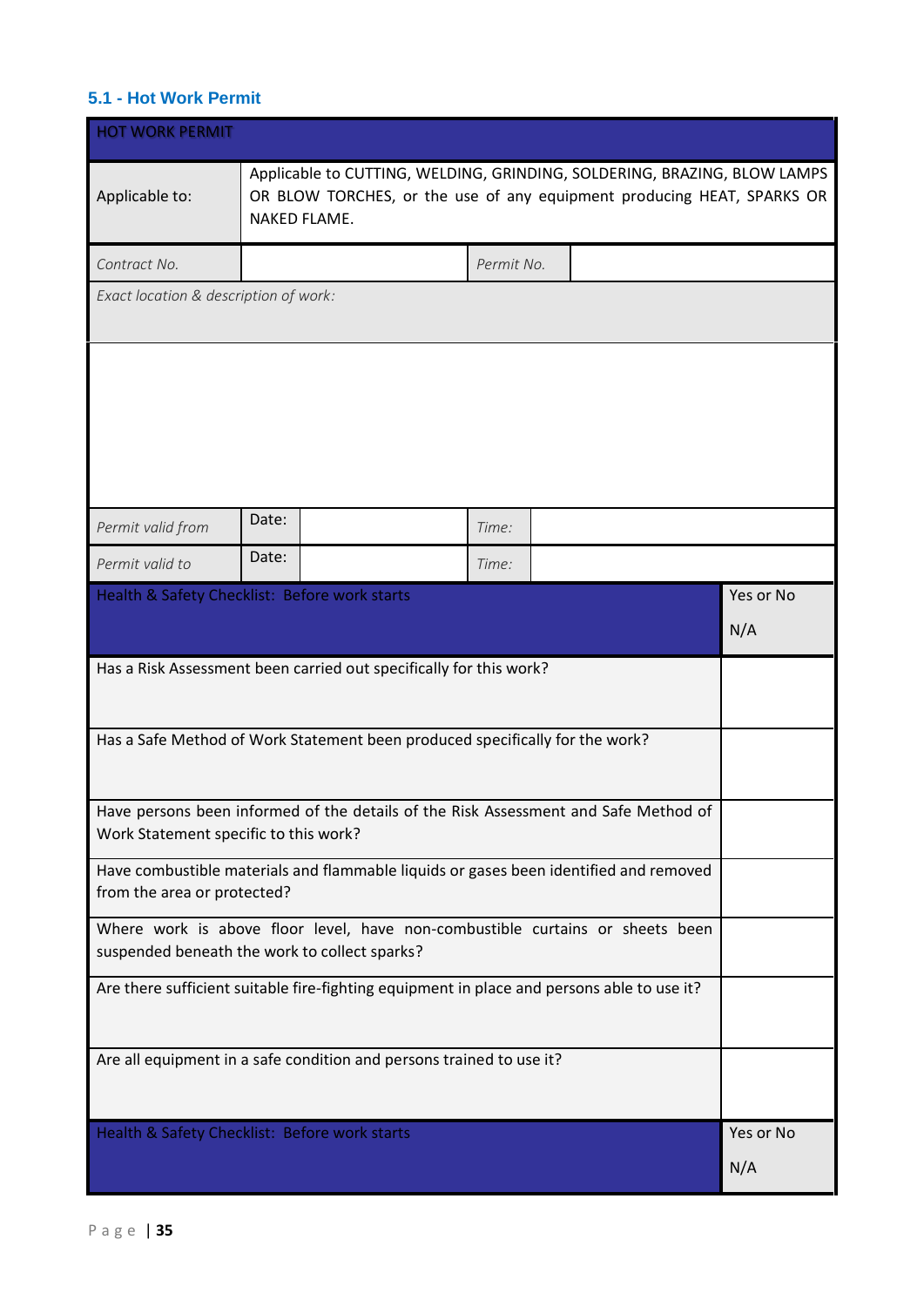|                                                                                                                                 | Has the Contractor discussed any isolation requirement for smoke detectors and have<br>safe isolation procedures been implemented? |       |  |  |  |
|---------------------------------------------------------------------------------------------------------------------------------|------------------------------------------------------------------------------------------------------------------------------------|-------|--|--|--|
|                                                                                                                                 |                                                                                                                                    |       |  |  |  |
|                                                                                                                                 | Are there emergency procedures in place?                                                                                           |       |  |  |  |
| Are there arrangements for the work area to be watched for hot spots/fire/smouldering<br>for an hour after hot work has ceased? |                                                                                                                                    |       |  |  |  |
|                                                                                                                                 | If any of the above questions have been answered 'No', hot work must not be permitted                                              |       |  |  |  |
|                                                                                                                                 | Other specific control measures and conditions required:                                                                           |       |  |  |  |
|                                                                                                                                 |                                                                                                                                    |       |  |  |  |
| ISSUE/RECEIPT:                                                                                                                  |                                                                                                                                    |       |  |  |  |
|                                                                                                                                 | Permit form completed and issued by:                                                                                               |       |  |  |  |
| Position:                                                                                                                       |                                                                                                                                    | Name: |  |  |  |
| Signed:                                                                                                                         | Dat<br>e:                                                                                                                          |       |  |  |  |
| Permit Issued to:                                                                                                               |                                                                                                                                    |       |  |  |  |
| Position:                                                                                                                       | Name:                                                                                                                              |       |  |  |  |
| Signed:                                                                                                                         | Dat<br>e:                                                                                                                          |       |  |  |  |
| Name of Supervisor (Contractor) responsible for monitoring the safety of hot work for this task:                                |                                                                                                                                    |       |  |  |  |
| Position:                                                                                                                       | Name:                                                                                                                              |       |  |  |  |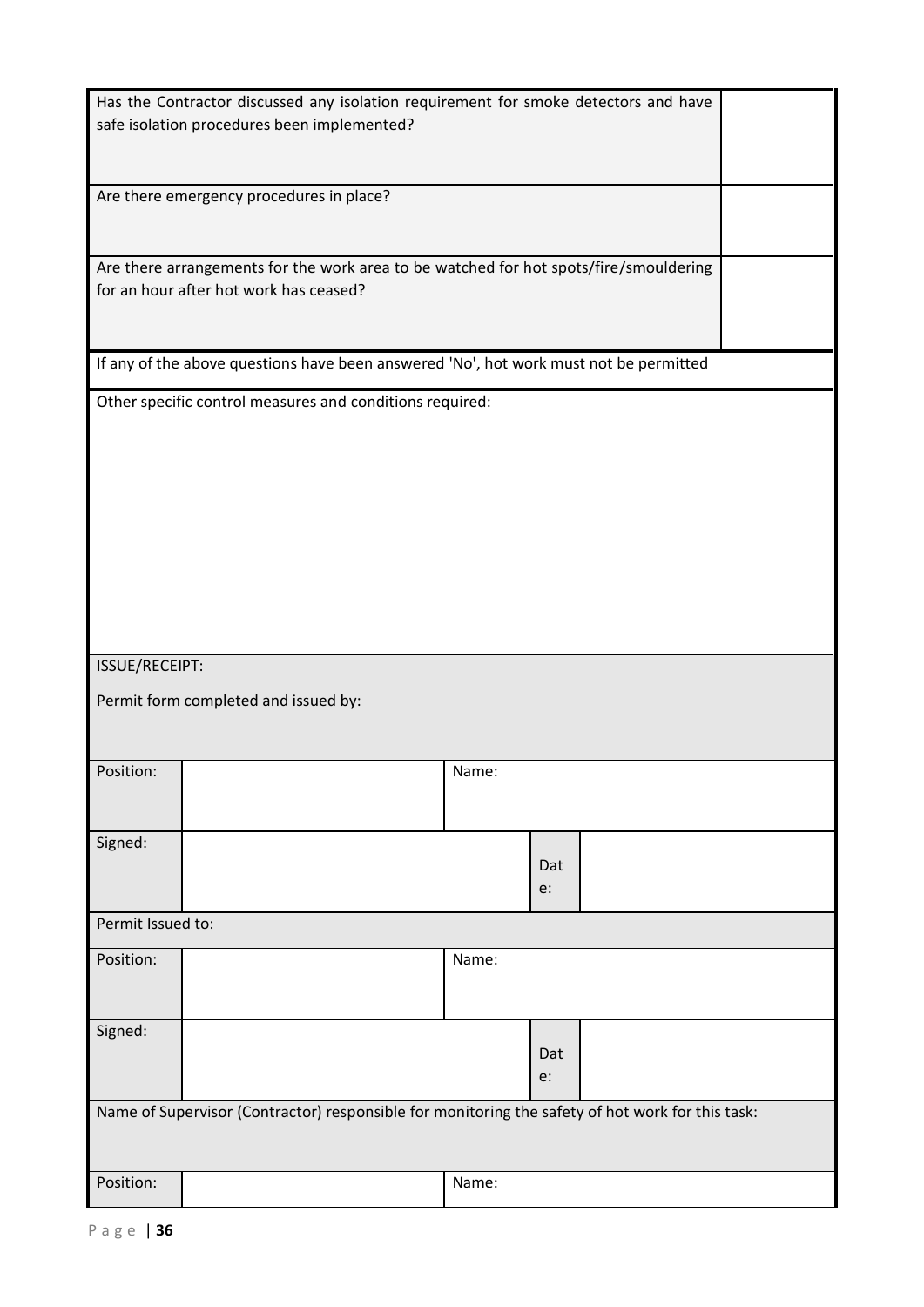| Signed:      |                                                                                                   |       | Dat<br>e: |  |  |
|--------------|---------------------------------------------------------------------------------------------------|-------|-----------|--|--|
|              | HANDOVER (Change of Responsibility) If work cannot be completed and a permit is issued to another |       |           |  |  |
|              | party, please complete the Handover section:                                                      |       |           |  |  |
|              | Senior Authorising person (Site Manager/Officer):                                                 |       |           |  |  |
| Position:    |                                                                                                   | Name: |           |  |  |
|              |                                                                                                   |       |           |  |  |
| Signed:      |                                                                                                   |       |           |  |  |
|              |                                                                                                   |       | Dat       |  |  |
|              |                                                                                                   |       | e:        |  |  |
|              | New Authorised contractor/ Person being issued the permit:                                        |       |           |  |  |
| Position:    |                                                                                                   | Name: |           |  |  |
|              |                                                                                                   |       |           |  |  |
| Signed:      |                                                                                                   |       |           |  |  |
|              |                                                                                                   |       | Dat<br>e: |  |  |
|              |                                                                                                   |       |           |  |  |
|              | CLEARANCE and Hand Back: The work has been completed and the area left in a safe condition. The   |       |           |  |  |
|              | materials worked on have been given a suitable time to cool, e.g. monitored for at least 1 hour.  |       |           |  |  |
|              |                                                                                                   |       |           |  |  |
| CANCELLATION |                                                                                                   |       |           |  |  |
|              | Permit form cancelled by(Site Manager/Officer):                                                   |       |           |  |  |
|              |                                                                                                   |       |           |  |  |
|              |                                                                                                   |       |           |  |  |
| Position:    |                                                                                                   | Name: |           |  |  |
|              |                                                                                                   |       |           |  |  |
| Signed:      |                                                                                                   |       | Dat       |  |  |
|              |                                                                                                   |       | e:        |  |  |
|              |                                                                                                   |       |           |  |  |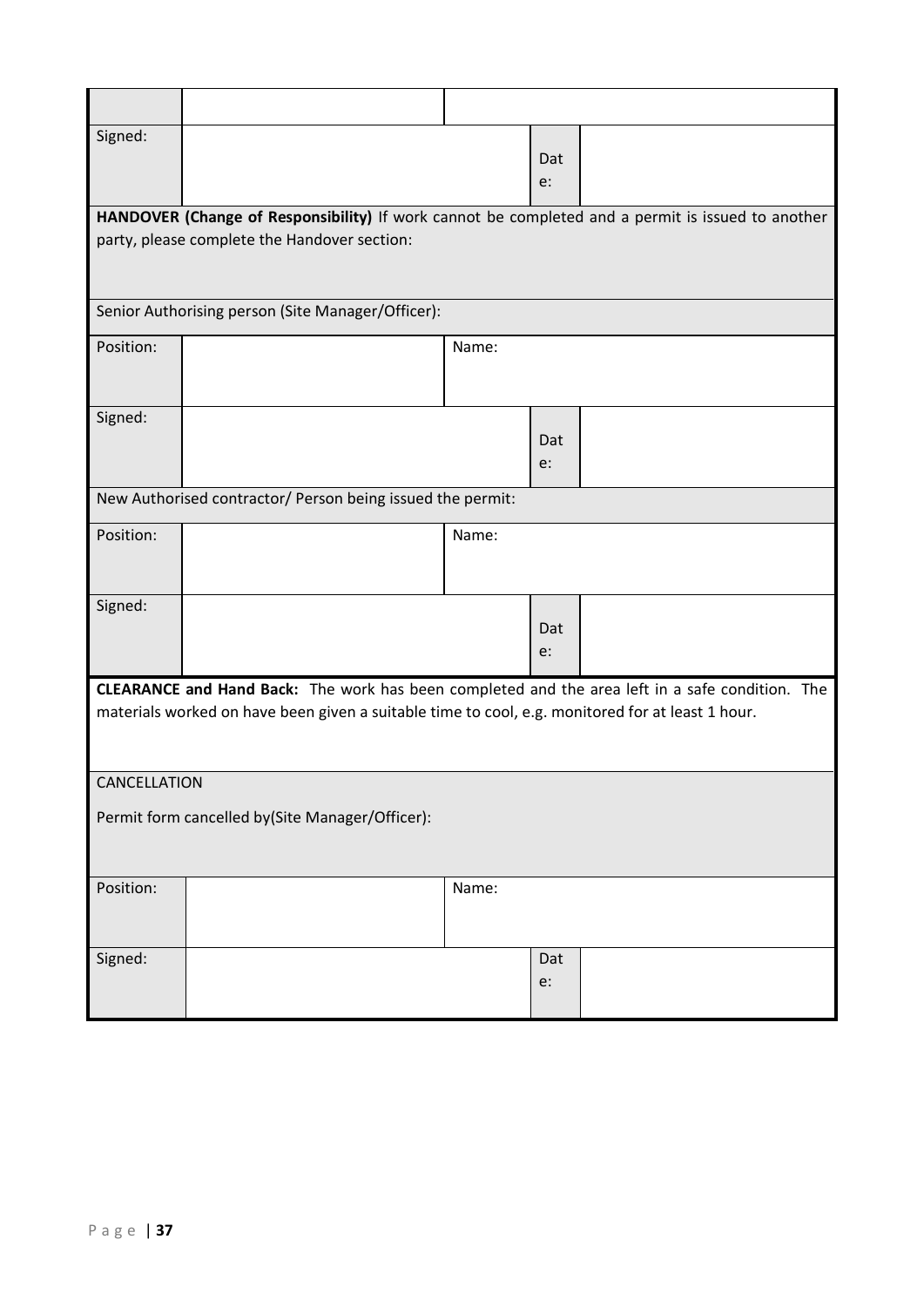# <span id="page-37-0"></span>**5.2 - Permit to Work at Height**

| PERMIT TO WORK AT HEIGHT                      |                                                                                  |                                                                                                                                                         |            |  |  |  |     |           |
|-----------------------------------------------|----------------------------------------------------------------------------------|---------------------------------------------------------------------------------------------------------------------------------------------------------|------------|--|--|--|-----|-----------|
| Applicable to:                                | height.                                                                          | Anyone working on SCAFFOLDING, MOBILE ELEVATING WORK PLATFORMS, CHERRY<br>PICKERS, SCISSOR LIFTS, MOBILE TOWERS, LADDERS, ROOFS and to clean windows at |            |  |  |  |     |           |
| Contract No.                                  |                                                                                  |                                                                                                                                                         | Permit No. |  |  |  |     |           |
| Exact location & description of work:         |                                                                                  |                                                                                                                                                         |            |  |  |  |     |           |
|                                               |                                                                                  |                                                                                                                                                         |            |  |  |  |     |           |
| Permit valid from                             | Date:                                                                            |                                                                                                                                                         | Time:      |  |  |  |     |           |
| Permit valid to                               | Date:                                                                            |                                                                                                                                                         | Time:      |  |  |  |     |           |
| Health & Safety Checklist: Before work starts |                                                                                  |                                                                                                                                                         |            |  |  |  | N/A | Yes or No |
|                                               |                                                                                  | Has a Risk Assessment been carried out specifically for this work?                                                                                      |            |  |  |  |     |           |
|                                               |                                                                                  | Has a Safe Method of Work Statement been produced specifically for the work?                                                                            |            |  |  |  |     |           |
| Work Statement specific to this work?         |                                                                                  | Have persons been informed of the details of the Risk Assessment and Safe Method of                                                                     |            |  |  |  |     |           |
|                                               |                                                                                  | Have persons who are required to work at height been trained for this type of work?                                                                     |            |  |  |  |     |           |
|                                               | Are persons who are required to work at height suitably competent and fit?       |                                                                                                                                                         |            |  |  |  |     |           |
|                                               |                                                                                  | Has work at height been minimised wherever possible?                                                                                                    |            |  |  |  |     |           |
|                                               | Has access equipment for working at height been inspected by a competent person? |                                                                                                                                                         |            |  |  |  |     |           |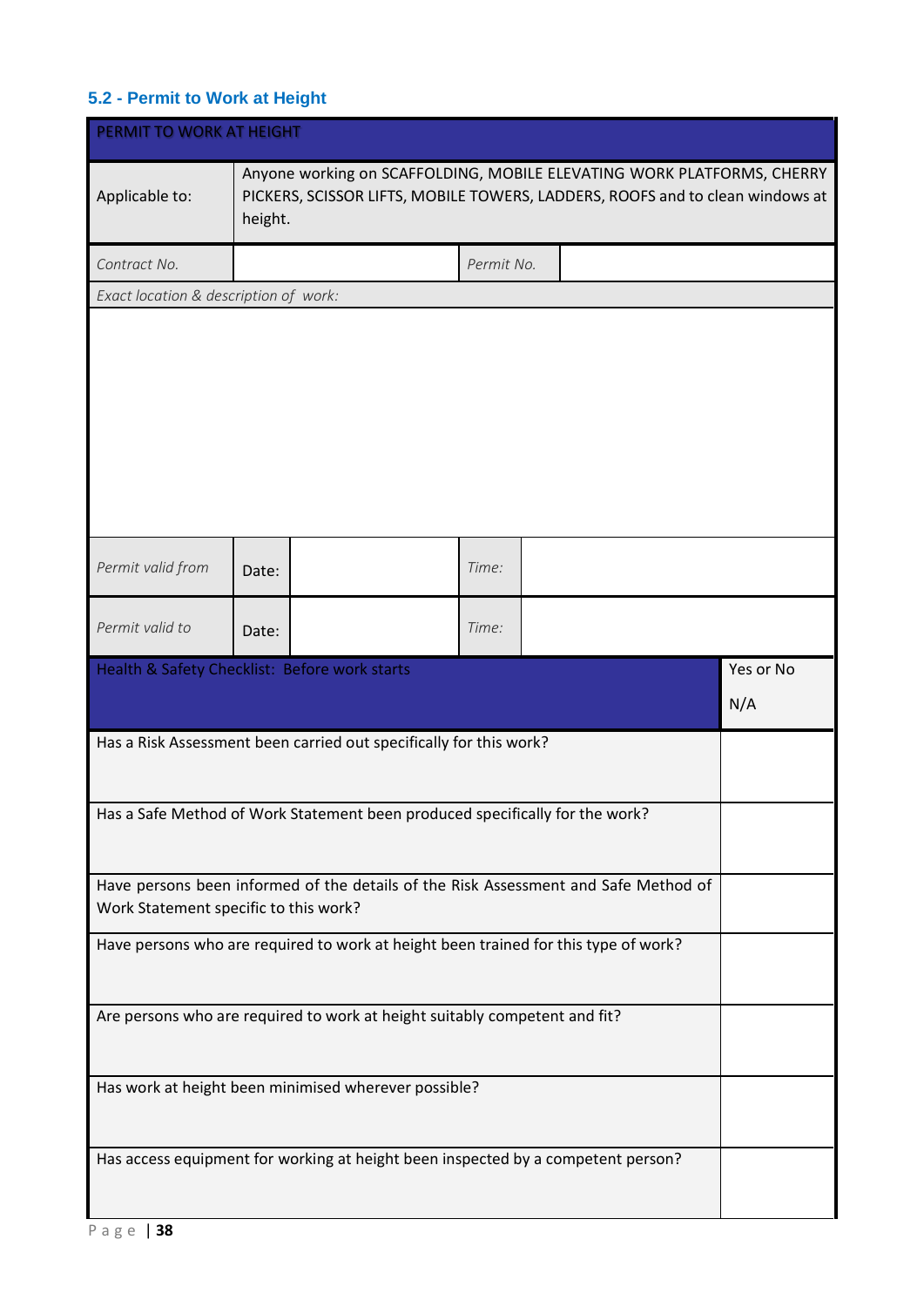|                   | Health & Safety Checklist: Before work starts                                                              |       |       |  | Yes or No |  |  |
|-------------------|------------------------------------------------------------------------------------------------------------|-------|-------|--|-----------|--|--|
|                   |                                                                                                            |       |       |  | N/A       |  |  |
|                   | Is access equipment for working at height suitable and safe?                                               |       |       |  |           |  |  |
|                   |                                                                                                            |       |       |  |           |  |  |
| safeguarded?      | Are others in the vicinity who could be affected by this particular work at height                         |       |       |  |           |  |  |
|                   | Are there emergency procedures in place?                                                                   |       |       |  |           |  |  |
|                   | If any of the above questions have been answered 'No', working at height must not be permitted             |       |       |  |           |  |  |
|                   | Other specific control measures and conditions required:                                                   |       |       |  |           |  |  |
|                   | E.g. use of a personal fall restraint system if working from a boom-type mobile elevating working platform |       |       |  |           |  |  |
|                   |                                                                                                            |       |       |  |           |  |  |
|                   |                                                                                                            |       |       |  |           |  |  |
|                   |                                                                                                            |       |       |  |           |  |  |
|                   |                                                                                                            |       |       |  |           |  |  |
|                   |                                                                                                            |       |       |  |           |  |  |
| ISSUE/RECEIPT:    |                                                                                                            |       |       |  |           |  |  |
|                   | Permit form completed and issued by:                                                                       |       |       |  |           |  |  |
|                   |                                                                                                            |       |       |  |           |  |  |
| Position:         |                                                                                                            | Name: |       |  |           |  |  |
|                   |                                                                                                            |       |       |  |           |  |  |
| Signed:           |                                                                                                            |       | Date: |  |           |  |  |
|                   |                                                                                                            |       |       |  |           |  |  |
| Permit Issued to: |                                                                                                            |       |       |  |           |  |  |
| Position:         |                                                                                                            | Name: |       |  |           |  |  |
|                   |                                                                                                            |       |       |  |           |  |  |
|                   |                                                                                                            |       |       |  |           |  |  |
| Signed:           |                                                                                                            |       | Date: |  |           |  |  |
|                   |                                                                                                            |       |       |  |           |  |  |
|                   | Name of Supervisor (Contractor) responsible for monitoring the safety of working at height for this task:  |       |       |  |           |  |  |
| Position:         |                                                                                                            | Name: |       |  |           |  |  |
|                   |                                                                                                            |       |       |  |           |  |  |
| Signed:           |                                                                                                            |       | Date: |  |           |  |  |
|                   |                                                                                                            |       |       |  |           |  |  |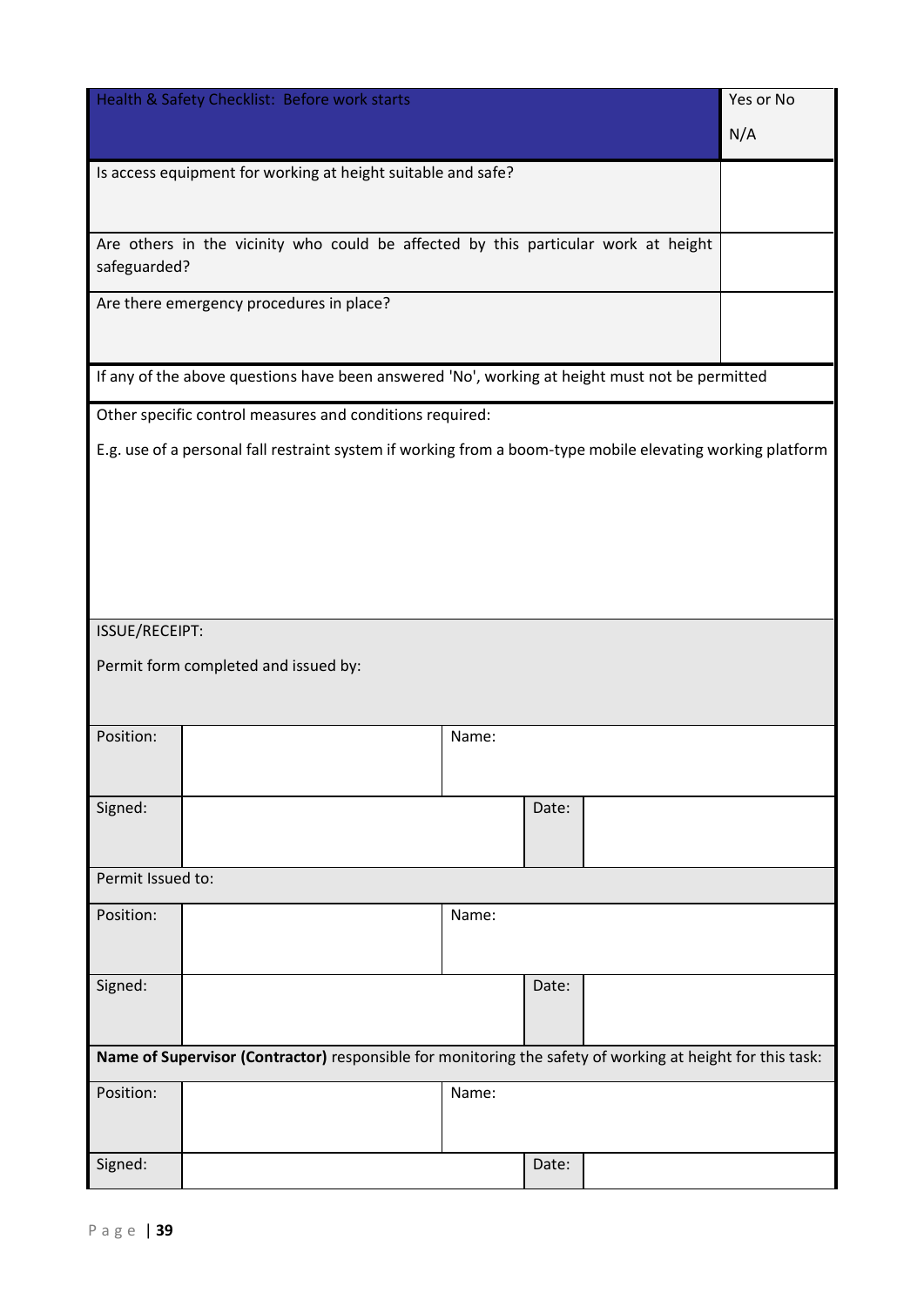|              | HANDOVER (Change of Responsibility) If work cannot be completed and a permit is issued to another |       |       |  |  |  |  |  |
|--------------|---------------------------------------------------------------------------------------------------|-------|-------|--|--|--|--|--|
|              | party, please complete the Handover section:                                                      |       |       |  |  |  |  |  |
|              |                                                                                                   |       |       |  |  |  |  |  |
|              |                                                                                                   |       |       |  |  |  |  |  |
|              | Senior Authorising person (Site Manager/Officer):                                                 |       |       |  |  |  |  |  |
| Position:    |                                                                                                   | Name: |       |  |  |  |  |  |
|              |                                                                                                   |       |       |  |  |  |  |  |
|              |                                                                                                   |       |       |  |  |  |  |  |
| Signed:      |                                                                                                   |       | Date: |  |  |  |  |  |
|              |                                                                                                   |       |       |  |  |  |  |  |
|              |                                                                                                   |       |       |  |  |  |  |  |
|              | New Authorised contractor/ Person being issued the permit:                                        |       |       |  |  |  |  |  |
| Position:    |                                                                                                   | Name: |       |  |  |  |  |  |
|              |                                                                                                   |       |       |  |  |  |  |  |
|              |                                                                                                   |       |       |  |  |  |  |  |
| Signed:      |                                                                                                   |       | Date: |  |  |  |  |  |
|              |                                                                                                   |       |       |  |  |  |  |  |
|              |                                                                                                   |       |       |  |  |  |  |  |
|              | CLEARANCE and Hand Back: The work has been completed and the area left in a safe condition.       |       |       |  |  |  |  |  |
|              |                                                                                                   |       |       |  |  |  |  |  |
|              |                                                                                                   |       |       |  |  |  |  |  |
| CANCELLATION |                                                                                                   |       |       |  |  |  |  |  |
|              | Permit form cancelled by (Site Manager/Officer):                                                  |       |       |  |  |  |  |  |
|              |                                                                                                   |       |       |  |  |  |  |  |
|              |                                                                                                   |       |       |  |  |  |  |  |
| Position:    |                                                                                                   | Name: |       |  |  |  |  |  |
|              |                                                                                                   |       |       |  |  |  |  |  |
|              |                                                                                                   |       |       |  |  |  |  |  |
| Signed:      |                                                                                                   |       | Date: |  |  |  |  |  |
|              |                                                                                                   |       |       |  |  |  |  |  |
|              |                                                                                                   |       |       |  |  |  |  |  |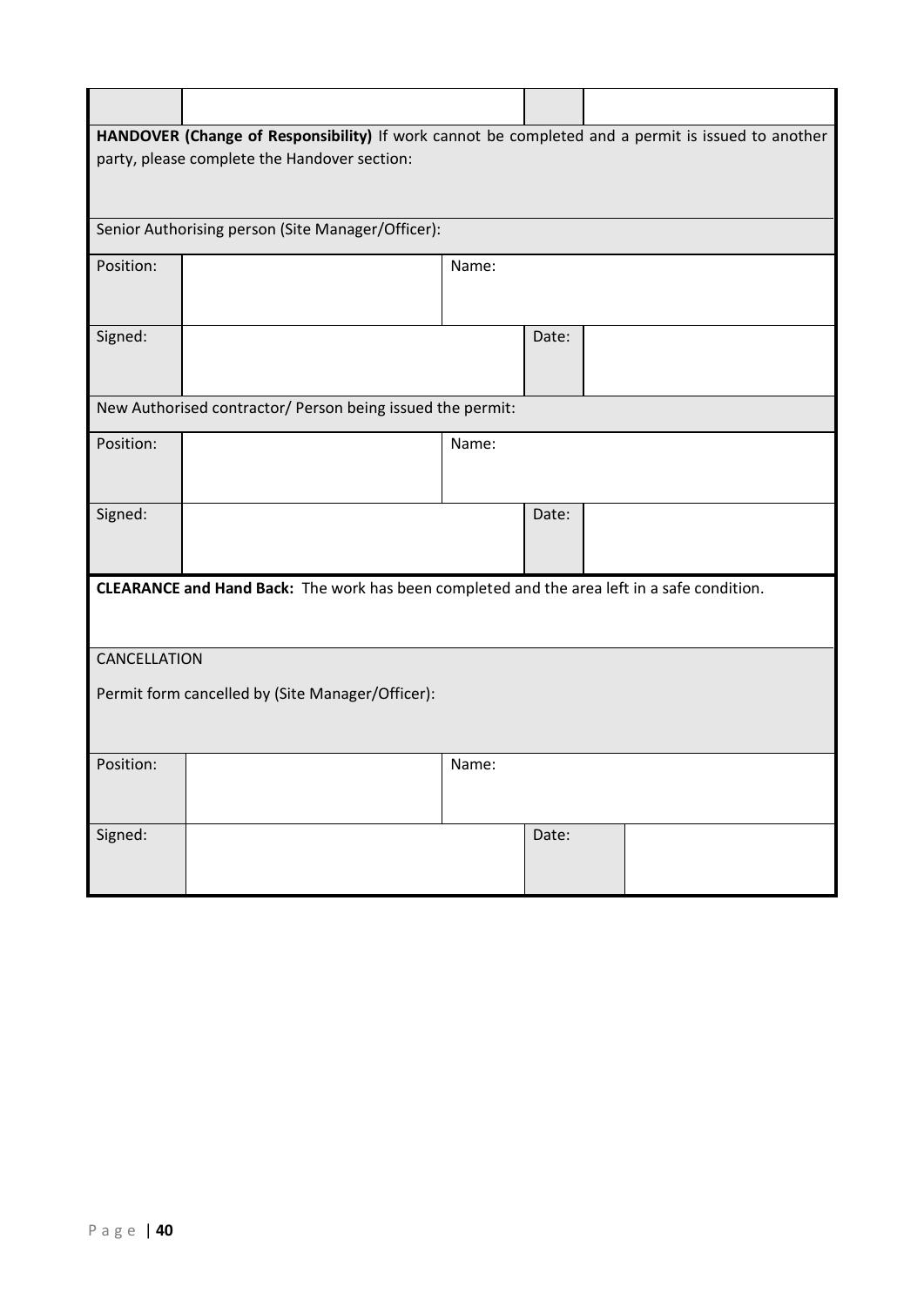# <span id="page-40-0"></span>**5.3 - Electrical Work Permit**

| <b>ELECTRICAL WORK PERMIT</b>                                                                                   |                                                                                          |            |                  |  |  |  |
|-----------------------------------------------------------------------------------------------------------------|------------------------------------------------------------------------------------------|------------|------------------|--|--|--|
| Applicable to:                                                                                                  | Applicable to work on and near ALL HV ELECTRICAL SYSTEMS                                 |            |                  |  |  |  |
| Contract No.                                                                                                    |                                                                                          | Permit No. |                  |  |  |  |
| Exact location & description of work, including precise identification of electrical equipment to be worked on: |                                                                                          |            |                  |  |  |  |
|                                                                                                                 |                                                                                          |            |                  |  |  |  |
|                                                                                                                 |                                                                                          |            |                  |  |  |  |
| Permit valid from                                                                                               | Date:                                                                                    | Time:      |                  |  |  |  |
| Permit valid to                                                                                                 | Date:                                                                                    | Time:      |                  |  |  |  |
|                                                                                                                 | Health & Safety Checklist: Before work starts                                            |            | Yes or No<br>N/A |  |  |  |
|                                                                                                                 | Has a Risk Assessment been carried out specifically for this work?                       |            |                  |  |  |  |
|                                                                                                                 | Has a Safe Method of Work Statement been produced specifically for the work?             |            |                  |  |  |  |
| Statement specific to this work?                                                                                | Have persons been informed of the details of the Risk Assessment and Safe Method of Work |            |                  |  |  |  |
|                                                                                                                 | Has the HV electrical system been made dead?                                             |            |                  |  |  |  |
|                                                                                                                 | Have tests been carried out to prove the system dead?                                    |            |                  |  |  |  |
| persons?                                                                                                        | Are all system activation controls isolated and locked and the keys held by authorised   |            |                  |  |  |  |
|                                                                                                                 | Have access barriers and warning notices been provided?                                  |            |                  |  |  |  |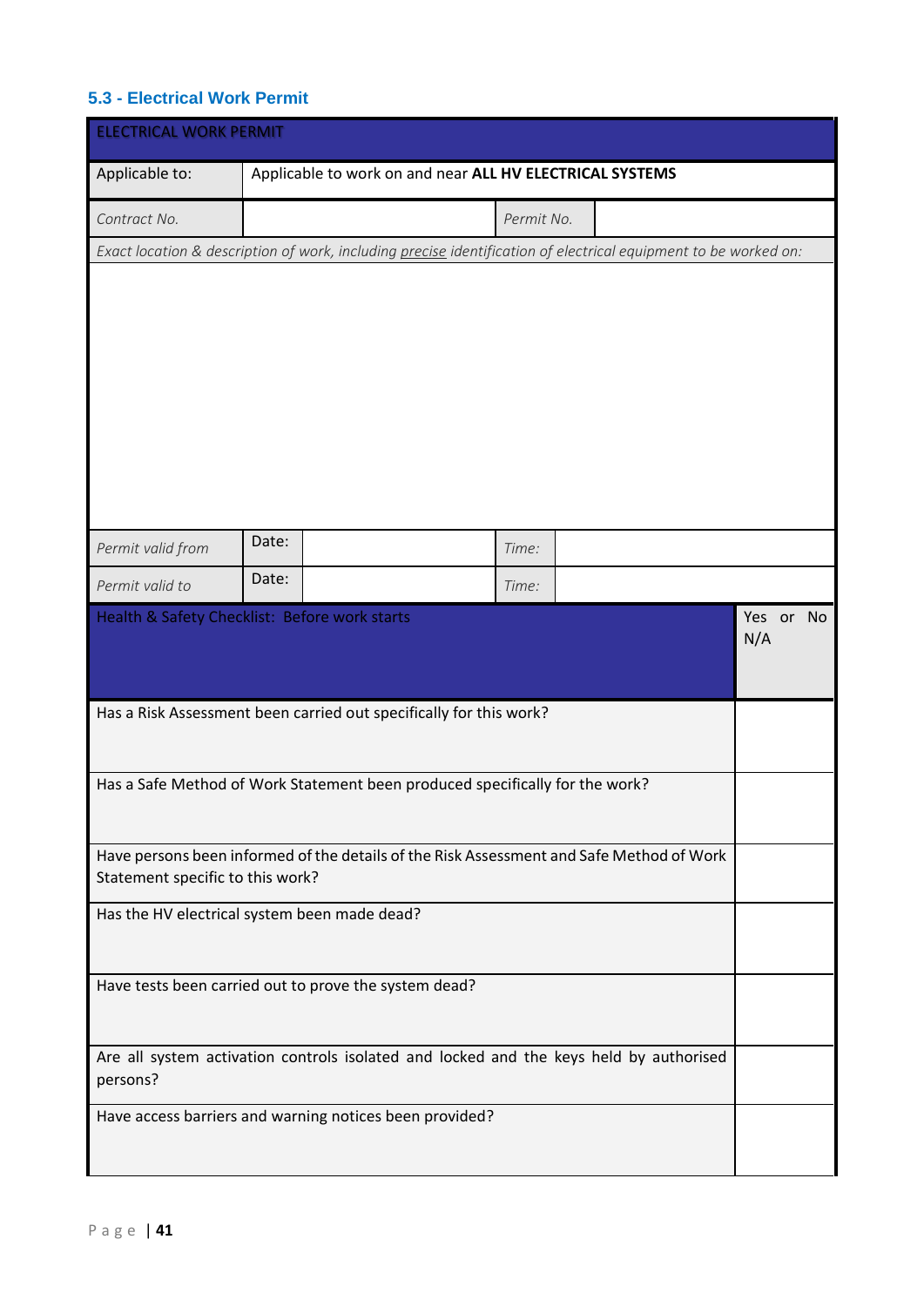|                                                                                                                                                   | Health & Safety Checklist: Before work starts                                                           |       |       |  | Yes or No<br>N/A |  |
|---------------------------------------------------------------------------------------------------------------------------------------------------|---------------------------------------------------------------------------------------------------------|-------|-------|--|------------------|--|
|                                                                                                                                                   | Are there emergency procedures in place?                                                                |       |       |  |                  |  |
|                                                                                                                                                   | If any of the above questions have been answered 'No', electrical work must not be permitted            |       |       |  |                  |  |
|                                                                                                                                                   | Other specific control measures and conditions required:                                                |       |       |  |                  |  |
|                                                                                                                                                   |                                                                                                         |       |       |  |                  |  |
|                                                                                                                                                   |                                                                                                         |       |       |  |                  |  |
|                                                                                                                                                   |                                                                                                         |       |       |  |                  |  |
|                                                                                                                                                   |                                                                                                         |       |       |  |                  |  |
| ISSUE/RECEIPT:                                                                                                                                    |                                                                                                         |       |       |  |                  |  |
|                                                                                                                                                   | Permit form completed and issued by:                                                                    |       |       |  |                  |  |
|                                                                                                                                                   |                                                                                                         |       |       |  |                  |  |
| Position:                                                                                                                                         |                                                                                                         | Name: |       |  |                  |  |
|                                                                                                                                                   |                                                                                                         |       |       |  |                  |  |
| Signed:                                                                                                                                           |                                                                                                         |       | Date: |  |                  |  |
| Permit Issued to:                                                                                                                                 |                                                                                                         |       |       |  |                  |  |
| Position:                                                                                                                                         |                                                                                                         | Name: |       |  |                  |  |
|                                                                                                                                                   |                                                                                                         |       |       |  |                  |  |
| Signed:                                                                                                                                           |                                                                                                         |       | Date: |  |                  |  |
|                                                                                                                                                   | Name of Supervisor (Contractor) responsible for monitoring the safety of electrical work for this task: |       |       |  |                  |  |
|                                                                                                                                                   |                                                                                                         |       |       |  |                  |  |
| Position:                                                                                                                                         |                                                                                                         | Name: |       |  |                  |  |
|                                                                                                                                                   |                                                                                                         |       |       |  |                  |  |
| Signed:                                                                                                                                           |                                                                                                         |       | Date: |  |                  |  |
|                                                                                                                                                   |                                                                                                         |       |       |  |                  |  |
| HANDOVER (Change of Responsibility) If work cannot be completed and a permit is issued to another<br>party, please complete the Handover section: |                                                                                                         |       |       |  |                  |  |
|                                                                                                                                                   |                                                                                                         |       |       |  |                  |  |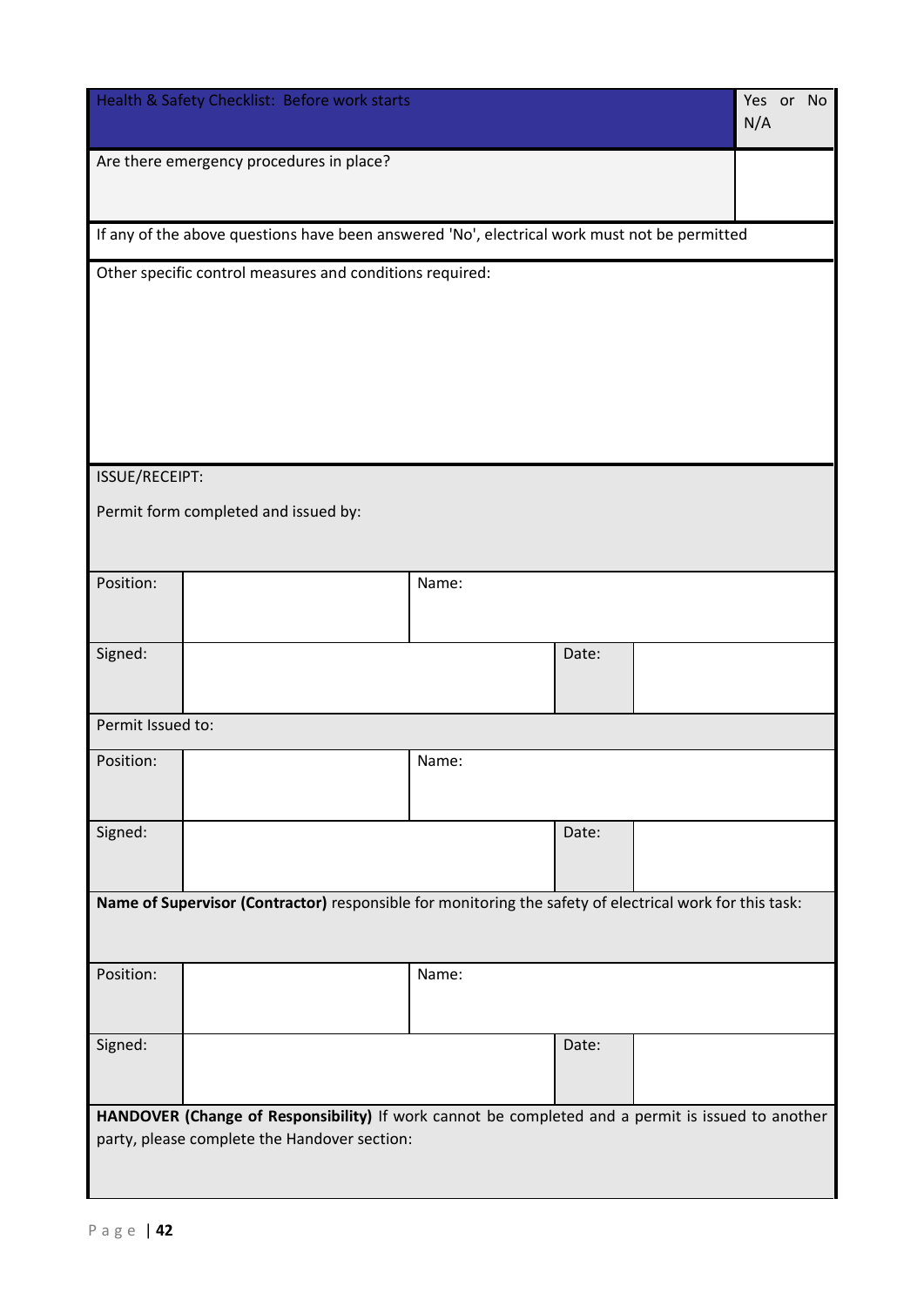|                                                            | Senior Authorising person (Site Manager/Officer):                                           |       |       |  |  |  |  |
|------------------------------------------------------------|---------------------------------------------------------------------------------------------|-------|-------|--|--|--|--|
| Position:                                                  |                                                                                             | Name: |       |  |  |  |  |
| Signed:                                                    |                                                                                             |       | Date: |  |  |  |  |
| New Authorised contractor/ Person being issued the permit: |                                                                                             |       |       |  |  |  |  |
| Position:                                                  |                                                                                             | Name: |       |  |  |  |  |
| Signed:                                                    |                                                                                             |       | Date: |  |  |  |  |
|                                                            | CLEARANCE and Hand Back: The work has been completed and the area left in a safe condition. |       |       |  |  |  |  |
| CANCELLATION                                               |                                                                                             |       |       |  |  |  |  |
|                                                            | Permit form cancelled by (Site Manager/Officer):                                            |       |       |  |  |  |  |
| Position:                                                  |                                                                                             | Name: |       |  |  |  |  |
| Signed:                                                    |                                                                                             |       | Date: |  |  |  |  |

**PLEASE NOTE:** This permit is **ONLY** for work on Electrical Systems which are "**DEAD**". It is never absolutely safe to work on live electrical equipment. There are few circumstances where it is necessary to work live, and this must only be done after it has been determined that it is unreasonable for the work to be done dead. Even if working "live" can be justified, many precautions are needed to make sure that the risk is reduced 'so far as is reasonably practicable'. See [Electricity at work: Safe working practices](http://www.hse.gov.uk/pubns/books/hsg85.htm) for more details. Additional permission and agreement MUST be sought should such work be required.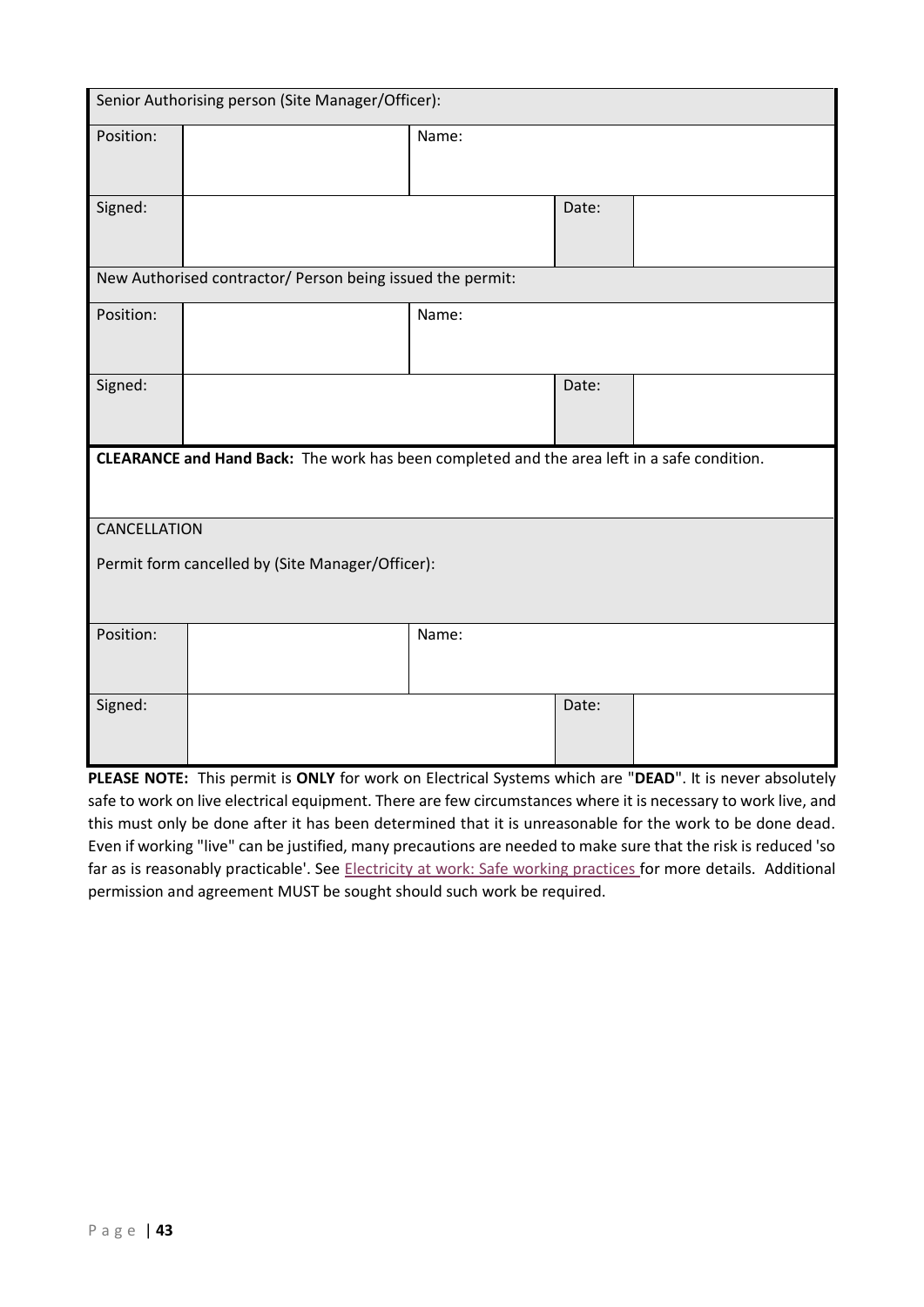## <span id="page-43-0"></span>**5.4 General Work Permit**

| <b>GENERAL WORK PERMIT</b>                                                                                                   |       |                                                                                                                                                           |            |  |  |  |                        |     |
|------------------------------------------------------------------------------------------------------------------------------|-------|-----------------------------------------------------------------------------------------------------------------------------------------------------------|------------|--|--|--|------------------------|-----|
| Applicable to:                                                                                                               |       | Work by Contractors on Site. Note: Use the specific Hot Work Permit, Electrical<br>Work Permit or Permit to Work at Height for those specific activities. |            |  |  |  |                        |     |
| Contract No.                                                                                                                 |       |                                                                                                                                                           | Permit No. |  |  |  |                        |     |
| Exact location & description of work:                                                                                        |       |                                                                                                                                                           |            |  |  |  |                        |     |
|                                                                                                                              |       |                                                                                                                                                           |            |  |  |  |                        |     |
| Permit valid from                                                                                                            | Date: |                                                                                                                                                           | Time:      |  |  |  |                        |     |
| Permit valid to                                                                                                              | Date: |                                                                                                                                                           | Time:      |  |  |  |                        |     |
| Health & Safety Checklist: Before work starts                                                                                |       |                                                                                                                                                           |            |  |  |  | Yes or No<br>N/A       |     |
| Has a Risk Assessment been carried out specifically for this work?                                                           |       |                                                                                                                                                           |            |  |  |  |                        |     |
| Has a Safe Method of Work Statement been produced specifically for the work?                                                 |       |                                                                                                                                                           |            |  |  |  |                        |     |
| Have persons been informed of the details of the Risk Assessment and Safe Method of<br>Work Statement specific to this work? |       |                                                                                                                                                           |            |  |  |  |                        |     |
| Are all equipment in a safe condition and persons trained to use it?                                                         |       |                                                                                                                                                           |            |  |  |  |                        |     |
| Are there emergency procedures in place?                                                                                     |       |                                                                                                                                                           |            |  |  |  |                        |     |
| <b>SPECIFIC HAZARDS</b> (detail below):                                                                                      |       |                                                                                                                                                           |            |  |  |  | Controls<br>Place? Y/N | in. |
|                                                                                                                              |       |                                                                                                                                                           |            |  |  |  |                        |     |
|                                                                                                                              |       |                                                                                                                                                           |            |  |  |  |                        |     |
|                                                                                                                              |       |                                                                                                                                                           |            |  |  |  |                        |     |
|                                                                                                                              |       |                                                                                                                                                           |            |  |  |  |                        |     |
|                                                                                                                              |       |                                                                                                                                                           |            |  |  |  |                        |     |
|                                                                                                                              |       |                                                                                                                                                           |            |  |  |  |                        |     |
|                                                                                                                              |       |                                                                                                                                                           |            |  |  |  |                        |     |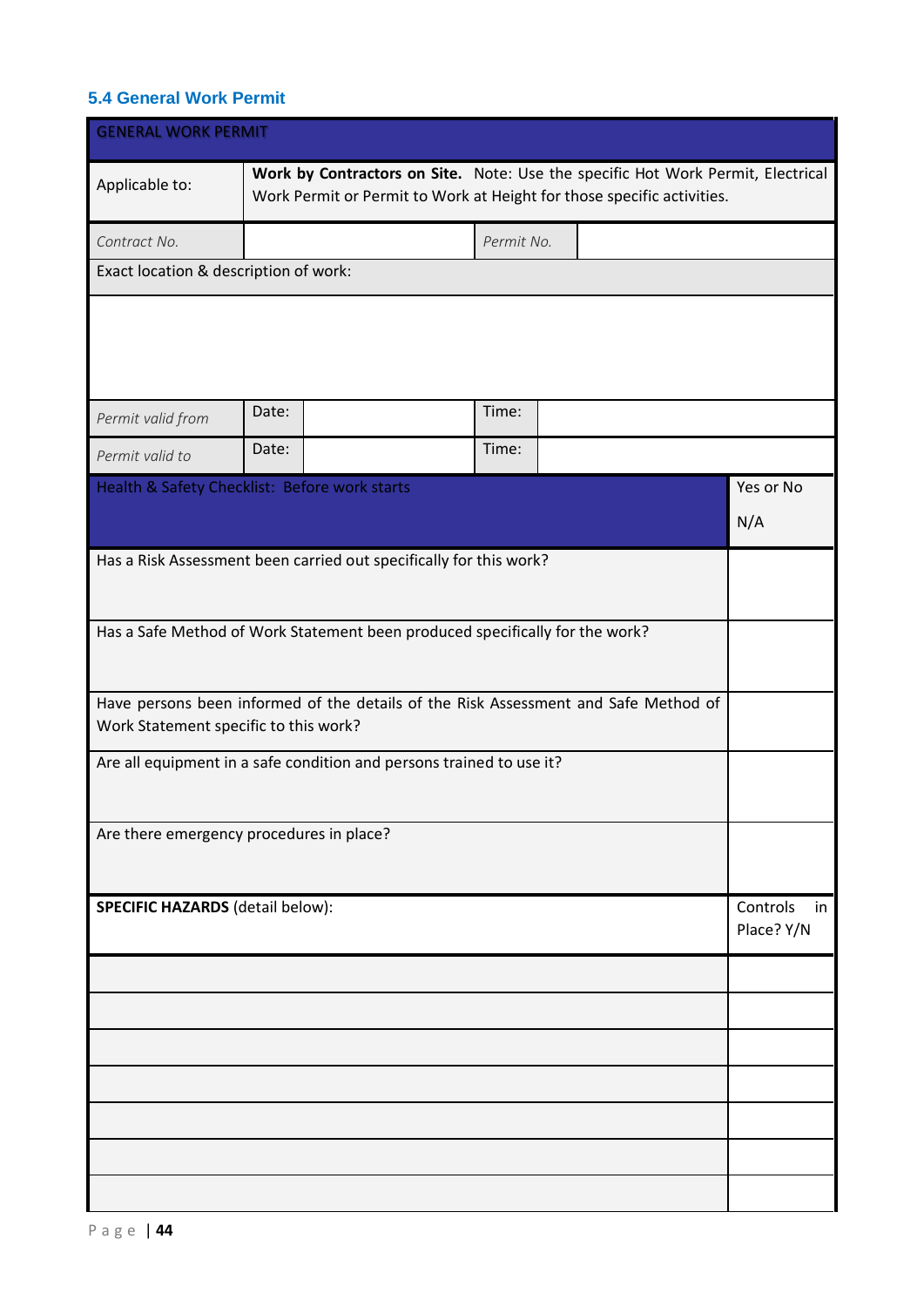|                   | Health & Safety Checklist: Before work starts                                                |       |       |  | Yes or No |  |  |
|-------------------|----------------------------------------------------------------------------------------------|-------|-------|--|-----------|--|--|
|                   |                                                                                              |       |       |  | N/A       |  |  |
|                   |                                                                                              |       |       |  |           |  |  |
|                   |                                                                                              |       |       |  |           |  |  |
|                   |                                                                                              |       |       |  |           |  |  |
|                   |                                                                                              |       |       |  |           |  |  |
|                   |                                                                                              |       |       |  |           |  |  |
|                   |                                                                                              |       |       |  |           |  |  |
|                   | If any of the above questions have been answered 'No', work must not be permitted            |       |       |  |           |  |  |
|                   | Other specific control measures and conditions required:                                     |       |       |  |           |  |  |
|                   |                                                                                              |       |       |  |           |  |  |
|                   |                                                                                              |       |       |  |           |  |  |
|                   |                                                                                              |       |       |  |           |  |  |
|                   |                                                                                              |       |       |  |           |  |  |
|                   |                                                                                              |       |       |  |           |  |  |
|                   |                                                                                              |       |       |  |           |  |  |
|                   |                                                                                              |       |       |  |           |  |  |
| ISSUE/RECEIPT:    |                                                                                              |       |       |  |           |  |  |
|                   | Permit form completed and issued by:                                                         |       |       |  |           |  |  |
|                   |                                                                                              |       |       |  |           |  |  |
| Position:         |                                                                                              | Name: |       |  |           |  |  |
|                   |                                                                                              |       |       |  |           |  |  |
| Signed:           |                                                                                              |       | Date: |  |           |  |  |
|                   |                                                                                              |       |       |  |           |  |  |
| Permit Issued to: |                                                                                              |       |       |  |           |  |  |
| Position:         |                                                                                              | Name: |       |  |           |  |  |
|                   |                                                                                              |       |       |  |           |  |  |
| Signed:           |                                                                                              |       | Date: |  |           |  |  |
|                   |                                                                                              |       |       |  |           |  |  |
|                   | Name of Supervisor (Contractor) responsible for monitoring the safety of work for this task: |       |       |  |           |  |  |
| Position:         |                                                                                              | Name: |       |  |           |  |  |
|                   |                                                                                              |       |       |  |           |  |  |
|                   |                                                                                              |       |       |  |           |  |  |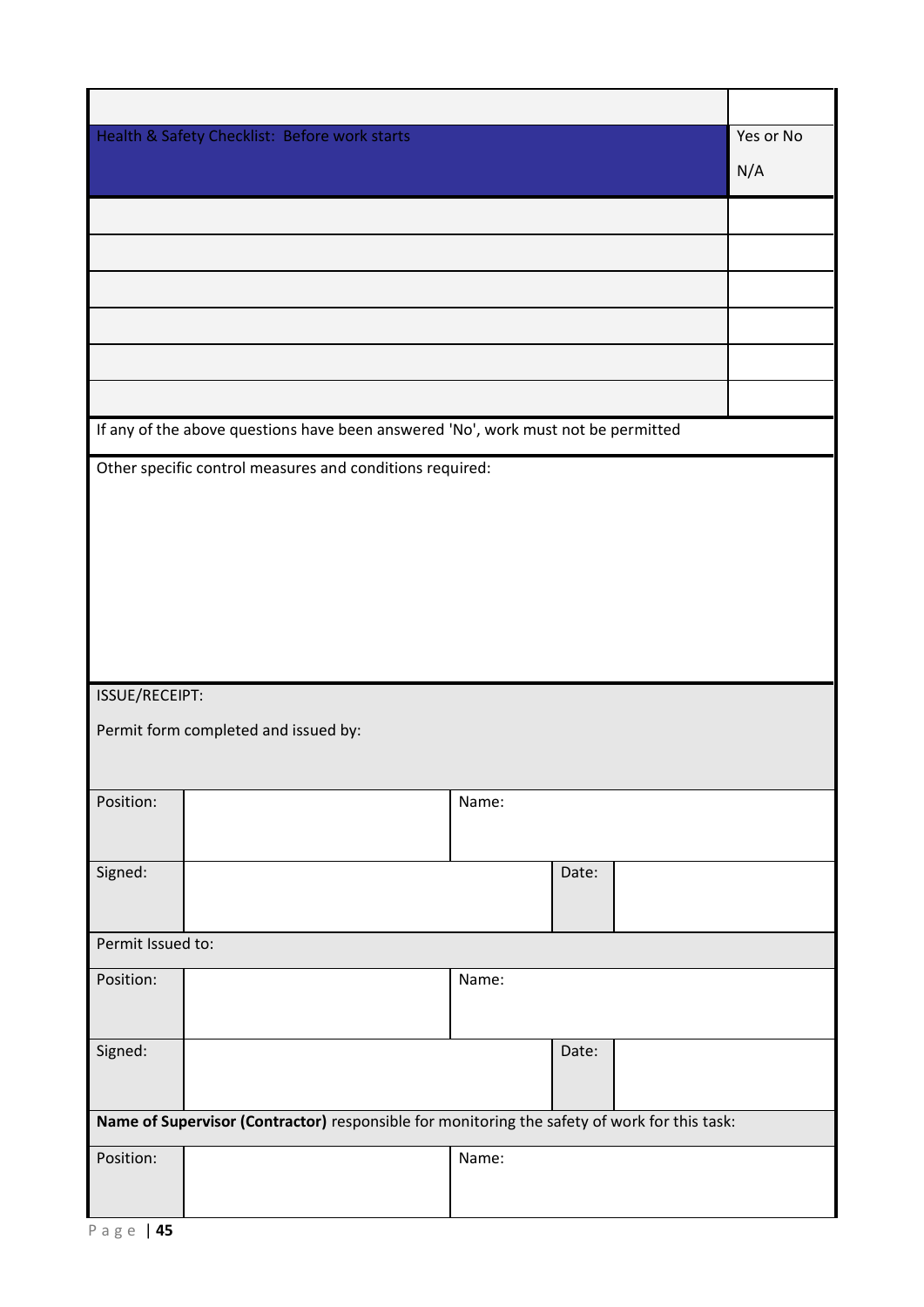| Signed:                                          |                                                                                                                                                   |       | Date: |  |  |  |  |
|--------------------------------------------------|---------------------------------------------------------------------------------------------------------------------------------------------------|-------|-------|--|--|--|--|
|                                                  | HANDOVER (Change of Responsibility) If work cannot be completed and a permit is issued to another<br>party, please complete the Handover section: |       |       |  |  |  |  |
|                                                  | Senior Authorising person (Site Manager/Officer):                                                                                                 |       |       |  |  |  |  |
| Position:                                        |                                                                                                                                                   | Name: |       |  |  |  |  |
| Signed:                                          |                                                                                                                                                   |       | Date: |  |  |  |  |
|                                                  | New Authorised contractor/ Person being issued the permit:                                                                                        |       |       |  |  |  |  |
| Position:                                        |                                                                                                                                                   | Name: |       |  |  |  |  |
| Signed:                                          |                                                                                                                                                   |       | Date: |  |  |  |  |
|                                                  | CLEARANCE and Hand Back: The work has been completed and the area left in a safe condition.                                                       |       |       |  |  |  |  |
| CANCELLATION                                     |                                                                                                                                                   |       |       |  |  |  |  |
| Permit form cancelled by (Site Manager/Officer): |                                                                                                                                                   |       |       |  |  |  |  |
| Position:                                        |                                                                                                                                                   | Name: |       |  |  |  |  |
| Signed:                                          |                                                                                                                                                   |       | Date: |  |  |  |  |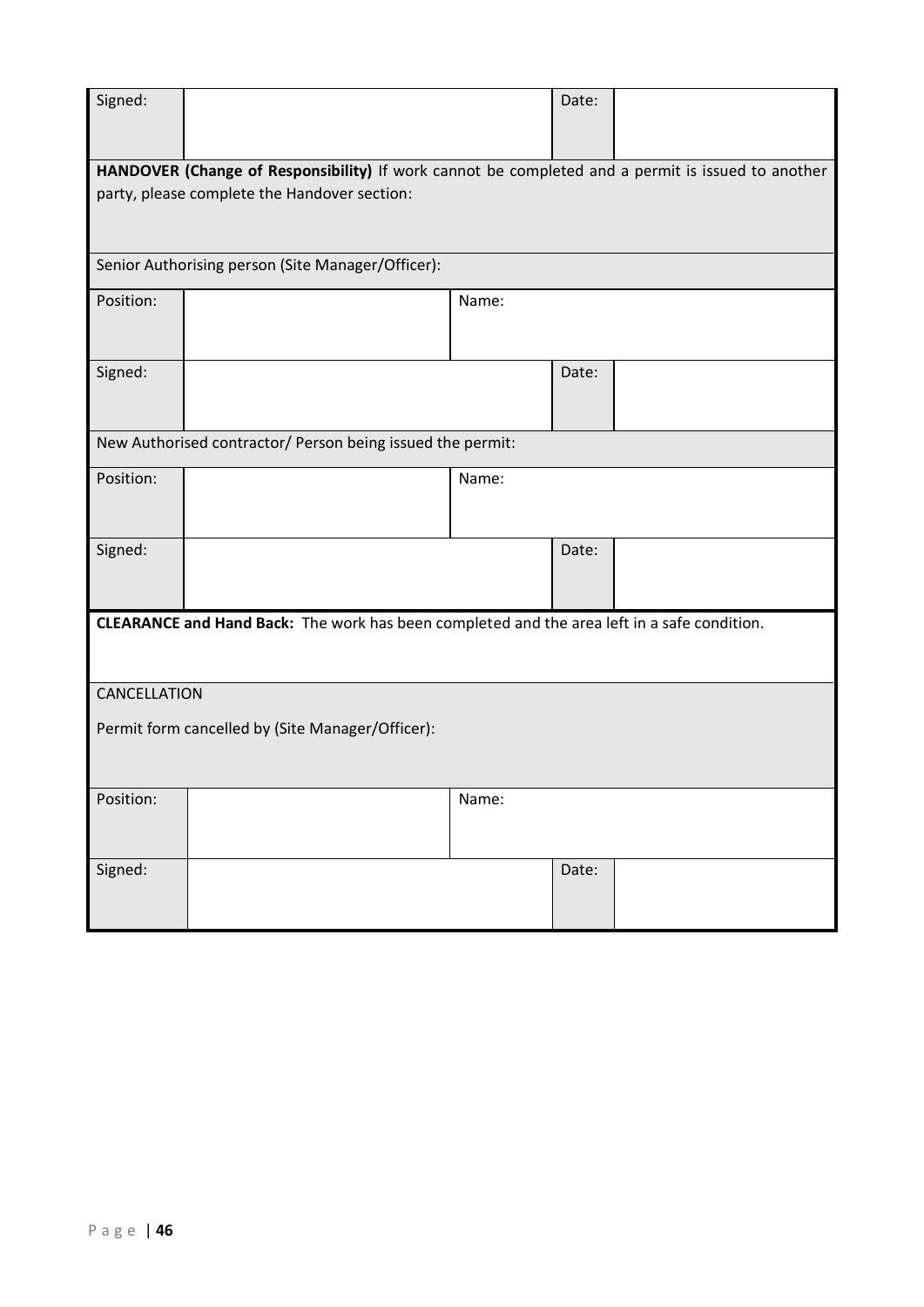# <span id="page-46-0"></span>**5.5 - Confined Space Work Permit**

| <b>CONFINED SPACE WORK PERMIT</b>                                                                                                                                                                                                                                                                                                                                                                                 |       |                                                                                                                                                                                                                             |            |  |                  |
|-------------------------------------------------------------------------------------------------------------------------------------------------------------------------------------------------------------------------------------------------------------------------------------------------------------------------------------------------------------------------------------------------------------------|-------|-----------------------------------------------------------------------------------------------------------------------------------------------------------------------------------------------------------------------------|------------|--|------------------|
| Applicable to:                                                                                                                                                                                                                                                                                                                                                                                                    |       | Applicable to all work completed in confined space. Work in the space of an<br>enclosed nature where there is a risk of death or serious injury from hazardous<br>substances or dangerous conditions (e.g. lack of oxygen). |            |  |                  |
| Contract No.                                                                                                                                                                                                                                                                                                                                                                                                      |       |                                                                                                                                                                                                                             | Permit No. |  |                  |
| Exact location & description of work:                                                                                                                                                                                                                                                                                                                                                                             |       |                                                                                                                                                                                                                             |            |  |                  |
|                                                                                                                                                                                                                                                                                                                                                                                                                   |       |                                                                                                                                                                                                                             |            |  |                  |
| Permit valid from                                                                                                                                                                                                                                                                                                                                                                                                 | Date: |                                                                                                                                                                                                                             | Time:      |  |                  |
| Permit valid to                                                                                                                                                                                                                                                                                                                                                                                                   | Date: |                                                                                                                                                                                                                             | Time:      |  |                  |
| Health & Safety Checklist: Before work starts                                                                                                                                                                                                                                                                                                                                                                     |       |                                                                                                                                                                                                                             |            |  | Yes or No        |
|                                                                                                                                                                                                                                                                                                                                                                                                                   |       |                                                                                                                                                                                                                             |            |  | N/A              |
|                                                                                                                                                                                                                                                                                                                                                                                                                   |       | Has a Risk Assessment been carried out specifically for this work?<br>Has a Safe Method of Work Statement been produced specifically for the work?                                                                          |            |  |                  |
|                                                                                                                                                                                                                                                                                                                                                                                                                   |       |                                                                                                                                                                                                                             |            |  |                  |
| confined space on this site?                                                                                                                                                                                                                                                                                                                                                                                      |       | Do the risk assessments and the method statements highlight the specific issue with the                                                                                                                                     |            |  |                  |
| Have the following hazards been considered and are controls in place if applicable:<br>A lack of oxygen;<br>➤<br>Poisonous gas, fume or vapour;<br>➤<br>Liquids and solids which could fill the space;<br>Fire and explosions (e.g. flammable vapours, excess oxygen);<br>➤<br>Residues left in tanks, vessels or on internal surfaces;<br>➤<br>Dust present in high concentrations;<br>➤<br>Hot conditions.<br>⋗ |       |                                                                                                                                                                                                                             |            |  |                  |
| Health & Safety Checklist: Before work starts                                                                                                                                                                                                                                                                                                                                                                     |       |                                                                                                                                                                                                                             |            |  | Yes or No<br>N/A |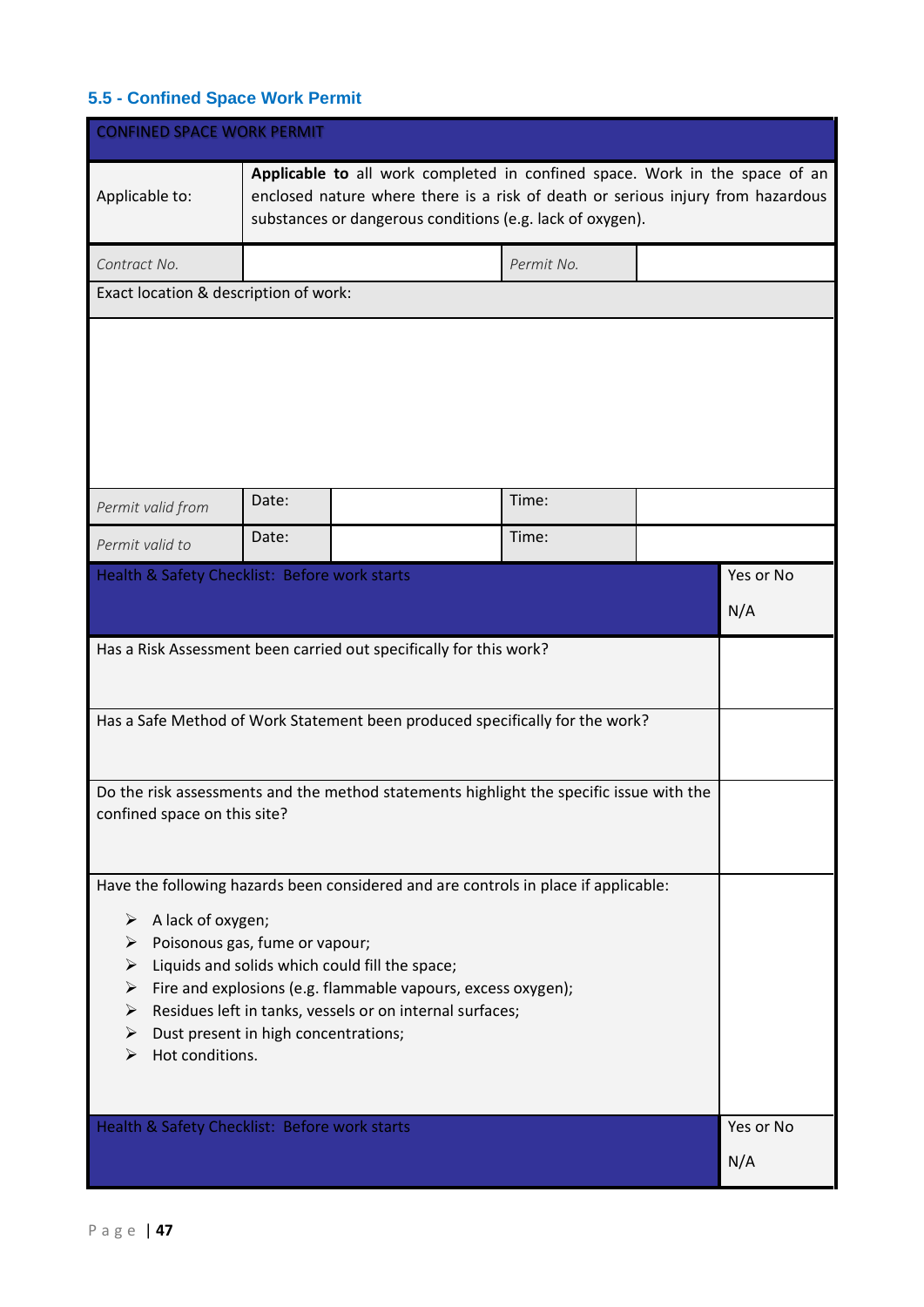| Have the following additional factors resulting from planned works been considered and<br>are controls in place if applicable:                                        |  |
|-----------------------------------------------------------------------------------------------------------------------------------------------------------------------|--|
| $\triangleright$ Machinery being used causing hazards such as lack of dust extraction or electric<br>shock;                                                           |  |
| Gas, fume or vapour from welding or by use of flammable solvents or adhesives.<br>➤                                                                                   |  |
| Have persons been informed of the details of the Risk Assessment and Safe Method of<br>Work Statement specific to this work?                                          |  |
| Is all equipment in a safe condition and persons are trained to use it?                                                                                               |  |
| Are the required mechanical and electrical isolation of equipment procedures in place?                                                                                |  |
| Has the confined space been cleaned (if required) to ensure fumes cannot develop from<br>residues?                                                                    |  |
| Is the size of the access and or the confined space large enough to allow workers to wear<br>and use the appropriate equipment and large enough to allow safe escape? |  |
| Is ventilation of the confined space suitable, has it been assessed and improved when<br>required?                                                                    |  |
| Has the air been tested to ensure it is free from both toxic and flammable vapours (if<br>applicable)?                                                                |  |
| Are suitable tools being used, e.g. non-sparking tools and protected lighting?                                                                                        |  |
| If required, a suitable breathing apparatus is being used?                                                                                                            |  |
| Are there emergency procedures in place?                                                                                                                              |  |
| Are procedures in place for raising the alarm?                                                                                                                        |  |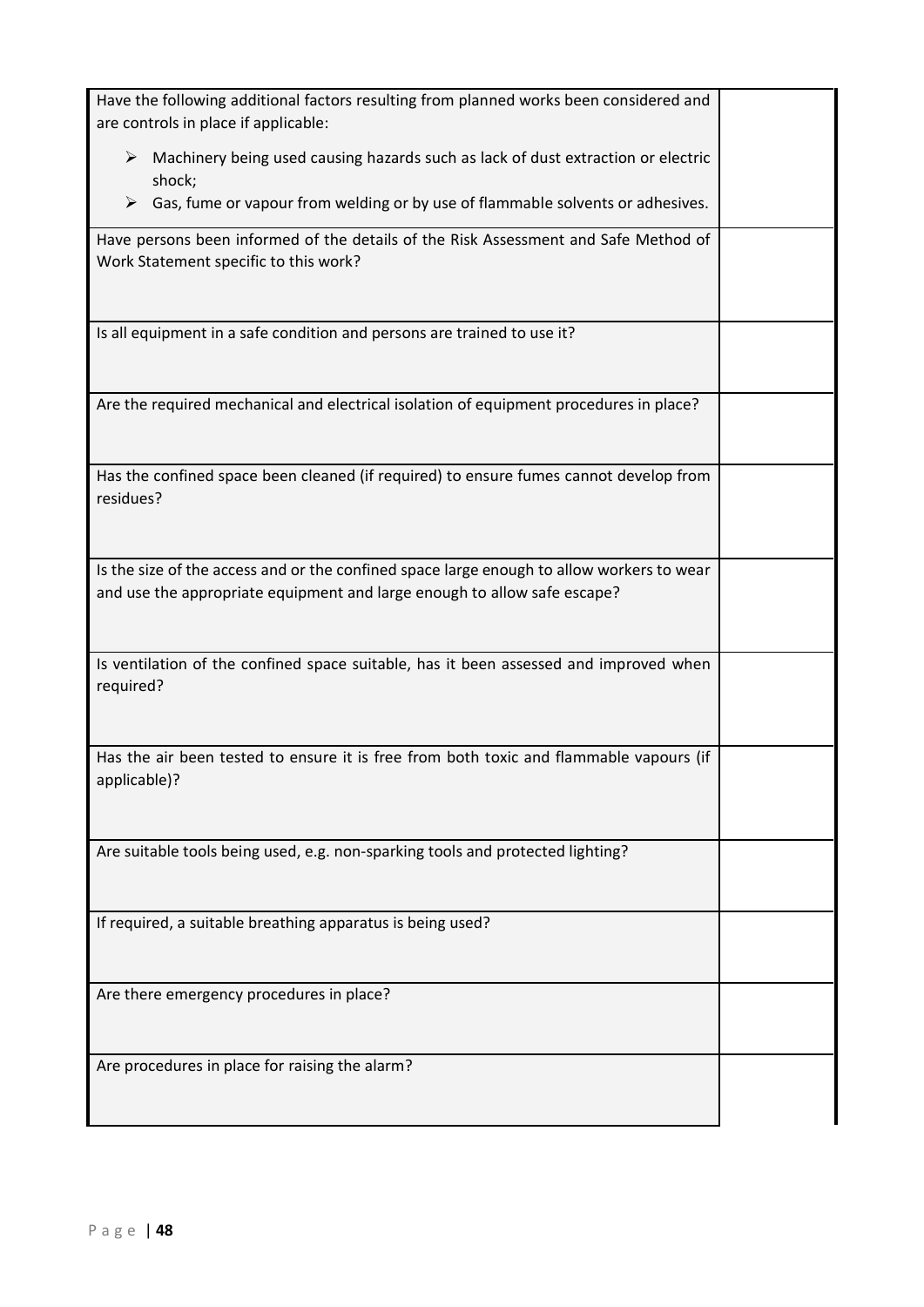| Are lifelines attached to harness running back to a point outside of the confined space in |       |                              |
|--------------------------------------------------------------------------------------------|-------|------------------------------|
| place?                                                                                     |       |                              |
|                                                                                            |       |                              |
| Are adequate communication systems in place?                                               |       |                              |
|                                                                                            |       |                              |
| OTHER SPECIFIC HAZARDS (detail below):                                                     |       | Controls<br>in<br>Place? Y/N |
|                                                                                            |       |                              |
|                                                                                            |       |                              |
| OTHER SPECIFIC HAZARDS (detail below):                                                     |       | Controls<br>in               |
|                                                                                            |       | Place? Y/N                   |
|                                                                                            |       |                              |
|                                                                                            |       |                              |
|                                                                                            |       |                              |
|                                                                                            |       |                              |
|                                                                                            |       |                              |
|                                                                                            |       |                              |
|                                                                                            |       |                              |
|                                                                                            |       |                              |
|                                                                                            |       |                              |
|                                                                                            |       |                              |
|                                                                                            |       |                              |
| If any of the above questions have been answered 'No', work must not be permitted          |       |                              |
| Other specific control measures and conditions required:                                   |       |                              |
|                                                                                            |       |                              |
|                                                                                            |       |                              |
| ISSUE/RECEIPT:                                                                             |       |                              |
| Permit form completed and issued by:                                                       |       |                              |
|                                                                                            |       |                              |
| Position:                                                                                  | Name: |                              |
|                                                                                            |       |                              |
|                                                                                            |       |                              |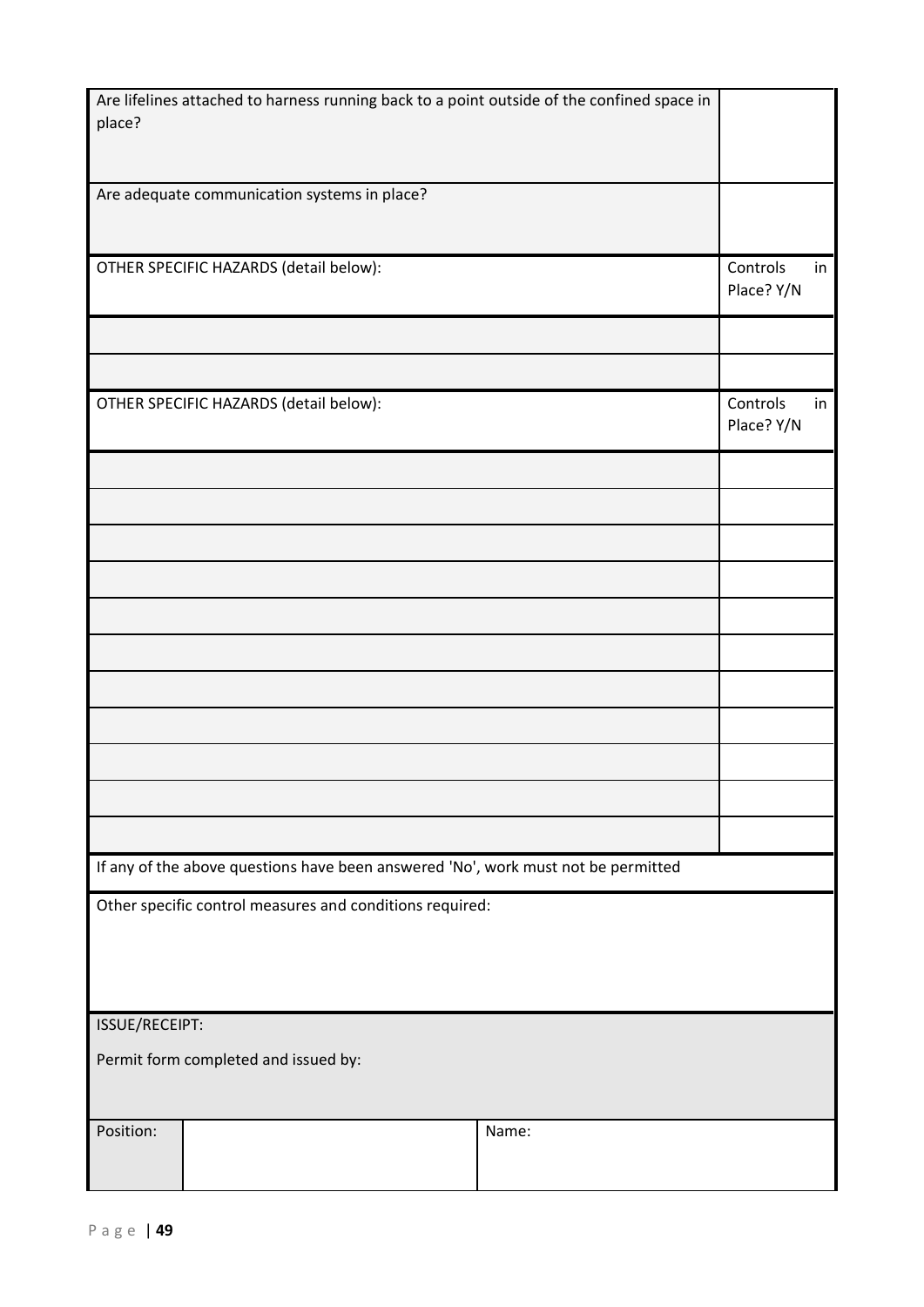| Signed:                                                                                                                                           |  |       | Date: |  |  |  |
|---------------------------------------------------------------------------------------------------------------------------------------------------|--|-------|-------|--|--|--|
| Permit Issued to:                                                                                                                                 |  |       |       |  |  |  |
| Position:                                                                                                                                         |  | Name: |       |  |  |  |
| Signed:                                                                                                                                           |  |       | Date: |  |  |  |
| Name of Supervisor (Contractor) responsible for monitoring the safety of work for this task:                                                      |  |       |       |  |  |  |
| Position:                                                                                                                                         |  | Name: |       |  |  |  |
| Signed:                                                                                                                                           |  |       | Date: |  |  |  |
| HANDOVER (Change of Responsibility) If work cannot be completed and a permit is issued to another<br>party, please complete the Handover section: |  |       |       |  |  |  |
| Senior Authorising person (Site Manager):                                                                                                         |  |       |       |  |  |  |
| Position:                                                                                                                                         |  | Name: |       |  |  |  |
| Signed:                                                                                                                                           |  |       | Date: |  |  |  |
| New Authorised contractor/ Person being issued the permit:                                                                                        |  |       |       |  |  |  |
| Position:                                                                                                                                         |  | Name: |       |  |  |  |
| Signed:                                                                                                                                           |  |       | Date: |  |  |  |
| CLEARANCE and Hand Back: The work has been completed and the area left in a safe condition.                                                       |  |       |       |  |  |  |
| CANCELLATION<br>Permit form cancelled by (Site Manager):                                                                                          |  |       |       |  |  |  |
| Position:                                                                                                                                         |  | Name: |       |  |  |  |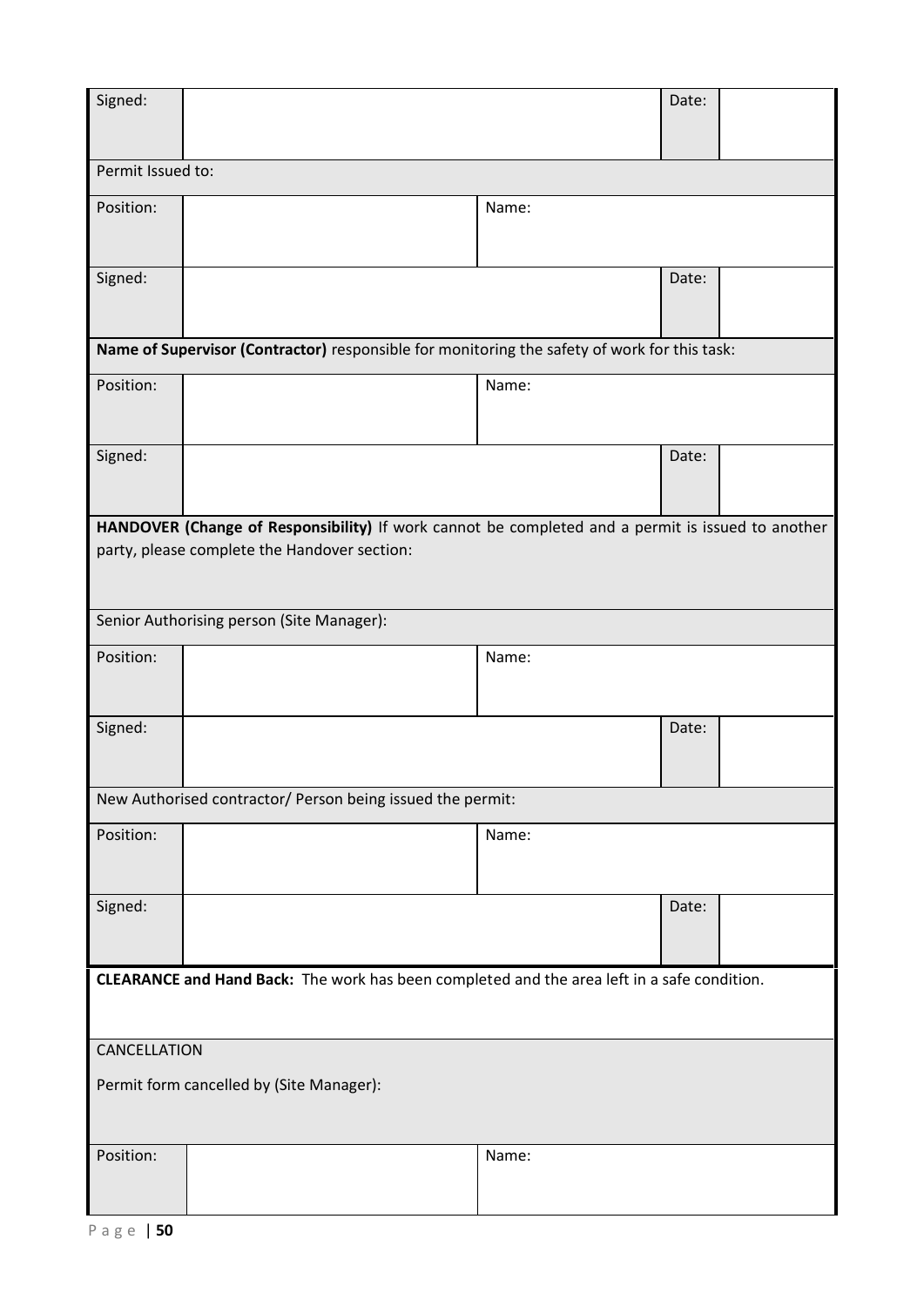| Signed: | Date: |  |
|---------|-------|--|
|         |       |  |